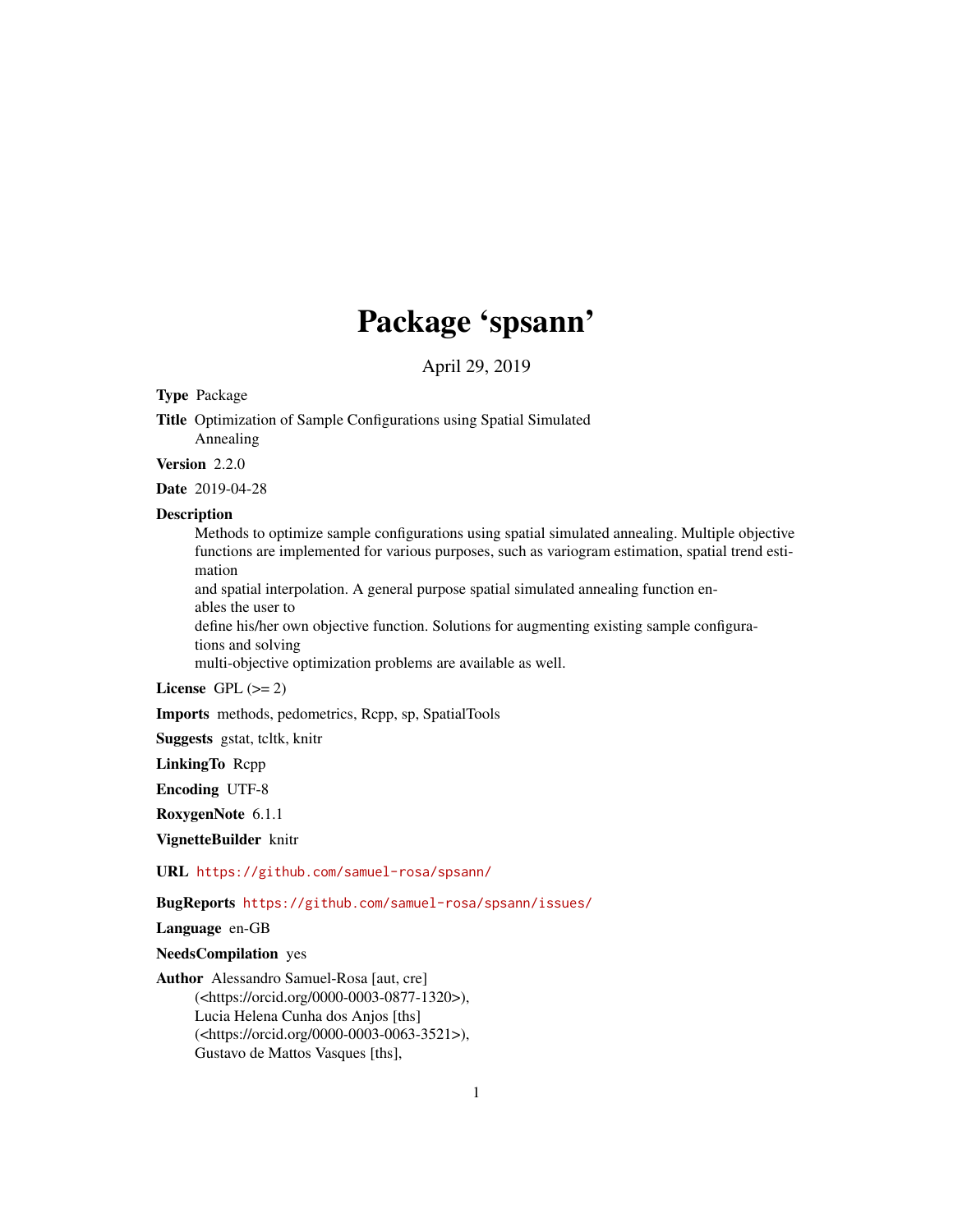<span id="page-1-0"></span>2 spsann-package

Gerard B M Heuvelink [ths] (<https://orcid.org/0000-0003-0959-9358>), Dick Brus [ctb] (<https://orcid.org/0000-0003-2194-4783>), Richard Murray Lark [ctb] (<https://orcid.org/0000-0003-2571-8521>), Edzer Pebesma [ctb] (<https://orcid.org/0000-0001-8049-7069>), Jon Skoien [ctb], Joshua French [ctb], Pierre Roudier [ctb]

Maintainer Alessandro Samuel-Rosa <alessandrosamuelrosa@gmail.com>

Repository CRAN

Date/Publication 2019-04-29 12:20:03 UTC

# R topics documented:

| -30 |
|-----|
|     |
|     |
|     |
|     |
|     |

#### **Index** [42](#page-41-0)

spsann-package *The spsann Package*

## Description

Optimization of sample configurations using spatial simulated annealing

# Introduction

spsann is a package for the optimization of spatial sample configurations using spatial simulated annealing. It includes multiple objective functions to optimize spatial sample configurations for various purposes such as variogram estimation, spatial trend estimation, and spatial interpolation. Most of the objective functions were designed to optimize spatial sample configurations when a) multiple spatial variables must be modelled, b) we know very little about the model of spatial variation of those variables, and c) sampling is limited to a single phase.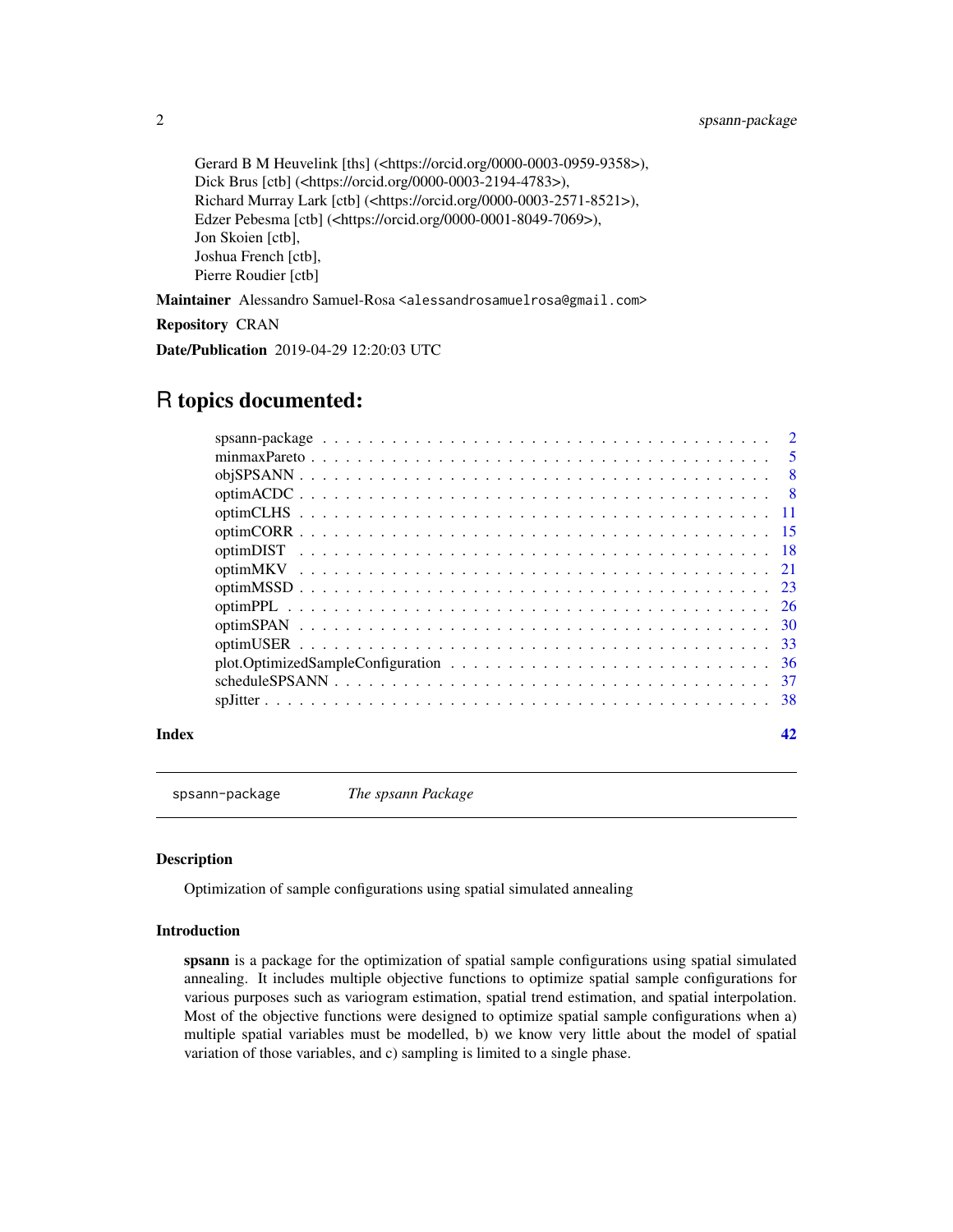<span id="page-2-0"></span>Spatial simulated annealing is a well known method with widespread use to solve combinatorial optimization problems in the environmental sciences. This is mainly due to its robustness against local optima and easiness to implement. In short, the algorithm consists of randomly changing the spatial location of a candidate sampling point at a time and evaluating if the resulting spatial sample configuration is *better* than the previous one with regard to the chosen quality criterion, i.e. an objective function. Sometimes a *worse* spatial sample configuration is accepted so that the algorithm is able to scape from local optima solutions, i.e. those spatial sample configurations that are too good and appear to early in the optimization to be true. The chance of accepting a *worse* spatial sample configuration reduces as the optimization proceeds so that we can get very close to the *optimum* spatial sample configuration.

spsann also combines multiple objective functions so that spatial sample configurations can be optimized regarding more than one modelling objective. Combining multiple objective functions gives rise to a multi-objective combinatorial optimization problem (MOCOP). A MOCOP usually has multiple possible solutions. **spsann** finds a single solution by aggregating the objective functions using the weighted-sum method. With this method the relative importance of every objective function can be specified at the beginning of the optimization so that their relative influence on the resulting optimized spatial sample configuration can be different. But this requires the objective functions first to be scaled to the same approximate range of values. The upper-lower bound approach is used for that end. In this approach, every objective function is scaled using as reference the respective minimum and maximum attainable objective function values, also known as the Pareto minimum and maximum.

## Package Structure

spsann has a very simple structure composed of three families of functions. The first is the family of optim functions. These are the functions that include the spatial simulated annealing algorithm, that is, the functions that perform the optimization regarding the chosen quality criterion (objective function). Every optim function is named after the objective function used as quality criterion. For example, the quality criterion used by [optimMSSD](#page-22-1) is the *mean squared shortest distance* (MSSD) between sample and prediction points. As the example shows, the name of the optim functions is composed of the string 'optim' followed by a suffix that indicates the respective objective function. In the example this is 'MSSD'.

There currently are nine function in the optim family: [optimACDC](#page-7-1), [optimCLHS](#page-10-1), [optimCORR](#page-14-1), [optimDIST](#page-17-1), [optimMSSD](#page-22-1), [optimMKV](#page-20-1), [optimPPL](#page-25-1), [optimSPAN](#page-29-1), and [optimUSER](#page-32-1). The latter is a general purpose function that enables to user to define his/her own objective function and plug it in the spatial simulated annealing algorithm.

The second family of functions is the obj family. This family of functions is used to return the current objective function value of a spatial sample configuration. Like the family of optim functions, the name of the obj functions is composed of the string 'obj' plus a suffix that indicates the objective function being used. For example, [objMSSD](#page-22-2) computes the value of the mean squared shortest distance between sample and prediction points of any spatial sample configuration. Accordingly, there is a obj function for every optim function, except for [optimUSER](#page-32-1). A ninth obj function, [objSPSANN](#page-7-2), returns the objective function value at any point of the optimization, irrespective of the objective function used.

The third family of functions implemented in **spsann** corresponds to a set of auxiliary functions. These auxiliary functions can be used for several purposes, such as organizing the information needed to feed an optim function, retrieving information from an object of class OptimizedSampleConfiguration,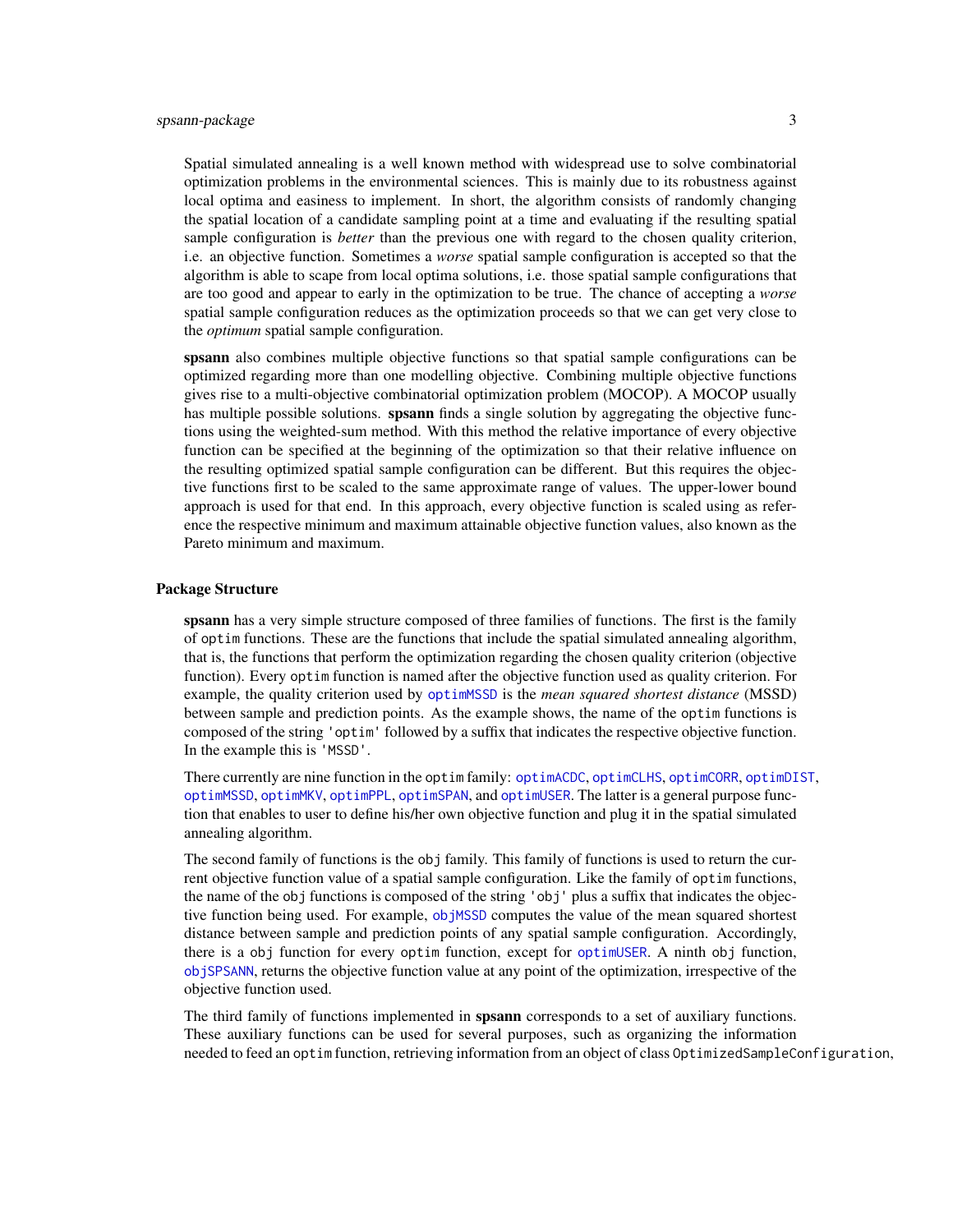<span id="page-3-0"></span>i.e. an object containing an optimized sample configuration, generating plots of the spatial distribution an optimized sample configuration, and so on. These functions are named after the purpose for which they have been designed. For example: [countPPL](#page-25-2), [minmaxPareto](#page-4-1), [scheduleSPSANN](#page-36-1), [spJitter](#page-37-1), and [plot](#page-35-1).

Despite spsann functions are classified into three general family of functions defined according to the purpose for which they were designed, the documentation is constructed with regard to the respective objective functions. For example, every **spsann** function that uses as quality criterion the MSSD is documented in the same documentation page. The exception are the auxiliary functions, that generally are documented separately.

#### Support

spsann was initially developed as part of the PhD research project entitled 'Contribution to the Construction of Models for Predicting Soil Properties', developed by Alessandro Samuel-Rosa under the supervision of Lúcia Helena Cunha dos Anjos <lanjos@ufrrj.br> (Universidade Federal Rural do Rio de Janeiro, Brazil), Gustavo de Mattos Vasques <gustavo.vasques@embrapa.br> (Embrapa Solos, Brazil), and Gerard B. M. Heuvelink <gerard.heuvelink@wur.nl> (ISRIC – World Soil Information, the Netherlands). The project was supported from March/2012 to February/2016 by the CAPES Foundation, Ministry of Education of Brazil, and the CNPq Foundation, Ministry of Science and Technology of Brazil.

# **Contributors**

Some of the solutions used to build **spsann** were found in the source code of other R-packages and scripts developed and published by other researchers. For example, the original skeleton of the optimization functions was adopted from the **intamapInteractive** package with the approval of the package authors, Edzer Pebesma <edzer.pebesma@uni-muenster.de> and Jon Skoien <jon.skoien@gmail.com>. The current skeleton is based on the later adoption of several solutions implemented in the script developed and published by Murray Lark <mlark@bgs.ac.uk> as part of a short course ('Computational tools to optimize spatial sampling') offered for the first time at the 2015 EGU General Assembly in Vienna, Austria.

A few small solutions were adopted from the packages SpatialTools, authored by Joshua French <joshua.french@ucdenver.edu>,[clhs](https://CRAN.R-project.org/package=clhs), authored by Pierre Roudier <roudierp@landcareresearch.co.nz>, and spcosa, authored by Dennis Walvoort <dennis.Walvoort@wur.nl>, Dick Brus <dick.brus@wur.nl>, and Jaap de Gruijter <Jaap.degruijter@wur.nl>.

Major conceptual contributions were made by Gerard Heuvelink <gerard.heuvelink@wur.nl>, Dick Brus<dick.brus@wur.nl>, Murray Lark <mlark@bgs.ac.uk>, and Edzer Pebesma <edzer.pebesma@uni-muenster.

#### Author(s)

Author and Maintainer: Alessandro Samuel-Rosa <alessandrosamuelrosa@gmail.com>.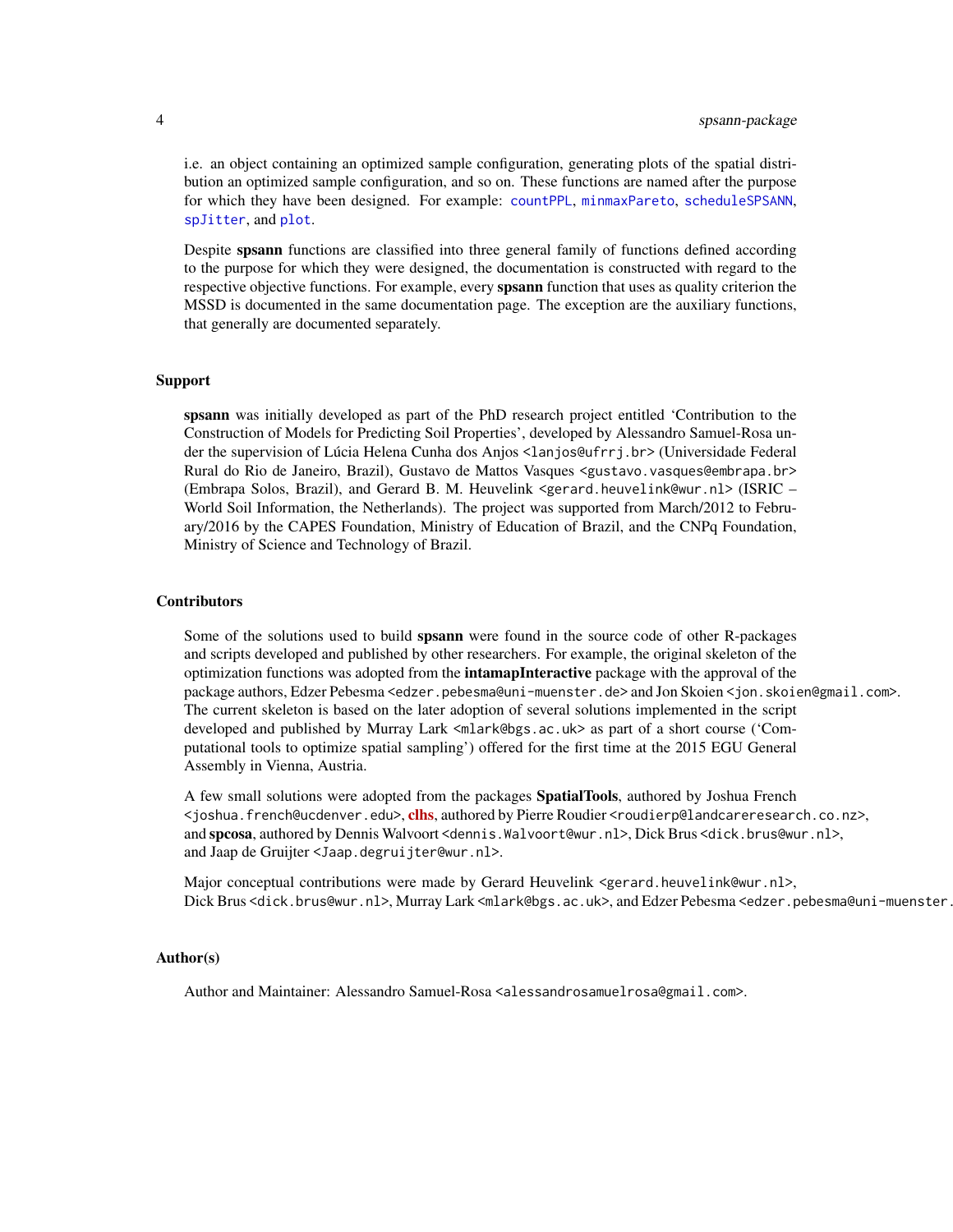<span id="page-4-1"></span><span id="page-4-0"></span>

#### Description

Compute the minimum and maximum attainable values of the objective functions that compose a multi-objective combinatorial optimization problem.

# Usage

minmaxPareto(osc, candi, covars)

## Arguments

| osc    | A list of objects of class OptimizedSampleConfiguration (OSC). Each OSC<br>of the list must be named after the objective function with which it has been<br>optimized. For example, $osc = list(CORR = osc\_corr, DIST = osc\_dist)$ . |
|--------|----------------------------------------------------------------------------------------------------------------------------------------------------------------------------------------------------------------------------------------|
| candi  | Data frame or matrix with the candidate locations for the jittered points. candi<br>must have two columns in the following order: $[ , "x"]$ , the projected x-<br>coordinates, and $\lbrack$ , "y"], the projected y-coordinates.     |
| covars | Data frame or matrix with the covariates in the columns.                                                                                                                                                                               |

#### Details

Multi-objective combinatorial optimization problems: A method of solving a multi-objective combinatorial optimization problem (MOCOP) is to aggregate the objective functions into a single *utility function*. In spsann, the aggregation is performed using the *weighted sum method*, which incorporates in the weights the preferences of the user regarding the relative importance of each objective function.

The weighted sum method is affected by the relative magnitude of the different function values. The objective functions implemented in spsann have different units and orders of magnitude. The consequence is that the objective function with the largest values may have a numerical dominance during the optimization. In other words, the weights may not express the true preferences of the user, resulting that the meaning of the utility function becomes unclear because the optimization will favour the objective function which is numerically dominant.

A reasonable solution to avoid the numerical dominance of any objective function is to scale the objective functions so that they are constrained to the same approximate range of values. Several function-transformation methods can be used for this end and spsann has four of them available.

The *upper-lower-bound approach* requires the user to inform the maximum (nadir point) and minimum (utopia point) absolute function values. The resulting function values will always range between 0 and 1.

The *upper-bound approach* requires the user to inform only the nadir point, while the utopia point is set to zero. The upper-bound approach for transformation aims at equalizing only the upper bounds of the objective functions. The resulting function values will always be smaller than or equal to 1.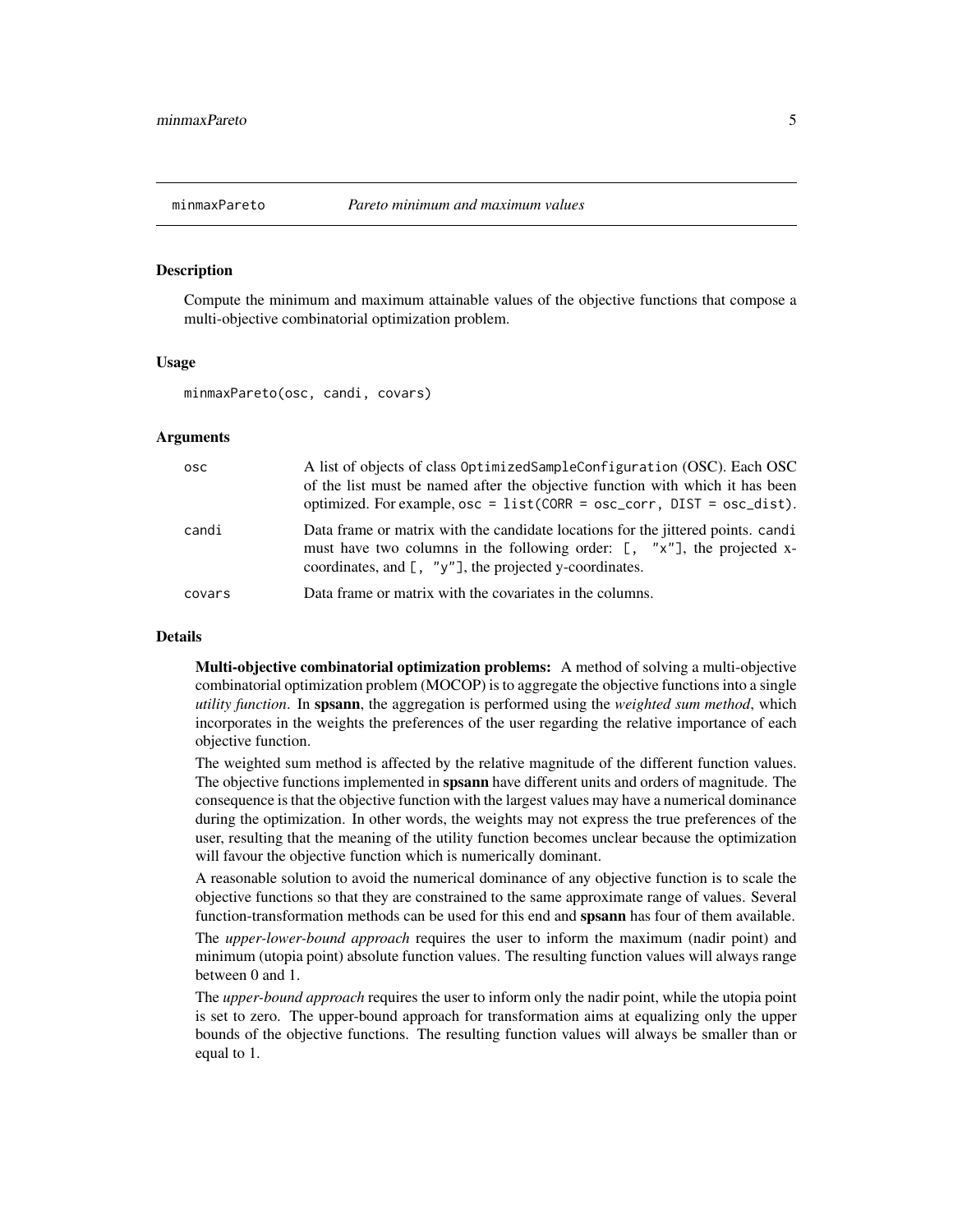In most cases, the absolute maximum and minimum values of an objective function cannot be calculated exactly. If the user is uncomfortable with guessing the nadir and utopia points, there an option for using *numerical simulations*. It consists of computing the function value for many random system configurations. The mean function value obtained over multiple simulations is used to set the nadir point, while the the utopia point is set to zero. This approach is similar to the upper-bound approach, but the function values will have the same orders of magnitude only at the starting point of the optimization. Function values larger than one are likely to occur during the optimization. We recommend the user to avoid this approach whenever possible because the effect of the starting configuration on the optimization as a whole usually is insignificant or arbitrary.

The *upper-lower-bound approach* with the minimum and maximum *attainable* values of the objective functions that compose the MOCOP, also known as the *Pareto minimum and maximum values*, is the most elegant solution to scale the objective functions. However, it is the most time consuming. It works as follows:

- 1. Optimize a sample configuration with respect to each objective function that composes the MOCOP;
- 2. Compute the function value of every objective function that composes the MOCOP for every optimized sample configuration;
- 3. Record the minimum and maximum absolute function values attained for each objective function that composes the MOCOP – these are the Pareto minimum and maximum.

For example, consider ACDC, a MOCOP composed of two objective functions: CORR and DIST. The minimum absolute attainable value of CORR is obtained when the sample configuration is optimized with respect to only CORR, i.e. when the evaluator and generator objective functions are the same (see the intersection between the second line and second column in the table below). This is the Pareto minimum of CORR. It follows that the maximum absolute attainable value of CORR is obtained when the sample configuration is optimized with regard to only DIST, i.e. when the evaluator function is difference from the generator function (see the intersection between the first row and the second column in the table below). This is the Pareto maximum of CORR. The same logic applies for finding the Pareto minimum and maximum of DIST.

|          | Evaluator Generator |             |
|----------|---------------------|-------------|
|          | <b>DIST</b>         | <b>CORR</b> |
| DIST 0.5 |                     | 8.6         |
| CORR 6.4 |                     | 0.3         |

#### Value

A data frame with the Pareto minimum and maximum values.

# Author(s)

Alessandro Samuel-Rosa <alessandrosamuelrosa@gmail.com>

# References

Arora, J. *Introduction to optimum design*. Waltham: Academic Press, p. 896, 2011.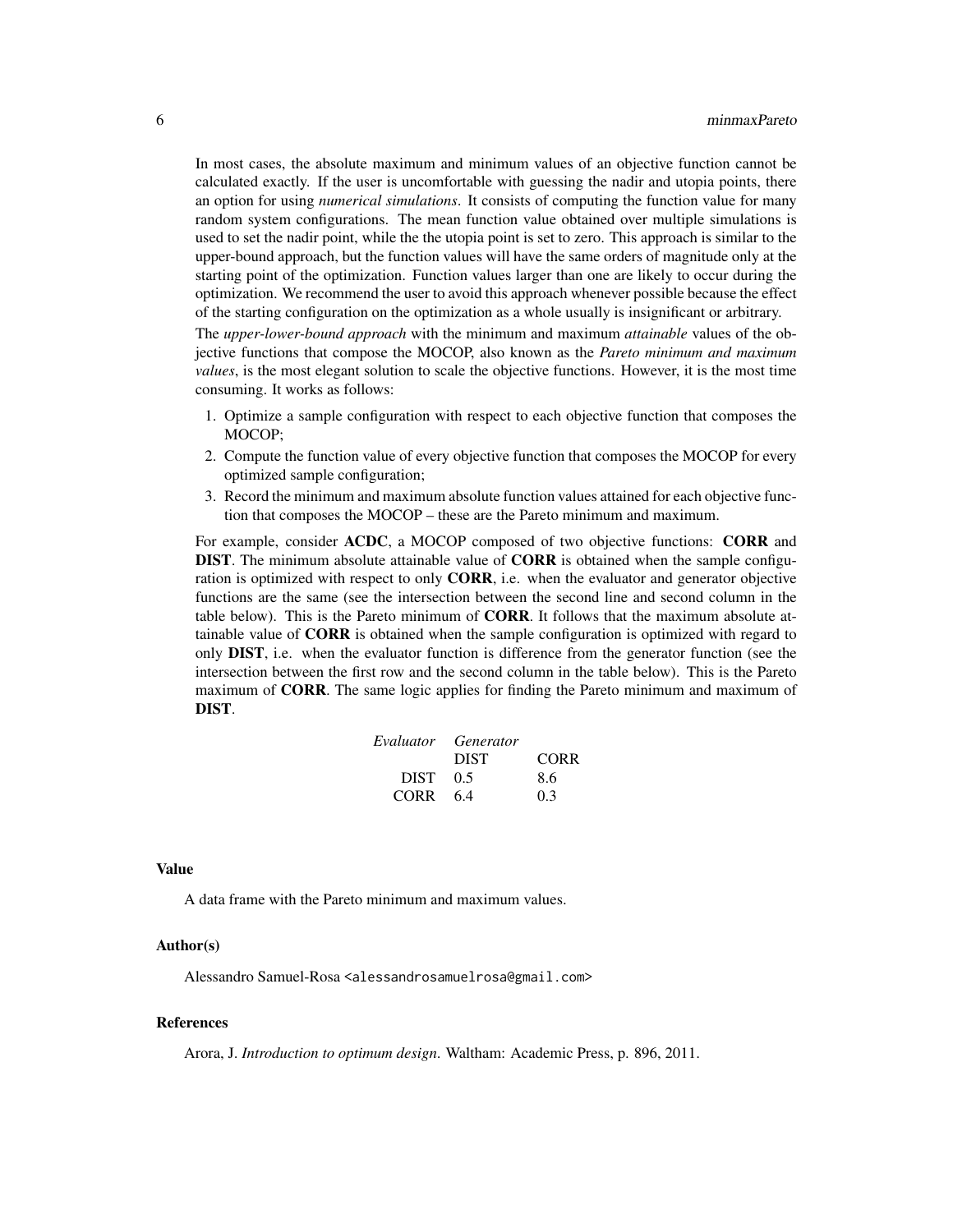# <span id="page-6-0"></span>minmaxPareto 7

Marler, R. T.; Arora, J. S. Survey of multi-objective optimization methods for engineering. *Structural and Multidisciplinary Optimization*, v. 26, p. 369-395, 2004.

Marler, R. T.; Arora, J. S. Function-transformation methods for multi-objective optimization. *Engineering Optimization*, v. 37, p. 551-570, 2005.

Marler, R. T.; Arora, J. S. The weighted sum method for multi-objective optimization: new insights. *Structural and Multidisciplinary Optimization*, v. 41, p. 853-862, 2009.

# See Also

[optimACDC](#page-7-1), [SPAN](#page-29-2)

#### Examples

```
## Not run:
# This example takes more than 5 seconds
require(sp)
data(meuse.grid)
candi <- meuse.grid[, 1:2]
covars \leq meuse.grid[, c(1, 2)]
# CORR
schedule <- scheduleSPSANN(initial.acceptance = 0.1, chains = 1,
                           x.max = 1540, y.max = 2060, x.min = 0,
                           y.min = 0, cellsize = 40)
set.seed(2001)
osc_corr <- optimCORR(points = 10, candi = candi, covars = covars,
                      schedule = schedule)
# DIST
set.seed(2001)
osc\_dist \le - optimDIST(points = 10, candi = candi, covars = covars,
                      schedule = schedule)
# PPL
set.seed(2001)
osc\_ppl \leq optimPPL(points = 10, candi = candi, schedule = schedule)# MSSD
set.seed(2001)
osc_mssd <- optimMSSD(points = 10, candi = candi, schedule = schedule)
# Pareto
pareto <- minmaxPareto(osc = list(DIST = osc_dist, CORR = osc_corr,
                                  PPL = osc\_pp1, MSSD = osc\_mssd),
                       candi = candi, covars = covars)pareto
## End(Not run)
```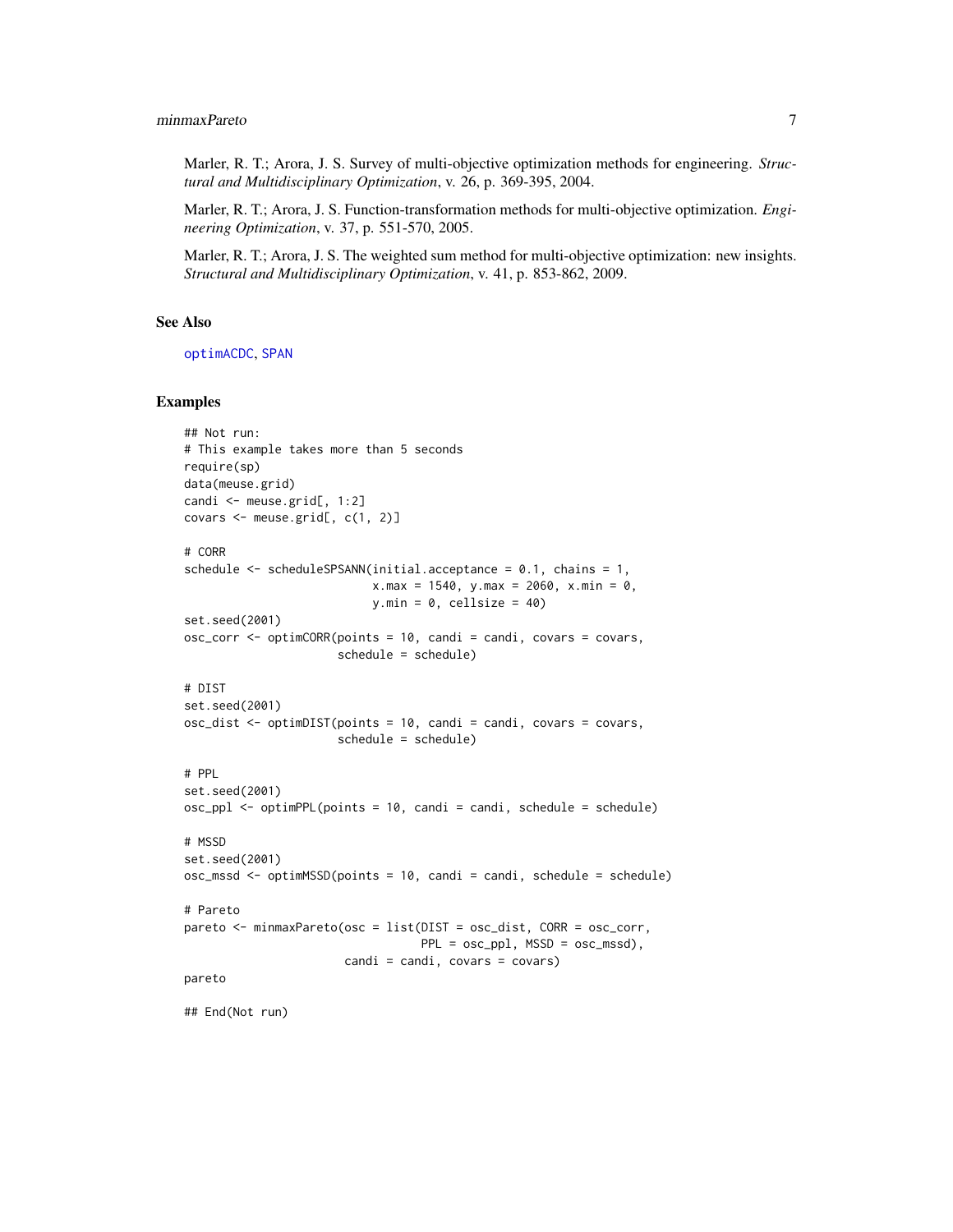<span id="page-7-2"></span><span id="page-7-0"></span>

# Description

Auxiliary tools used in the optimization of sample configurations using spatial simulated annealing.

# Usage

```
objSPSANN(osc, at = "end", n = 1)
```
# Arguments

| osc. | Object of class OptimizedSampleConfiguration.                                                                                                                                                  |
|------|------------------------------------------------------------------------------------------------------------------------------------------------------------------------------------------------|
| at   | Point of the optimization at which the energy state should be returned. Available<br>options: "start", for the start, and "end", for the end of the optimization.<br>Defaults to $at = "end".$ |
| n    | Number of instances that should be returned. Defaults to $n = 1$ .                                                                                                                             |

# Author(s)

Alessandro Samuel-Rosa <alessandrosamuelrosa@gmail.com>

<span id="page-7-1"></span>

| optimACDC | Optimization of sample configurations for spatial trend identification |
|-----------|------------------------------------------------------------------------|
|           | and estimation (III)                                                   |

# **Description**

Optimize a sample configuration for spatial trend identification and estimation. An utility function *U* is defined so that the sample reproduces the bivariate association/correlation between the covariates, as well as their marginal distribution (ACDC). The utility function is obtained aggregating two objective functions: CORR and DIST.

# Usage

```
optimACDC(points, candi, covars, strata.type = "area",
 use.coords = FALSE, schedule = scheduleSPSANN(), plotit = FALSE,
  track = FALSE, boundary, progress = "txt", verbose = FALSE,
 weights, nadir = list(sim = NULL, seeds = NULL, user = NULL, abs =NULL), utopia = list(user = NULL, abs = NULL))
objACDC(points, candi, covars, strata.type = "area",
 use.coords = FALSE, weights, nadir = list(sim = NULL, seeds = NULL,
 user = NULL, abs = NULL), utopia = list(user = NULL, abs = NULL)
```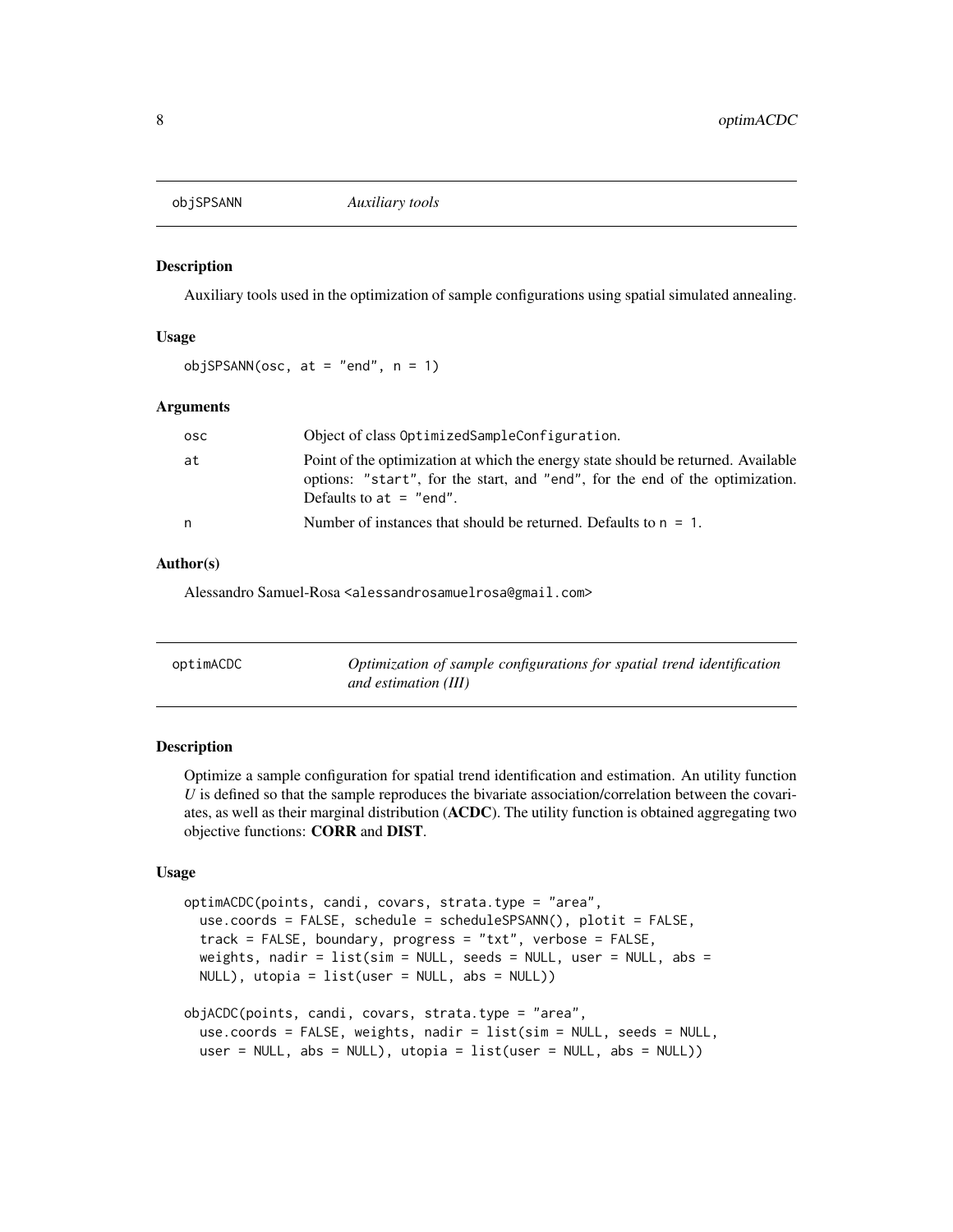# <span id="page-8-0"></span>optimACDC 9

| <b>Arguments</b> |                                                                                                                                                                                                                                                                                                                                                                                                                                                     |
|------------------|-----------------------------------------------------------------------------------------------------------------------------------------------------------------------------------------------------------------------------------------------------------------------------------------------------------------------------------------------------------------------------------------------------------------------------------------------------|
| points           | Integer value, integer vector, data frame or matrix, or list.                                                                                                                                                                                                                                                                                                                                                                                       |
|                  | • Integer value. The number of points. These points will be randomly sam-<br>pled from candi to form the starting sample configuration.                                                                                                                                                                                                                                                                                                             |
|                  | • Integer vector. The row indexes of candi that correspond to the points that<br>form the starting sample configuration. The length of the vector defines the<br>number of points.                                                                                                                                                                                                                                                                  |
|                  | • Data frame or matrix. An object with three columns in the following order:<br>[, "id"], the row indexes of candi that correspond to each point, $[$ , "x"],<br>the projected x-coordinates, and $[$ , "y"], the projected y-coordinates.                                                                                                                                                                                                          |
|                  | • List. An object with two named sub-arguments: fixed, a data frame or<br>matrix with the projected x- and y-coordinates of the existing sample con-<br>figuration – kept fixed during the optimization –, and free, an integer value<br>defining the number of points that should be added to the existing sample<br>configuration – free to move during the optimization.                                                                         |
| candi            | Data frame or matrix with the candidate locations for the jittered points. candi<br>must have two columns in the following order: $[ , "x" ]$ , the projected x-<br>coordinates, and $[$ , "y"], the projected y-coordinates.                                                                                                                                                                                                                       |
| covars           | Data frame or matrix with the covariates in the columns.                                                                                                                                                                                                                                                                                                                                                                                            |
| strata.type      | (Optional) Character value setting the type of stratification that should be used to<br>create the marginal sampling strata (or factor levels) for the numeric covariates.<br>Available options are "area", for equal-area, and "range", for equal-range.<br>Defaults to strata.type = $"area".$                                                                                                                                                    |
| use.coords       | (Optional) Logical value. Should the spatial x- and y-coordinates be used as<br>covariates? Defaults to use. coords = FALSE.                                                                                                                                                                                                                                                                                                                        |
| schedule         | List with 11 named sub-arguments defining the control parameters of the cooling<br>schedule. See scheduleSPSANN.                                                                                                                                                                                                                                                                                                                                    |
| plotit           | (Optional) Logical for plotting the optimization results, including a) the progress<br>of the objective function, and b) the starting (gray circles) and current sample<br>configuration (black dots), and the maximum jitter in the x- and y-coordinates.<br>The plots are updated at each 10 jitters. When adding points to an existing<br>sample configuration, fixed points are indicated using black crosses. Defaults to<br>$plotit = FALSE.$ |
| track            | (Optional) Logical value. Should the evolution of the energy state be recorded<br>and returned along with the result? If $track = FALSE$ (the default), only the<br>starting and ending energy states are returned along with the results.                                                                                                                                                                                                          |
| boundary         | (Optional) SpatialPolygon defining the boundary of the spatial domain. If miss-<br>ing and plotit = TRUE, boundary is estimated from candi.                                                                                                                                                                                                                                                                                                         |
| progress         | (Optional) Type of progress bar that should be used, with options "txt", for a<br>text progress bar in the R console, "tk", to put up a Tk progress bar widget, and<br>NULL to omit the progress bar. A Tk progress bar widget is useful when using<br>parallel processors. Defaults to progress = "txt".                                                                                                                                           |
| verbose          | (Optional) Logical for printing messages about the progress of the optimization.<br>Defaults to verbose = FALSE.                                                                                                                                                                                                                                                                                                                                    |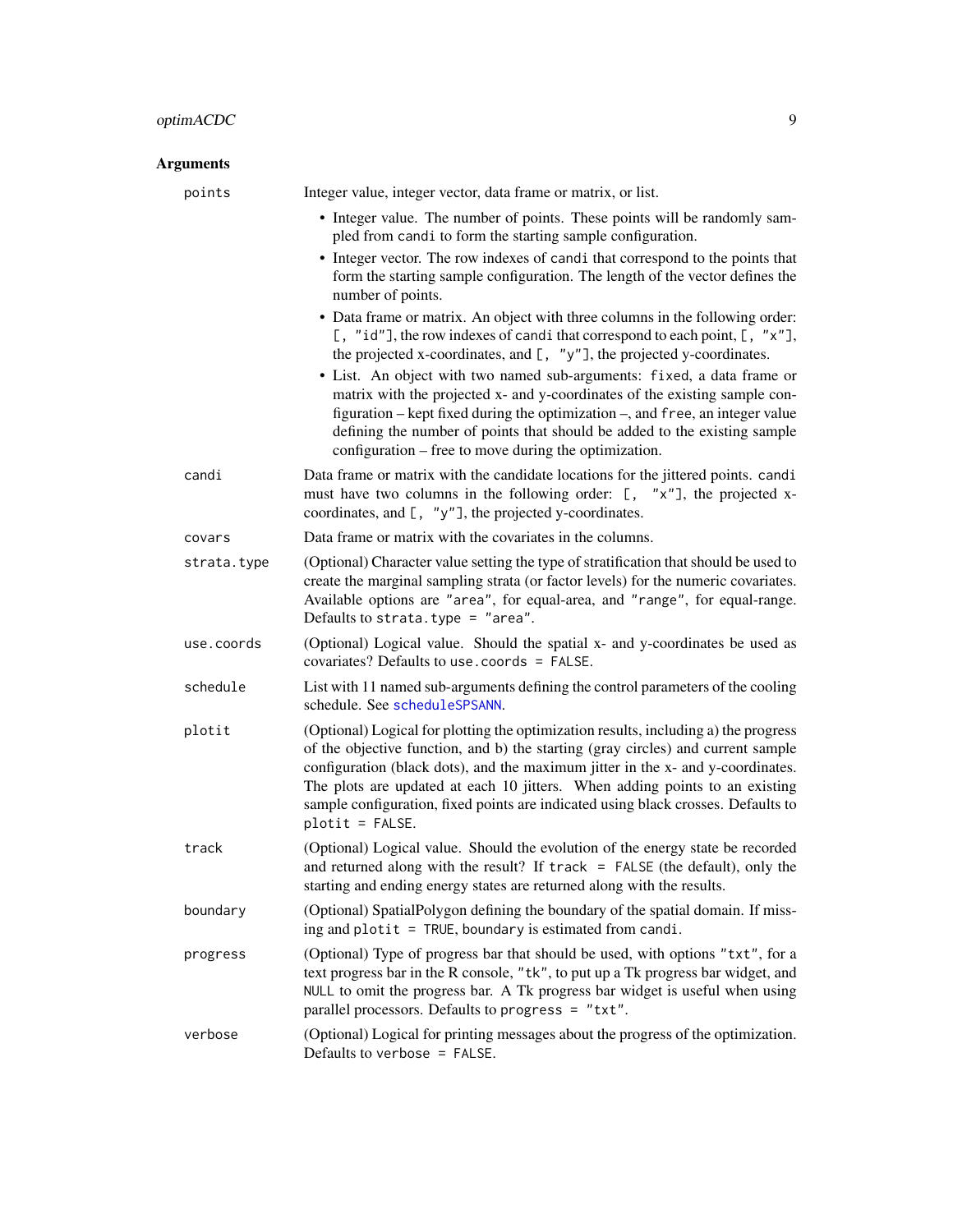<span id="page-9-0"></span>

| weights | List with named sub-arguments. The weights assigned to each one of the objec-<br>tive functions that form the multi-objective combinatorial optimization problem.<br>They must be named after the respective objective function to which they apply.<br>The weights must be equal to or larger than $0$ and sum to $1$ .                                                                                                                    |
|---------|---------------------------------------------------------------------------------------------------------------------------------------------------------------------------------------------------------------------------------------------------------------------------------------------------------------------------------------------------------------------------------------------------------------------------------------------|
| nadir   | List with named sub-arguments. Three options are available: 1) $\sin - \theta$ he num-<br>ber of simulations that should be used to estimate the nadir point, and seeds –<br>vector defining the random seeds for each simulation; 2) user $-$ a list of user-<br>defined nadir values named after the respective objective functions to which they<br>apply; 3) abs $-$ logical for calculating the nadir point internally (experimental). |
| utopia  | List with named sub-arguments. Two options are available: 1) user $-$ a list of<br>user-defined values named after the respective objective functions to which they<br>apply; 2) abs $-$ logical for calculating the utopia point internally (experimental).                                                                                                                                                                                |

# Details

The help page of [minmaxPareto](#page-4-1) contains details on how spsann solves the multi-objective combinatorial optimization problem of finding a globally optimum sample configuration that meets multiple, possibly conflicting, sampling objectives.

Details about the mechanism used to generate a new sample configuration out of the current sample configuration by randomly perturbing the coordinates of a sample point are available in the help page of [spJitter](#page-37-1).

Visit the help pages of [optimCORR](#page-14-1) and [optimDIST](#page-17-1) to see the details of the objective functions that compose ACDC.

# Value

optimACDC returns an object of class OptimizedSampleConfiguration: the optimized sample configuration with details about the optimization.

objACDC returns a numeric value: the energy state of the sample configuration – the objective function value.

#### Note

The distance between two points is computed as the Euclidean distance between them. This computation assumes that the optimization is operating in the two-dimensional Euclidean space, i.e. the coordinates of the sample points and candidate locations should not be provided as latitude/longitude. spsann has no mechanism to check if the coordinates are projected: the user is responsible for making sure that this requirement is attained.

This function was derived with modifications from the method known as the *conditioned Latin Hypercube sampling* originally proposed by Minasny and McBratney (2006), and implemented in the R-package [clhs](https://CRAN.R-project.org/package=clhs) by Pierre Roudier.

# Author(s)

Alessandro Samuel-Rosa <alessandrosamuelrosa@gmail.com>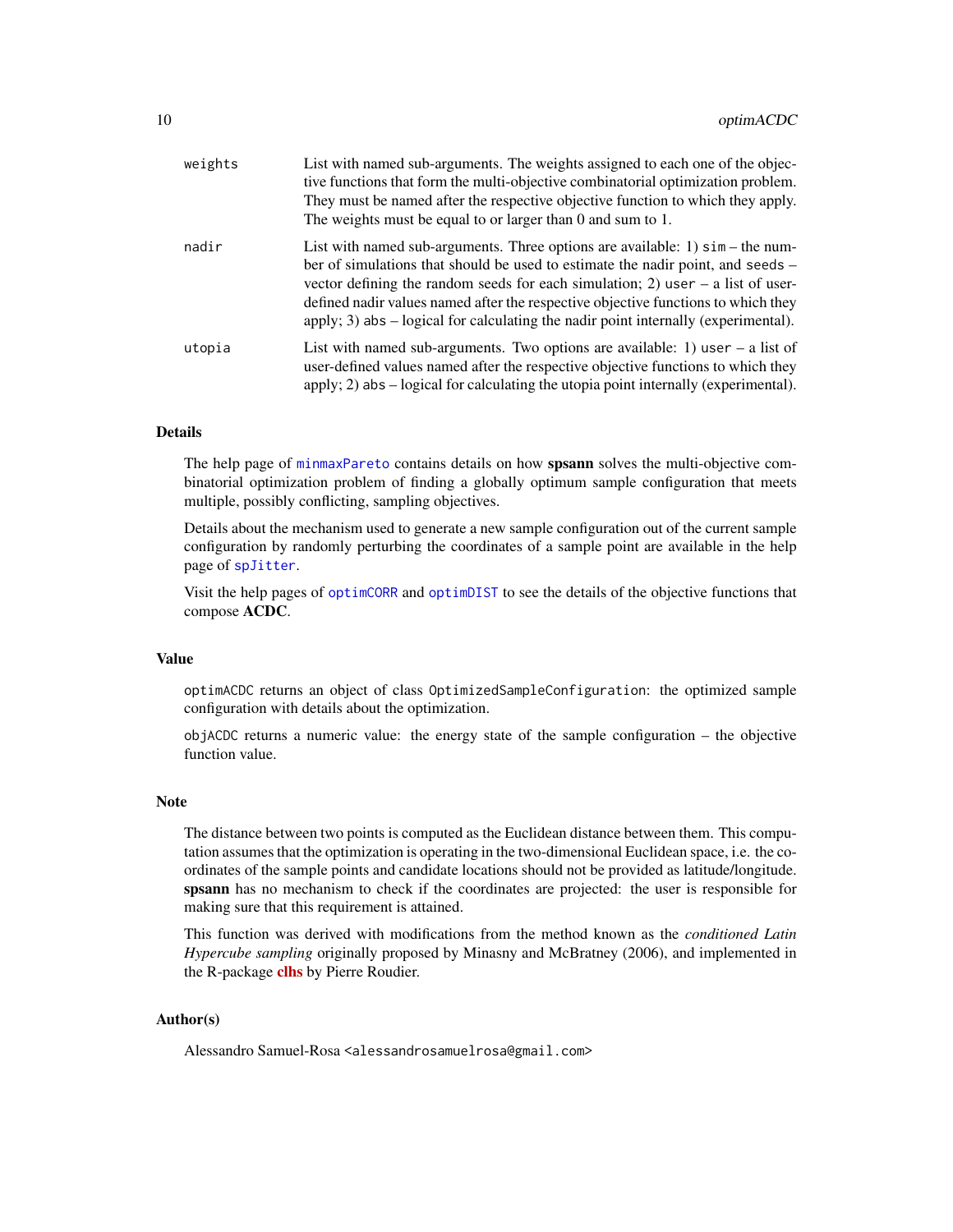## <span id="page-10-0"></span>optimCLHS 11

#### References

Minasny, B.; McBratney, A. B. A conditioned Latin hypercube method for sampling in the presence of ancillary information. *Computers & Geosciences*, v. 32, p. 1378-1388, 2006.

Minasny, B.; McBratney, A. B. Conditioned Latin Hypercube Sampling for calibrating soil sensor data to soil properties. Chapter 9. Viscarra Rossel, R. A.; McBratney, A. B.; Minasny, B. (Eds.) *Proximal Soil Sensing*. Amsterdam: Springer, p. 111-119, 2010.

Roudier, P.; Beaudette, D.; Hewitt, A. A conditioned Latin hypercube sampling algorithm incorporating operational constraints. *5th Global Workshop on Digital Soil Mapping*. Sydney, p. 227-231, 2012.

#### See Also

[cramer](#page-0-0)

# Examples

```
data(meuse.grid, package = "sp")
candi <- meuse.grid[1:1000, 1:2]
nadir \le list(sim = 10, seeds = 1:10)
utopia <- list(user = list(DIST = 0, CORR = 0))
covars <- meuse.grid[1:1000, 5]
schedule <- scheduleSPSANN(
  chains = 1, initial.temperature = 5, x.max = 1540, y.max = 2060,
  x.min = 0, y.min = 0, cellsize = 40)set.seed(2001)
res <- optimACDC(
  points = 10, candi = candi, covars = covars, nadir = nadir, use.coords = TRUE,
  utopia = utopia, schedule = schedule, weights = list(DIST = 1/2, CORR = 1/2))
objSPSANN(res) - objACDC(
  points = res, candi = candi, covars = covars, use.coords = TRUE, nadir = nadir,
  utopia = utopia, weights = list(DIST = 1/2, CORR = 1/2))
```
<span id="page-10-1"></span>optimCLHS *Optimization of sample configurations for spatial trend identification and estimation (IV)*

#### **Description**

Optimize a sample configuration for spatial trend identification and estimation using the method proposed by Minasny and McBratney (2006), known as the conditioned Latin hypercube sampling. An utility function *U* is defined so that the sample reproduces the marginal distribution and correlation matrix of the numeric covariates, and the class proportions of the factor covariates (CLHS). The utility function is obtained aggregating three objective functions:  $O1, O2$ , and  $O3$ .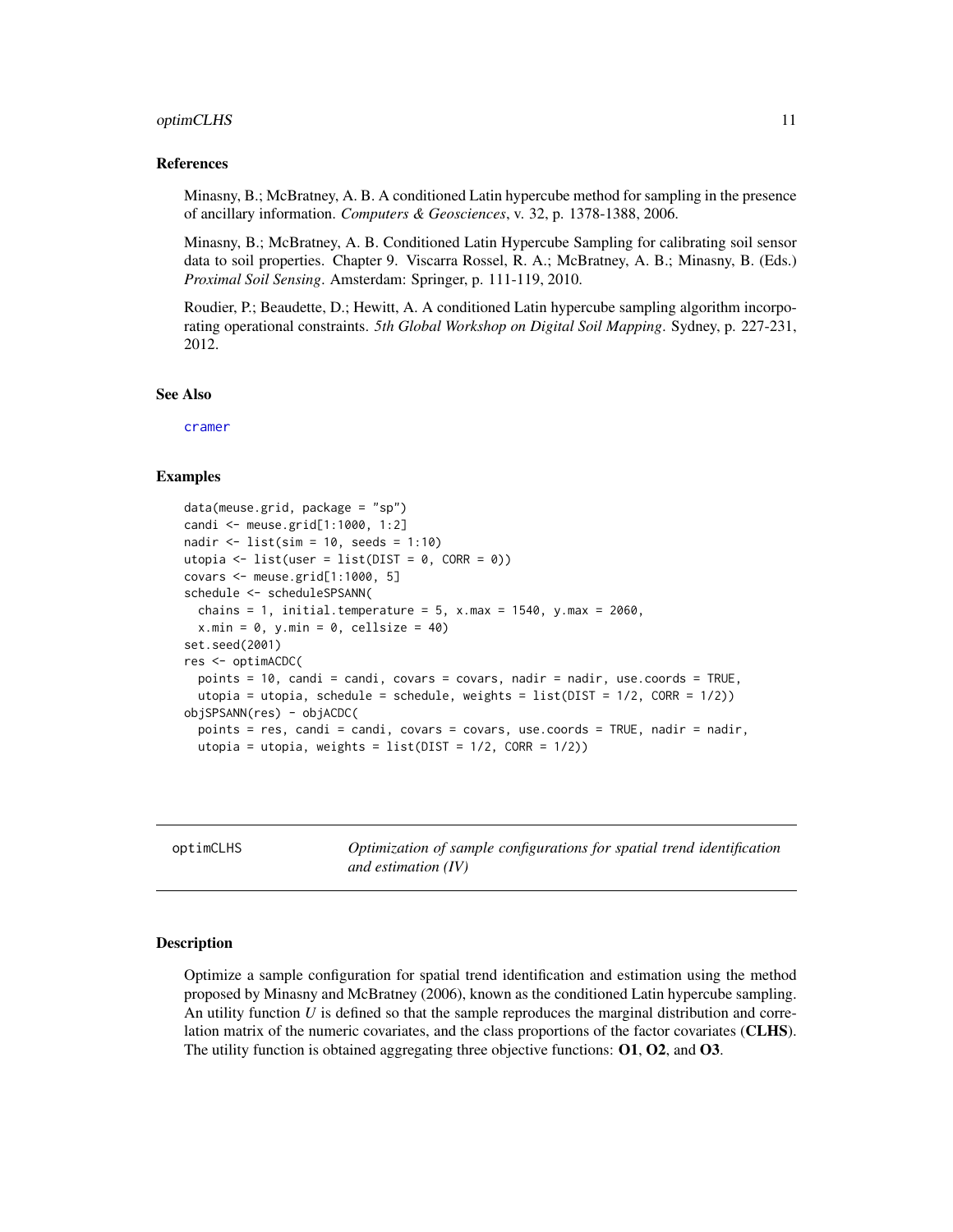```
optimCLHS(points, candi, covars, use.coords = FALSE,
 clhs.version = c("paper", "fortran", "update"),
  schedule = scheduleSPSANN(), plotit = FALSE, track = FALSE,
 boundary, progress = "txt", verbose = FALSE, weights)
objCLHS(points, candi, covars, use.coords = FALSE,
 clhs.version = c("paper", "fortran", "update"), weights)
```
# Arguments

| points       | Integer value, integer vector, data frame or matrix, or list.                                                                                                                                                                                                                                                                                                                                                                                                                                                                                                                           |
|--------------|-----------------------------------------------------------------------------------------------------------------------------------------------------------------------------------------------------------------------------------------------------------------------------------------------------------------------------------------------------------------------------------------------------------------------------------------------------------------------------------------------------------------------------------------------------------------------------------------|
|              | • Integer value. The number of points. These points will be randomly sam-<br>pled from candi to form the starting sample configuration.                                                                                                                                                                                                                                                                                                                                                                                                                                                 |
|              | • Integer vector. The row indexes of candi that correspond to the points that<br>form the starting sample configuration. The length of the vector defines the<br>number of points.                                                                                                                                                                                                                                                                                                                                                                                                      |
|              | • Data frame or matrix. An object with three columns in the following order:<br>[, "id"], the row indexes of candi that correspond to each point, $[$ , "x"],<br>the projected x-coordinates, and $[$ , "y"], the projected y-coordinates.                                                                                                                                                                                                                                                                                                                                              |
|              | • List. An object with two named sub-arguments: fixed, a data frame or<br>matrix with the projected x- and y-coordinates of the existing sample con-<br>figuration – kept fixed during the optimization –, and free, an integer value<br>defining the number of points that should be added to the existing sample<br>configuration – free to move during the optimization.                                                                                                                                                                                                             |
| candi        | Data frame or matrix with the candidate locations for the jittered points. candi<br>must have two columns in the following order: [, "x"], the projected x-<br>coordinates, and $[$ , "y"], the projected y-coordinates.                                                                                                                                                                                                                                                                                                                                                                |
| covars       | Data frame or matrix with the covariates in the columns.                                                                                                                                                                                                                                                                                                                                                                                                                                                                                                                                |
| use.coords   | (Optional) Logical value. Should the spatial x- and y-coordinates be used as<br>covariates? Defaults to use, coords = $FALSE$ .                                                                                                                                                                                                                                                                                                                                                                                                                                                         |
| clhs.version | (Optional) Character value setting the CLHS version that should be used. Avail-<br>able options are: "paper", for the formulations of $01, 02$ , and $03$ as presented<br>in the original paper by Minasny and McBratney (2006); "fortran", for the<br>formulations of O1 and O3 that include a scaling factor as implemented in the<br>late Fortran code by Budiman Minasny (ca. 2015); and "update", for formula-<br>tions of $01$ , $02$ , and $03$ that include the modifications proposed the authors of<br>this package in 2018 (see below). Defaults to clhs. version = "paper". |
| schedule     | List with 11 named sub-arguments defining the control parameters of the cooling<br>schedule. See scheduleSPSANN.                                                                                                                                                                                                                                                                                                                                                                                                                                                                        |
| plotit       | (Optional) Logical for plotting the optimization results, including a) the progress<br>of the objective function, and b) the starting (gray circles) and current sample<br>configuration (black dots), and the maximum jitter in the x- and y-coordinates.<br>The plots are updated at each 10 jitters. When adding points to an existing<br>sample configuration, fixed points are indicated using black crosses. Defaults to<br>$plotit = FALSE.$                                                                                                                                     |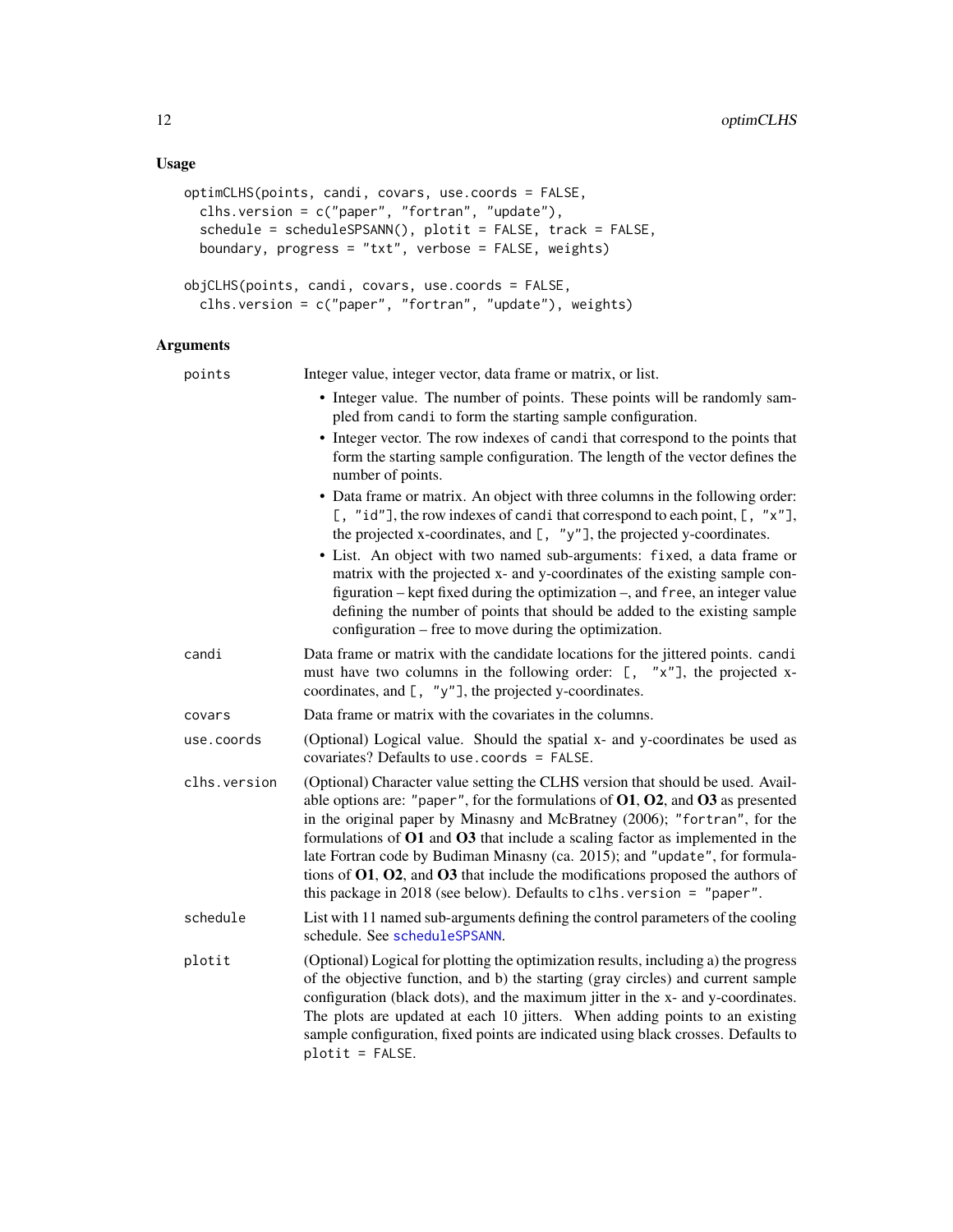<span id="page-12-0"></span>

| track    | (Optional) Logical value. Should the evolution of the energy state be recorded<br>and returned along with the result? If $track = FALSE$ (the default), only the<br>starting and ending energy states are returned along with the results.                                                                          |
|----------|---------------------------------------------------------------------------------------------------------------------------------------------------------------------------------------------------------------------------------------------------------------------------------------------------------------------|
| boundary | (Optional) SpatialPolygon defining the boundary of the spatial domain. If miss-<br>ing and plotit $=$ TRUE, boundary is estimated from candi.                                                                                                                                                                       |
| progress | (Optional) Type of progress bar that should be used, with options "txt", for a<br>text progress bar in the R console, "tk", to put up a Tk progress bar widget, and<br>NULL to omit the progress bar. A Tk progress bar widget is useful when using<br>parallel processors. Defaults to progress = "txt".           |
| verbose  | (Optional) Logical for printing messages about the progress of the optimization.<br>Defaults to verbose $=$ FALSE.                                                                                                                                                                                                  |
| weights  | List with named sub-arguments. The weights assigned to each one of the objec-<br>tive functions that form the multi-objective combinatorial optimization problem.<br>They must be named after the respective objective function to which they apply.<br>The weights must be equal to or larger than 0 and sum to 1. |

#### Details

Details about the mechanism used to generate a new sample configuration out of the current sample configuration by randomly perturbing the coordinates of a sample point are available in the help page of [spJitter](#page-37-1).

Marginal sampling strata: Reproducing the marginal distribution of the numeric covariates depends upon the definition of marginal sampling strata. *Equal-area* marginal sampling strata are defined using the sample quantiles estimated with [quantile](#page-0-0) using a continuous function (type = 7), that is, a function that interpolates between existing covariate values to estimate the sample quantiles. This is the procedure implemented in the original method of Minasny and McBratney (2006), which creates breakpoints that do not occur in the population of existing covariate values. Depending on the level of discretization of the covariate values, that is, how many significant digits they have, this can create repeated breakpoints, resulting in empty marginal sampling strata. The number of empty marginal sampling strata will ultimately depend on the frequency distribution of the covariate and on the number of sampling points. The effect of these features on the spatial modelling outcome still is poorly understood.

Correlation between numeric covariates: The *correlation* between two numeric covariates is measured using the sample Pearson's *r*, a descriptive statistic that ranges from -1 to +1. This statistic is also known as the sample linear correlation coefficient. The effect of ignoring the correlation among factor covariates and between factor and numeric covariates on the spatial modelling outcome still is poorly understood.

Multi-objective combinatorial optimization: A method of solving a multi-objective combinatorial optimization problem (MOCOP) is to aggregate the objective functions into a single utility function *U*. In the **spsann** package, as in the original implementation of the CLHS by Minasny and McBratney (2006), the aggregation is performed using the weighted sum method, which uses weights to incorporate the a priori preferences of the user about the relative importance of each objective function. When the user has no preference, the objective functions receive equal weights.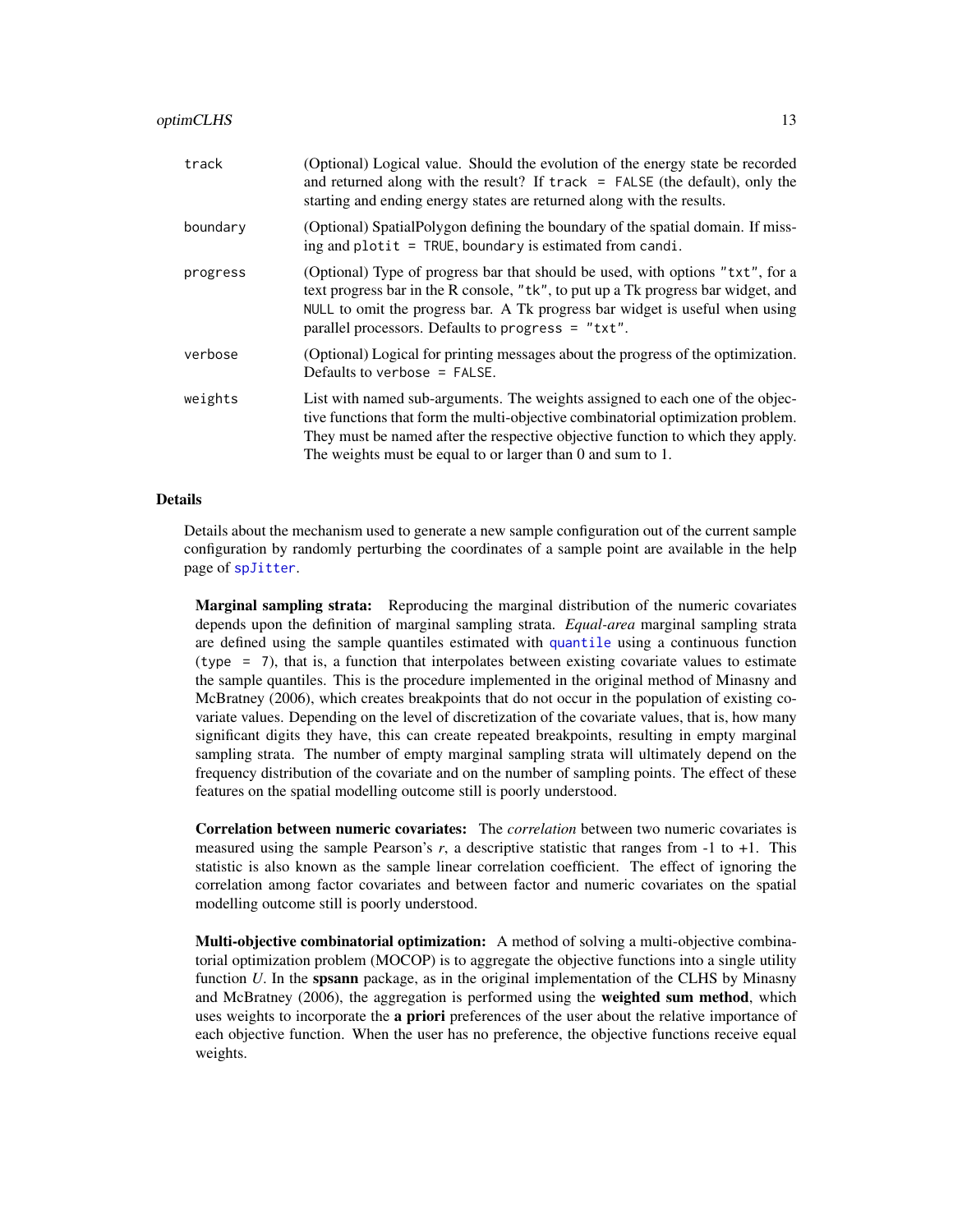The weighted sum method is affected by the relative magnitude of the different objective function values. The objective functions implemented in optimCLHS have different units and orders of magnitude. The consequence is that the objective function with the largest values, generally  $O1$ , may have a numerical dominance during the optimization. In other words, the weights may not express the true preferences of the user, resulting that the meaning of the utility function becomes unclear because the optimization will likely favour the objective function which is numerically dominant.

An efficient solution to avoid numerical dominance is to scale the objective functions so that they are constrained to the same approximate range of values, at least in the end of the optimization. In the original implementation of the CLHS by Minasny and McBratney (2006), clhs.version = "paper", optimCLHS uses the naive aggregation method, which ignores that the three objective functions have different units and orders of magnitude. In a 2015 Fortran implementation of the CLHS, clhs.version = "fortran", scaling factors were included to make the values of the three objective function more comparable. The effect of ignoring the need to scale the objective functions, or using arbitrary scaling factors, on the spatial modelling outcome still is poorly understood. Thus, an updated version of O1, O2, and O3 has been implemented in the spsann package. The need formulation aim at making the values returned by the objective functions more comparable among themselves without having to resort to arbitrary scaling factors. The effect of using these new formulations have not been tested yet.

# Value

optimCLHS returns an object of class OptimizedSampleConfiguration: the optimized sample configuration with details about the optimization.

objCLHS returns a numeric value: the energy state of the sample configuration – the objective function value.

#### Note

The distance between two points is computed as the Euclidean distance between them. This computation assumes that the optimization is operating in the two-dimensional Euclidean space, i.e. the coordinates of the sample points and candidate locations should not be provided as latitude/longitude. spsann has no mechanism to check if the coordinates are projected: the user is responsible for making sure that this requirement is attained.

The (only?) difference of optimCLHS to the original Fortran implementation of Minasny and McBratney (2006), and to the [clhs](https://CRAN.R-project.org/package=clhs) function implemented in the former clhs package by Pierre Roudier, is the annealing schedule.

#### Author(s)

Alessandro Samuel-Rosa <alessandrosamuelrosa@gmail.com>

#### References

Minasny, B.; McBratney, A. B. A conditioned Latin hypercube method for sampling in the presence of ancillary information. *Computers & Geosciences*, v. 32, p. 1378-1388, 2006.

Minasny, B.; McBratney, A. B. Conditioned Latin Hypercube Sampling for calibrating soil sensor data to soil properties. Chapter 9. Viscarra Rossel, R. A.; McBratney, A. B.; Minasny, B. (Eds.) *Proximal Soil Sensing*. Amsterdam: Springer, p. 111-119, 2010.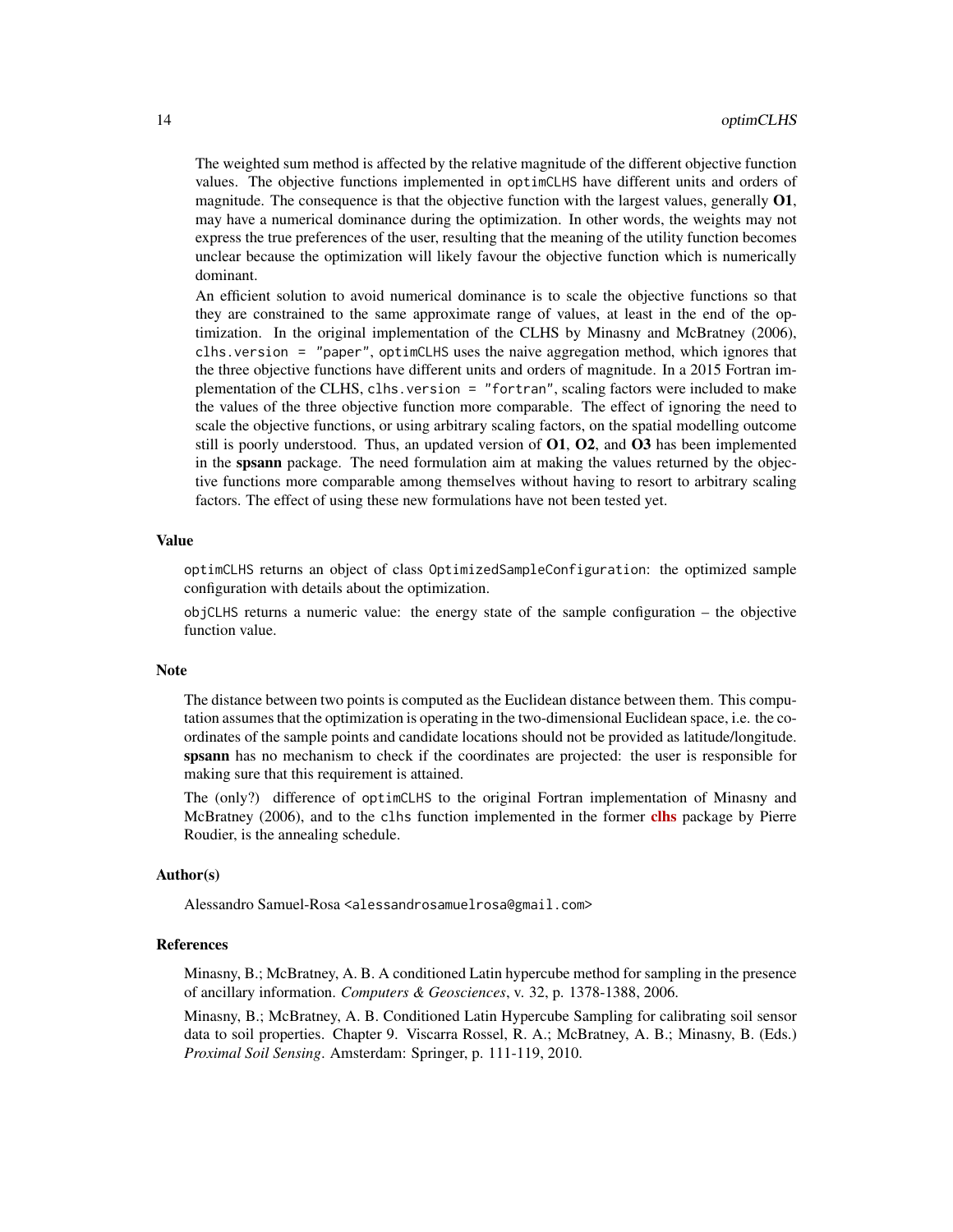# <span id="page-14-0"></span>optimCORR 15

Roudier, P.; Beaudette, D.; Hewitt, A. A conditioned Latin hypercube sampling algorithm incorporating operational constraints. *5th Global Workshop on Digital Soil Mapping*. Sydney, p. 227-231, 2012.

# See Also

[optimACDC](#page-7-1)

# Examples

```
data(meuse.grid, package = "sp")
candi <- meuse.grid[1:1000, 1:2]
covars <- meuse.grid[1:1000, 5]
schedule <- scheduleSPSANN(
 chains = 1, initial.temperature = 20, x.max = 1540, y.max = 2060,
 x.min = 0, y.min = 0, cell size = 40)set.seed(2001)
res <- optimCLHS(
 points = 10, candi = candi, covars = covars, use.coords = TRUE,
 clhs.version = "fortran", weights = list(01 = 0.5, 03 = 0.5), schedule = schedule)
objSPSANN(res) - objCLHS(
 points = res, candi = candi, covars = covars, use.coords = TRUE,
 clhs.version = "fortran", weights = list(01 = 0.5, 03 = 0.5))
```
<span id="page-14-1"></span>

| optimCORR | Optimization of sample configurations for spatial trend identification |
|-----------|------------------------------------------------------------------------|
|           | and estimation $(I)$                                                   |

# **Description**

Optimize a sample configuration for spatial trend identification and estimation. A criterion is defined so that the sample reproduces the bivariate association/correlation between the covariates (CORR).

#### Usage

```
optimCORR(points, candi, covars, strata.type = "area",
  use.coords = FALSE, schedule = scheduleSPSANN(), plotit = FALSE,
  track = FALSE, boundary, progress = "txt", verbose = FALSE)
objCORR(points, candi, covars, strata.type = "area",
  use.coords = FALSE)
```
#### Arguments

points Integer value, integer vector, data frame or matrix, or list.

• Integer value. The number of points. These points will be randomly sampled from candi to form the starting sample configuration.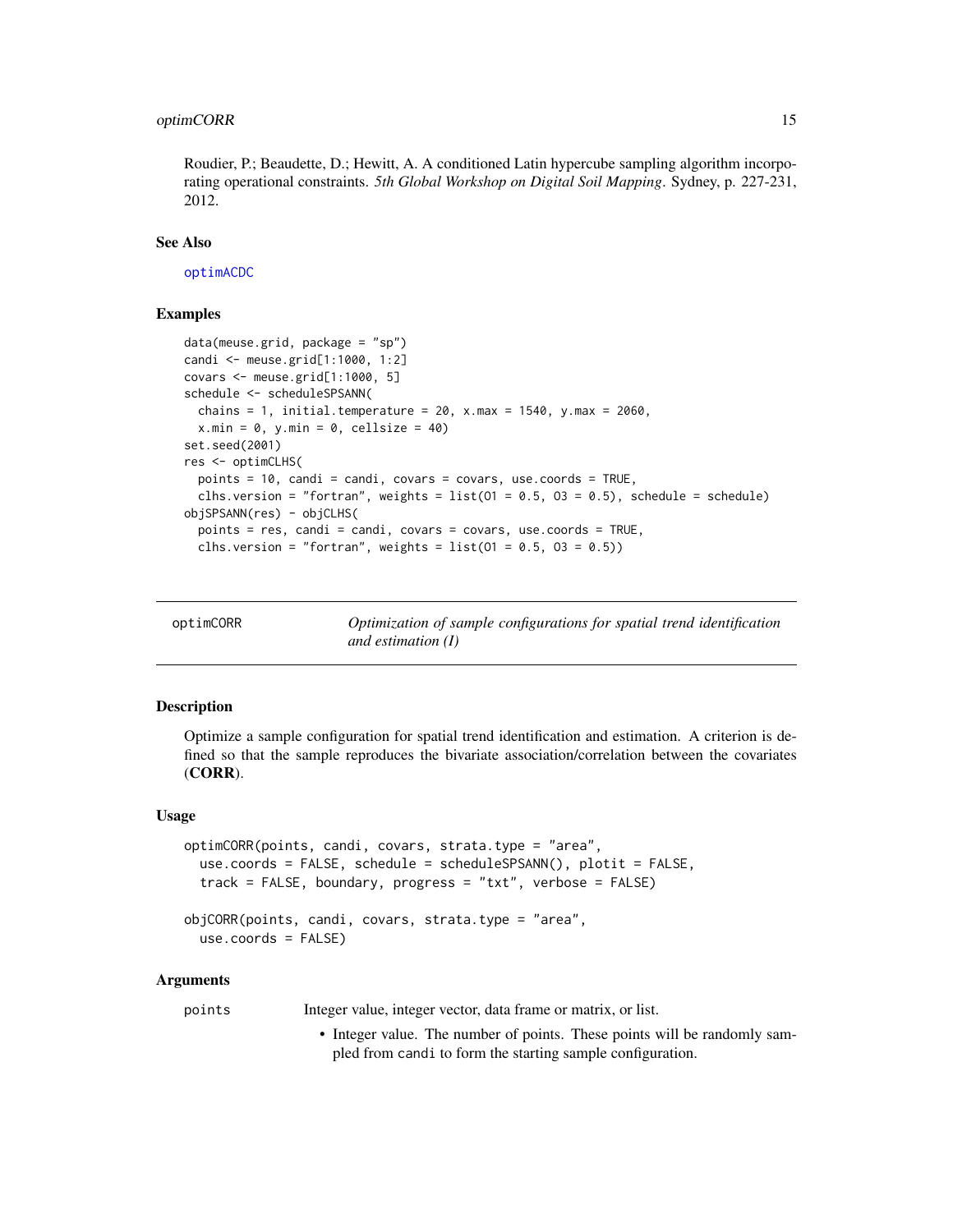<span id="page-15-0"></span>

|             | • Integer vector. The row indexes of candi that correspond to the points that<br>form the starting sample configuration. The length of the vector defines the<br>number of points.                                                                                                                                                                                                                                                                                                                                                                                                                                  |
|-------------|---------------------------------------------------------------------------------------------------------------------------------------------------------------------------------------------------------------------------------------------------------------------------------------------------------------------------------------------------------------------------------------------------------------------------------------------------------------------------------------------------------------------------------------------------------------------------------------------------------------------|
|             | • Data frame or matrix. An object with three columns in the following order:<br>[, "id"], the row indexes of candi that correspond to each point, [, "x"],<br>the projected x-coordinates, and [, "y"], the projected y-coordinates.<br>• List. An object with two named sub-arguments: fixed, a data frame or<br>matrix with the projected x- and y-coordinates of the existing sample con-<br>figuration – kept fixed during the optimization –, and free, an integer value<br>defining the number of points that should be added to the existing sample<br>configuration – free to move during the optimization. |
| candi       | Data frame or matrix with the candidate locations for the jittered points. candi<br>must have two columns in the following order: [, "x"], the projected x-<br>coordinates, and $[$ , "y"], the projected y-coordinates.                                                                                                                                                                                                                                                                                                                                                                                            |
| covars      | Data frame or matrix with the covariates in the columns.                                                                                                                                                                                                                                                                                                                                                                                                                                                                                                                                                            |
| strata.type | (Optional) Character value setting the type of stratification that should be used to<br>create the marginal sampling strata (or factor levels) for the numeric covariates.<br>Available options are "area", for equal-area, and "range", for equal-range.<br>Defaults to strata.type = "area".                                                                                                                                                                                                                                                                                                                      |
| use.coords  | (Optional) Logical value. Should the spatial x- and y-coordinates be used as<br>covariates? Defaults to use, coords = FALSE.                                                                                                                                                                                                                                                                                                                                                                                                                                                                                        |
| schedule    | List with 11 named sub-arguments defining the control parameters of the cooling<br>schedule. See scheduleSPSANN.                                                                                                                                                                                                                                                                                                                                                                                                                                                                                                    |
| plotit      | (Optional) Logical for plotting the optimization results, including a) the progress<br>of the objective function, and b) the starting (gray circles) and current sample<br>configuration (black dots), and the maximum jitter in the x- and y-coordinates.<br>The plots are updated at each 10 jitters. When adding points to an existing<br>sample configuration, fixed points are indicated using black crosses. Defaults to<br>$plotit = FALSE.$                                                                                                                                                                 |
| track       | (Optional) Logical value. Should the evolution of the energy state be recorded<br>and returned along with the result? If $track = FALSE$ (the default), only the<br>starting and ending energy states are returned along with the results.                                                                                                                                                                                                                                                                                                                                                                          |
| boundary    | (Optional) SpatialPolygon defining the boundary of the spatial domain. If miss-<br>ing and plotit = TRUE, boundary is estimated from candi.                                                                                                                                                                                                                                                                                                                                                                                                                                                                         |
| progress    | (Optional) Type of progress bar that should be used, with options "txt", for a<br>text progress bar in the R console, "tk", to put up a Tk progress bar widget, and<br>NULL to omit the progress bar. A Tk progress bar widget is useful when using<br>parallel processors. Defaults to progress = "txt".                                                                                                                                                                                                                                                                                                           |
| verbose     | (Optional) Logical for printing messages about the progress of the optimization.<br>Defaults to verbose = FALSE.                                                                                                                                                                                                                                                                                                                                                                                                                                                                                                    |

# Details

Details about the mechanism used to generate a new sample configuration out of the current sample configuration by randomly perturbing the coordinates of a sample point are available in the help page of [spJitter](#page-37-1).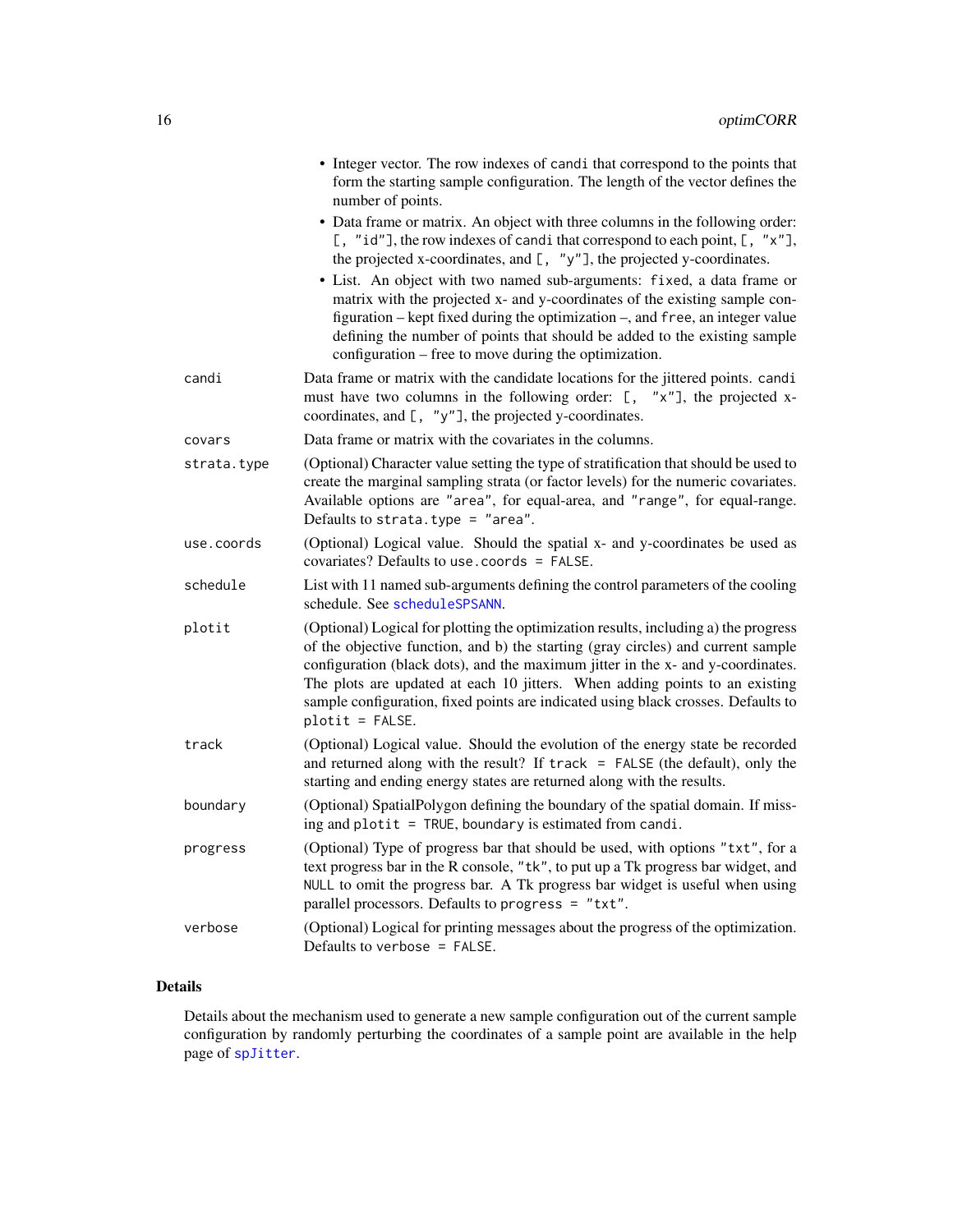# <span id="page-16-0"></span>optimCORR 17

Association/Correlation between covariates: The *correlation* between two numeric covariates is measured using the Pearson's *r*, a descriptive statistic that ranges from −1 to +1. This statistic is also known as the linear correlation coefficient.

When the set of covariates includes factor covariates, all numeric covariates are transformed into factor covariates. The factor levels are defined using the marginal sampling strata created from one of the two methods available (equal-area or equal-range strata).

The *association* between two factor covariates is measured using the Cramér's *V*, a descriptive statistic that ranges from 0 to  $+1$ . The closer to  $+1$  the Cramér's *V* is, the stronger the association between two factor covariates.

The main weakness of using the Cramér's *V* is that, while the Pearson's *r* shows the degree and direction of the association between two covariates (negative or positive), the Cramér's *V* only measures the degree of association (weak or strong). The effect of replacing the Pearson's *r* with the Cramér's *V* on the spatial modelling outcome still is poorly understood.

# Value

optimCORR returns an object of class OptimizedSampleConfiguration: the optimized sample configuration with details about the optimization.

objCORR returns a numeric value: the energy state of the sample configuration – the objective function value.

#### Note

The distance between two points is computed as the Euclidean distance between them. This computation assumes that the optimization is operating in the two-dimensional Euclidean space, i.e. the coordinates of the sample points and candidate locations should not be provided as latitude/longitude. spsann has no mechanism to check if the coordinates are projected: the user is responsible for making sure that this requirement is attained.

# Author(s)

Alessandro Samuel-Rosa <alessandrosamuelrosa@gmail.com>

#### References

Cramér, H. *Mathematical methods of statistics*. Princeton: Princeton University Press, p. 575, 1946.

Everitt, B. S. *The Cambridge dictionary of statistics*. Cambridge: Cambridge University Press, p. 432, 2006.

# See Also

[cramer](#page-0-0), [optimACDC](#page-7-1)

# Examples

```
data(meuse.grid, package = "sp")
candi <- meuse.grid[1:1000, 1:2]
covars <- meuse.grid[1:1000, 5]
```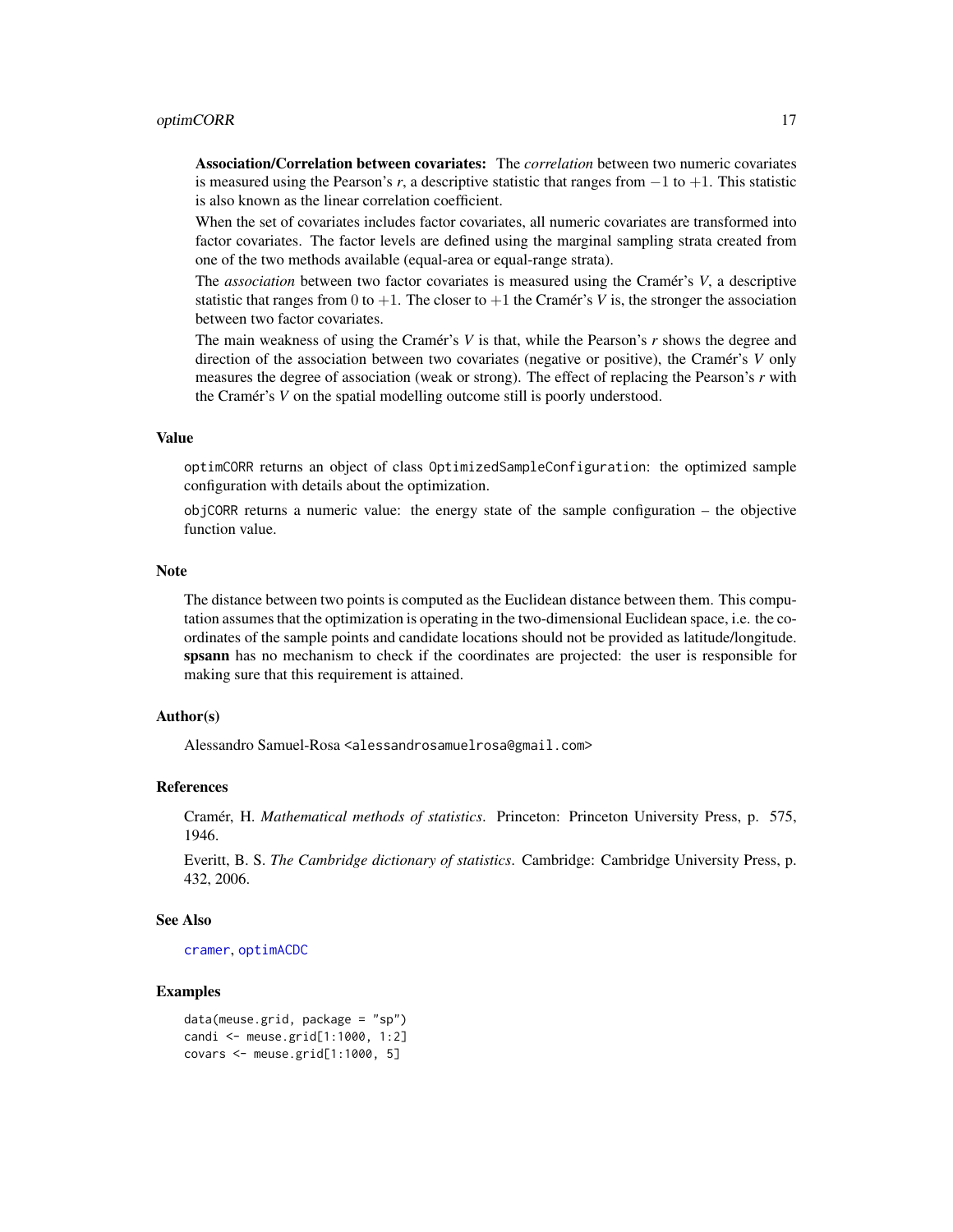```
schedule <- scheduleSPSANN(
  initial.temperature = 5, chains = 1, x.max = 1540, y.max = 2060,
  x.min = 0, y.min = 0, cell size = 40)set.seed(2001)
res <- optimCORR(
 points = 10, candi = candi, covars = covars, use.coords = TRUE,
  schedule = schedule)
objSPSANN(res) - objCORR(
  points = res, candi = candi, covars = covars, use.coords = TRUE)
```
<span id="page-17-1"></span>optimDIST *Optimization of sample configurations for spatial trend identification and estimation (II)*

# Description

Optimize a sample configuration for spatial trend identification and estimation. A criterion is defined so that the sample reproduces the marginal distribution of the covariates (DIST).

# Usage

```
optimDIST(points, candi, covars, strata.type = "area",
  use.coords = FALSE, schedule = scheduleSPSANN(), plotit = FALSE,
  track = FALSE, boundary, progress = "txt", verbose = FALSE)
objDIST(points, candi, covars, strata.type = "area",
  use.coords = FALSE)
```
# **Arguments**

| points | Integer value, integer vector, data frame or matrix, or list.                                                                                                                                                                                                                                                                                                               |
|--------|-----------------------------------------------------------------------------------------------------------------------------------------------------------------------------------------------------------------------------------------------------------------------------------------------------------------------------------------------------------------------------|
|        | • Integer value. The number of points. These points will be randomly sam-<br>pled from candi to form the starting sample configuration.                                                                                                                                                                                                                                     |
|        | • Integer vector. The row indexes of candi that correspond to the points that<br>form the starting sample configuration. The length of the vector defines the<br>number of points.                                                                                                                                                                                          |
|        | • Data frame or matrix. An object with three columns in the following order:<br>[, "id"], the row indexes of candi that correspond to each point, $[$ , "x"],<br>the projected x-coordinates, and $[$ , "y"], the projected y-coordinates.                                                                                                                                  |
|        | • List. An object with two named sub-arguments: fixed, a data frame or<br>matrix with the projected x- and y-coordinates of the existing sample con-<br>figuration – kept fixed during the optimization –, and free, an integer value<br>defining the number of points that should be added to the existing sample<br>configuration – free to move during the optimization. |
| candi  | Data frame or matrix with the candidate locations for the jittered points. candi<br>must have two columns in the following order: $[ , "x" ]$ , the projected x-<br>coordinates, and $[ , "y" ]$ , the projected y-coordinates.                                                                                                                                             |

<span id="page-17-0"></span>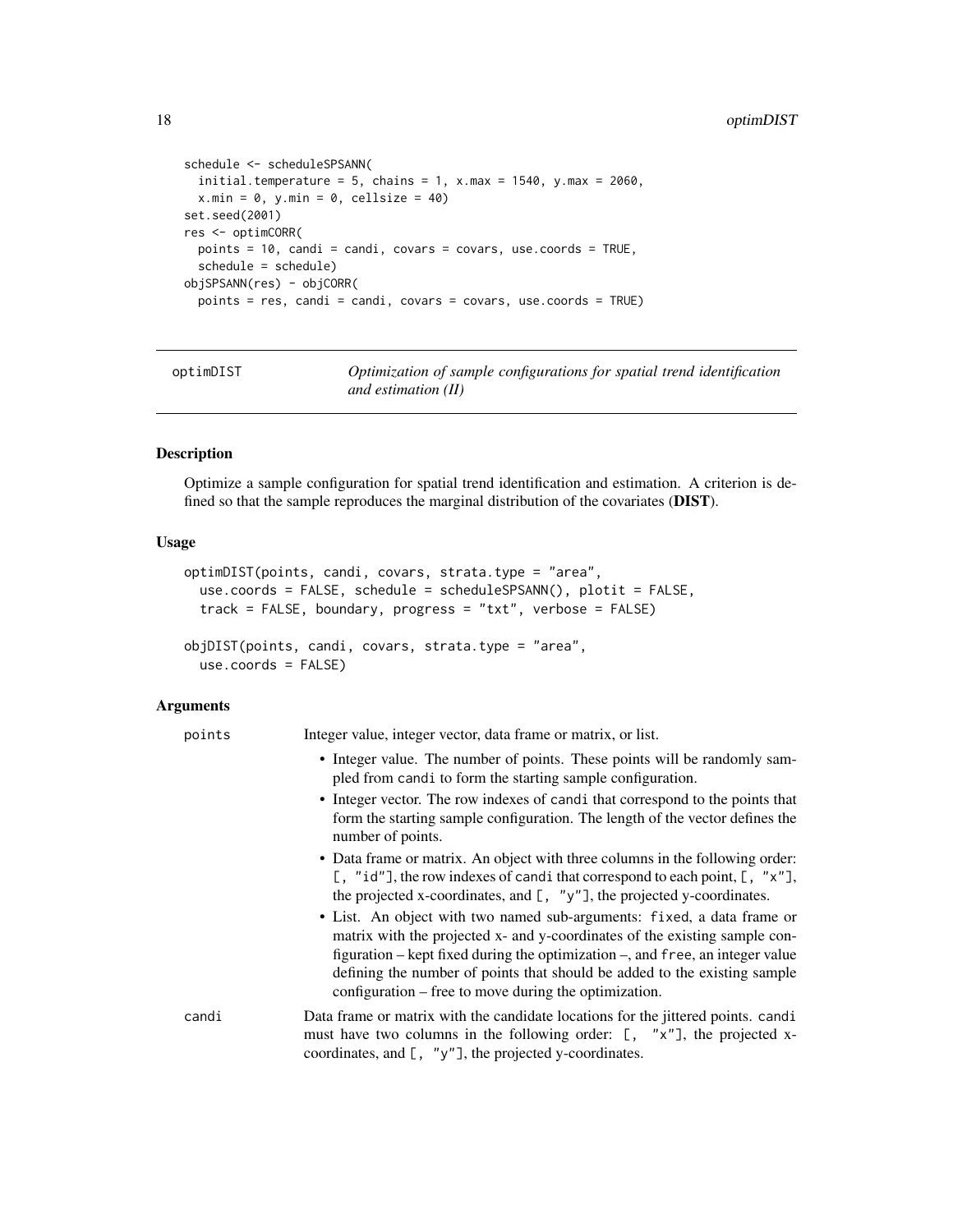# <span id="page-18-0"></span>optimDIST 19

| covars      | Data frame or matrix with the covariates in the columns.                                                                                                                                                                                                                                                                                                                                                                                            |
|-------------|-----------------------------------------------------------------------------------------------------------------------------------------------------------------------------------------------------------------------------------------------------------------------------------------------------------------------------------------------------------------------------------------------------------------------------------------------------|
| strata.type | (Optional) Character value setting the type of stratification that should be used to<br>create the marginal sampling strata (or factor levels) for the numeric covariates.<br>Available options are "area", for equal-area, and "range", for equal-range.<br>Defaults to strata.type = "area".                                                                                                                                                      |
| use.coords  | (Optional) Logical value. Should the spatial x- and y-coordinates be used as<br>covariates? Defaults to use.coords = FALSE.                                                                                                                                                                                                                                                                                                                         |
| schedule    | List with 11 named sub-arguments defining the control parameters of the cooling<br>schedule. See scheduleSPSANN.                                                                                                                                                                                                                                                                                                                                    |
| plotit      | (Optional) Logical for plotting the optimization results, including a) the progress<br>of the objective function, and b) the starting (gray circles) and current sample<br>configuration (black dots), and the maximum jitter in the x- and y-coordinates.<br>The plots are updated at each 10 jitters. When adding points to an existing<br>sample configuration, fixed points are indicated using black crosses. Defaults to<br>$plotit = FALSE.$ |
| track       | (Optional) Logical value. Should the evolution of the energy state be recorded<br>and returned along with the result? If track = FALSE (the default), only the<br>starting and ending energy states are returned along with the results.                                                                                                                                                                                                            |
| boundary    | (Optional) SpatialPolygon defining the boundary of the spatial domain. If miss-<br>ing and plotit = TRUE, boundary is estimated from candi.                                                                                                                                                                                                                                                                                                         |
| progress    | (Optional) Type of progress bar that should be used, with options "txt", for a<br>text progress bar in the R console, "tk", to put up a Tk progress bar widget, and<br>NULL to omit the progress bar. A Tk progress bar widget is useful when using<br>parallel processors. Defaults to progress = "txt".                                                                                                                                           |
| verbose     | (Optional) Logical for printing messages about the progress of the optimization.<br>Defaults to verbose = $FALSE.$                                                                                                                                                                                                                                                                                                                                  |

# Details

Details about the mechanism used to generate a new sample configuration out of the current sample configuration by randomly perturbing the coordinates of a sample point are available in the help page of [spJitter](#page-37-1).

Marginal distribution of covariates: Reproducing the marginal distribution of the numeric covariates depends upon the definition of marginal sampling strata. These marginal sampling strata are also used to define the factor levels of all numeric covariates that are passed together with factor covariates. Two types of marginal sampling strata can be used: *equal-area* and *equalrange*.

*Equal-area* marginal sampling strata are defined using the sample quantiles estimated with [quantile](#page-0-0) using a discontinuous function (type  $= 3$ ). Using a discontinuous function avoids creating breakpoints that do not occur in the population of existing covariate values.

Depending on the level of discretization of the covariate values, [quantile](#page-0-0) produces repeated breakpoints. A breakpoint will be repeated if that value has a relatively high frequency in the population of covariate values. The number of repeated breakpoints increases with the number of marginal sampling strata. Repeated breakpoints result in empty marginal sampling strata. To avoid this, only the unique breakpoints are used.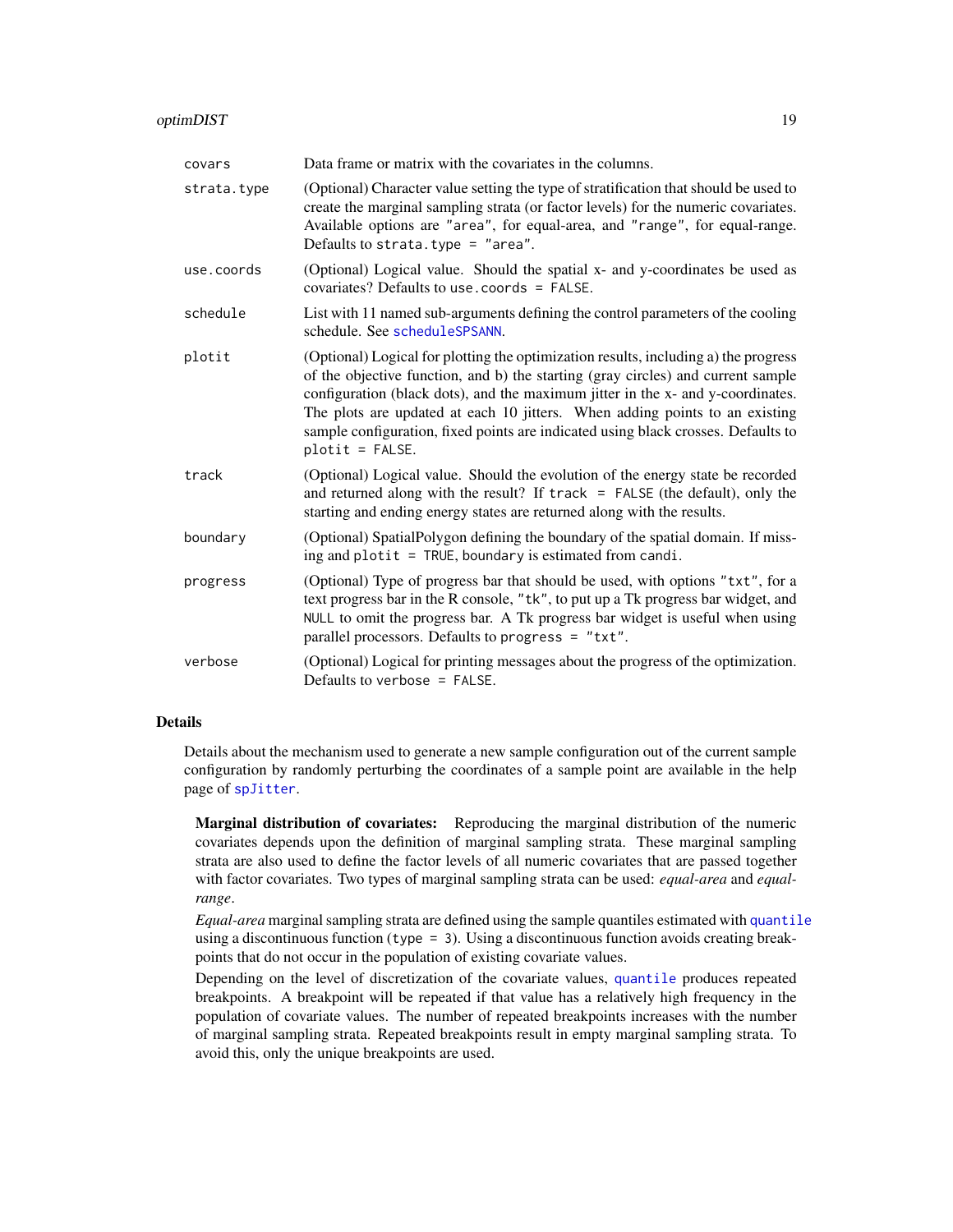<span id="page-19-0"></span>*Equal-range* marginal sampling strata are defined by breaking the range of covariate values into pieces of equal size. Depending on the level of discretization of the covariate values, this method creates breakpoints that do not occur in the population of existing covariate values. Such breakpoints are replaced with the nearest existing covariate value identified using Euclidean distances.

Like the equal-area method, the equal-range method can produce empty marginal sampling strata. The solution used here is to merge any empty marginal sampling strata with the closest non-empty marginal sampling strata. This is identified using Euclidean distances as well.

The approaches used to define the marginal sampling strata result in each numeric covariate having a different number of marginal sampling strata, some of them with different area/size. Because the goal is to have a sample that reproduces the marginal distribution of the covariate, each marginal sampling strata will have a different number of sample points. The wanted distribution of the number of sample points per marginal strata is estimated empirically as the proportion of points in the population of existing covariate values that fall in each marginal sampling strata.

### Value

optimDIST returns an object of class OptimizedSampleConfiguration: the optimized sample configuration with details about the optimization.

objDIST returns a numeric value: the energy state of the sample configuration – the objective function value.

#### Note

The distance between two points is computed as the Euclidean distance between them. This computation assumes that the optimization is operating in the two-dimensional Euclidean space, i.e. the coordinates of the sample points and candidate locations should not be provided as latitude/longitude. spsann has no mechanism to check if the coordinates are projected: the user is responsible for making sure that this requirement is attained.

#### Author(s)

Alessandro Samuel-Rosa <alessandrosamuelrosa@gmail.com>

# References

Hyndman, R. J.; Fan, Y. Sample quantiles in statistical packages. *The American Statistician*, v. 50, p. 361-365, 1996.

Everitt, B. S. *The Cambridge dictionary of statistics*. Cambridge: Cambridge University Press, p. 432, 2006.

# See Also

[optimACDC](#page-7-1)

#### Examples

```
require(sp)
data(meuse.grid)
candi <- meuse.grid[, 1:2]
```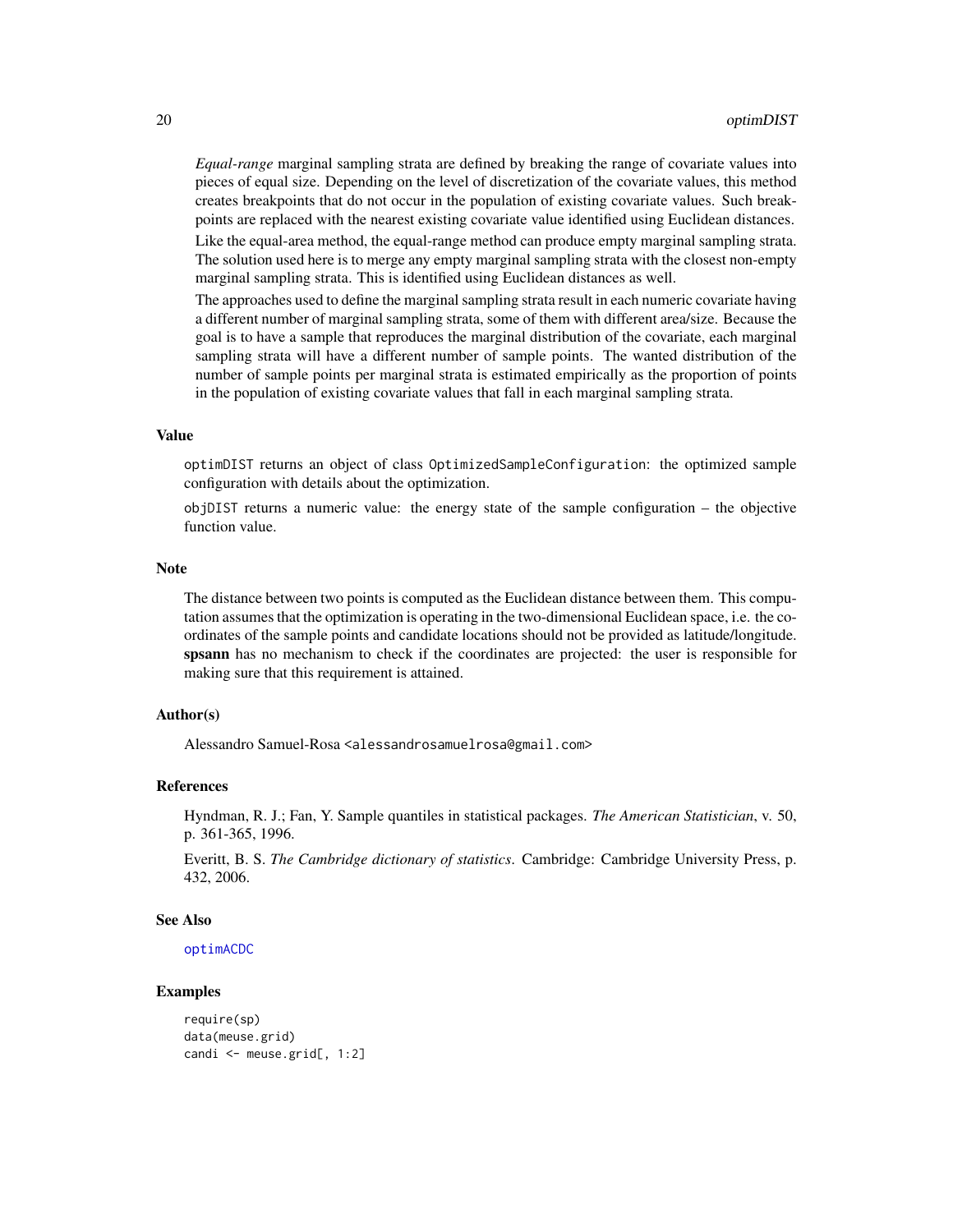# <span id="page-20-0"></span>optimMKV 21

```
covars <- meuse.grid[, 5]
schedule <- scheduleSPSANN(initial.temperature = 1, chains = 1,
                           x.max = 1540, y.max = 2060, x.min = 0,y.min = 0, cellsize = 40)
set.seed(2001)
res <- optimDIST(points = 10, candi = candi, covars = covars,
                 use.coords = TRUE, schedule = schedule)
objSPSANN(res) -
 objDIST(points = res, candi = candi, covars = covars, use.coords = TRUE)
```
optimMKV *Optimization of sample configurations for spatial interpolation (II)*

# Description

Optimize a sample configuration for spatial interpolation with a known linear model. A criterion is defined so that the sample configuration minimizes the mean or maximum kriging variance (MKV).

# Usage

```
optimMKV(points, candi, covars, eqn = z \sim 1, vgm, krige.stat = "mean",
  ..., schedule = scheduleSPSANN(), plotit = FALSE, track = FALSE,
 boundary, progress = "txt", verbose = FALSE)
objMKV(points, candi, covars, eqn = z \sim 1, vgm, krige.stat = "mean",
  ...)
```
# Arguments

| points | Integer value, integer vector, data frame or matrix, or list.                                                                                                                                                                                                                                                                                                               |
|--------|-----------------------------------------------------------------------------------------------------------------------------------------------------------------------------------------------------------------------------------------------------------------------------------------------------------------------------------------------------------------------------|
|        | • Integer value. The number of points. These points will be randomly sam-<br>pled from candi to form the starting sample configuration.                                                                                                                                                                                                                                     |
|        | • Integer vector. The row indexes of candi that correspond to the points that<br>form the starting sample configuration. The length of the vector defines the<br>number of points.                                                                                                                                                                                          |
|        | • Data frame or matrix. An object with three columns in the following order:<br>[, "id"], the row indexes of candi that correspond to each point, $[$ , "x"],<br>the projected x-coordinates, and $[$ , "y"], the projected y-coordinates.                                                                                                                                  |
|        | • List. An object with two named sub-arguments: fixed, a data frame or<br>matrix with the projected x- and y-coordinates of the existing sample con-<br>figuration – kept fixed during the optimization –, and free, an integer value<br>defining the number of points that should be added to the existing sample<br>configuration – free to move during the optimization. |
| candi  | Data frame or matrix with the candidate locations for the jittered points. candi<br>must have two columns in the following order: [, "x"], the projected x-<br>coordinates, and $[ , "y"]$ , the projected y-coordinates.                                                                                                                                                   |
| covars | Data frame or matrix with the covariates in the columns.                                                                                                                                                                                                                                                                                                                    |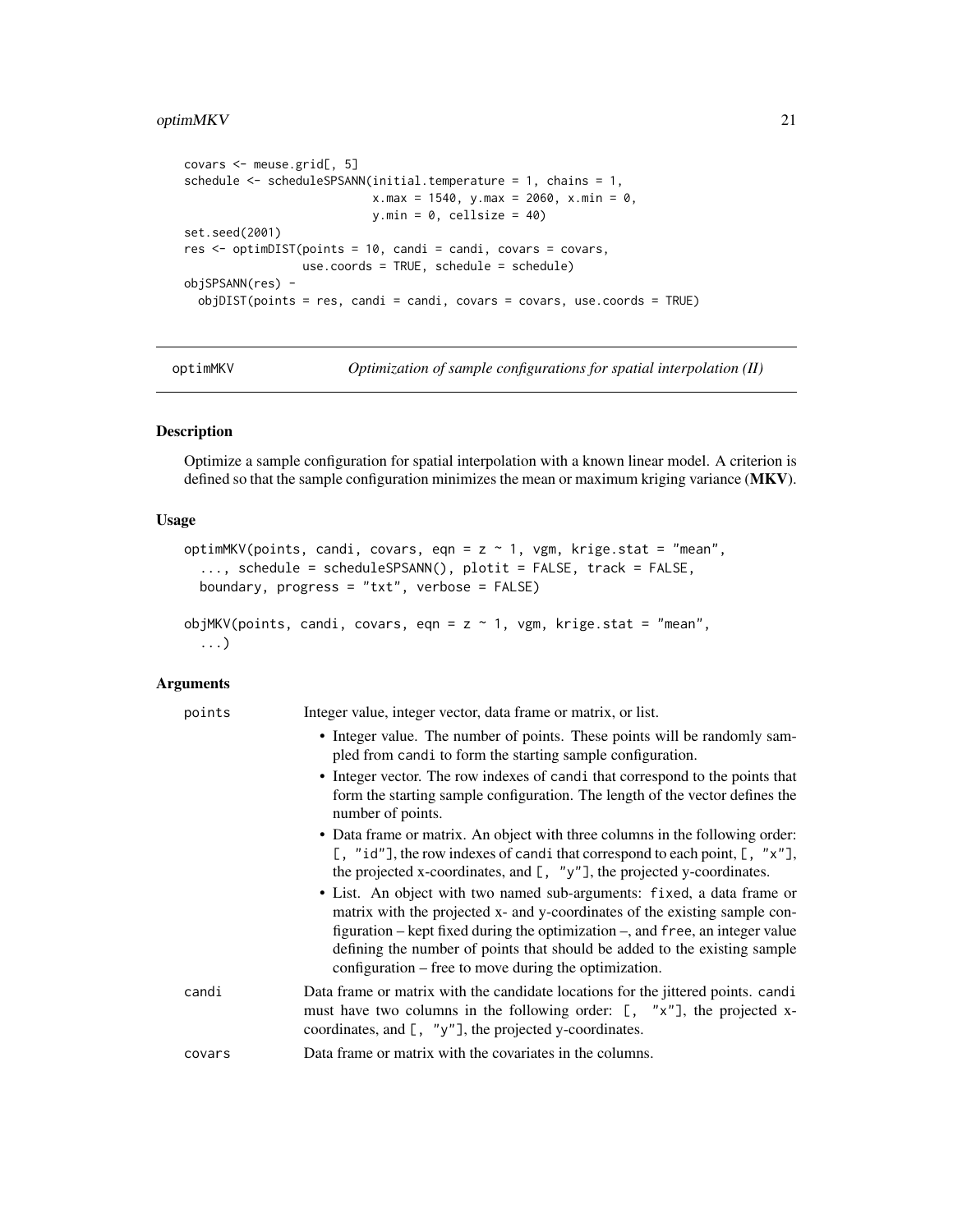<span id="page-21-0"></span>

| eqn        | Formula string that defines the dependent variable z as a linear model of the<br>independent variables contained in covars. Defaults to eqn = $z \sim 1$ , that<br>is, ordinary kriging. See the argument formula in the function krige for more<br>information.                                                                                                                                                                                    |
|------------|-----------------------------------------------------------------------------------------------------------------------------------------------------------------------------------------------------------------------------------------------------------------------------------------------------------------------------------------------------------------------------------------------------------------------------------------------------|
| vgm        | Object of class variogramModel. See the argument model in the function krige<br>for more information.                                                                                                                                                                                                                                                                                                                                               |
| krige.stat | Character value defining the statistic that should be used to summarize the krig-<br>ing variance. Available options are "mean" and "max" for the mean and maxi-<br>mum kriging variance, respectively. Defaults to krige.stat = "mean".                                                                                                                                                                                                            |
| $\cdots$   | further arguments passed to krige.                                                                                                                                                                                                                                                                                                                                                                                                                  |
| schedule   | List with 11 named sub-arguments defining the control parameters of the cooling<br>schedule. See scheduleSPSANN.                                                                                                                                                                                                                                                                                                                                    |
| plotit     | (Optional) Logical for plotting the optimization results, including a) the progress<br>of the objective function, and b) the starting (gray circles) and current sample<br>configuration (black dots), and the maximum jitter in the x- and y-coordinates.<br>The plots are updated at each 10 jitters. When adding points to an existing<br>sample configuration, fixed points are indicated using black crosses. Defaults to<br>$plotit = FALSE.$ |
| track      | (Optional) Logical value. Should the evolution of the energy state be recorded<br>and returned along with the result? If $track = FALSE$ (the default), only the<br>starting and ending energy states are returned along with the results.                                                                                                                                                                                                          |
| boundary   | (Optional) SpatialPolygon defining the boundary of the spatial domain. If miss-<br>ing and plotit = TRUE, boundary is estimated from candi.                                                                                                                                                                                                                                                                                                         |
| progress   | (Optional) Type of progress bar that should be used, with options "txt", for a<br>text progress bar in the R console, "tk", to put up a Tk progress bar widget, and<br>NULL to omit the progress bar. A Tk progress bar widget is useful when using<br>parallel processors. Defaults to progress = "txt".                                                                                                                                           |
| verbose    | (Optional) Logical for printing messages about the progress of the optimization.<br>Defaults to verbose = FALSE.                                                                                                                                                                                                                                                                                                                                    |

# Details

Details about the mechanism used to generate a new sample configuration out of the current sample configuration by randomly perturbing the coordinates of a sample point are available in the help page of [spJitter](#page-37-1).

# Value

optimMKV returns an object of class OptimizedSampleConfiguration: the optimized sample configuration with details about the optimization.

objMKV returns a numeric value: the energy state of the sample configuration – the objective function value.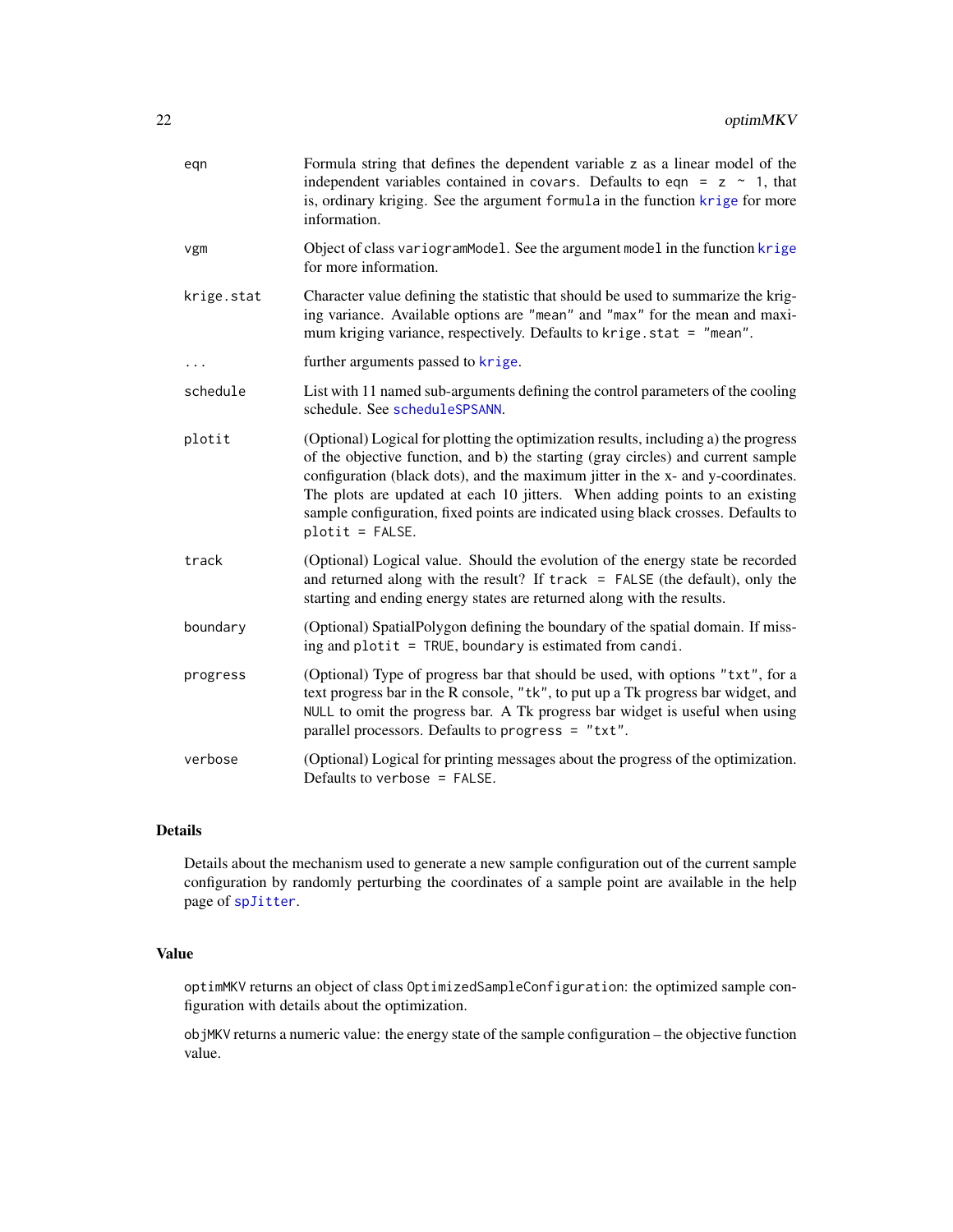#### <span id="page-22-0"></span>optimMSSD 23

#### **Note**

The distance between two points is computed as the Euclidean distance between them. This computation assumes that the optimization is operating in the two-dimensional Euclidean space, i.e. the coordinates of the sample points and candidate locations should not be provided as latitude/longitude. spsann has no mechanism to check if the coordinates are projected: the user is responsible for making sure that this requirement is attained.

This function is based on the method originally proposed by Heuvelink, Brus and de Gruijter (2006) and implemented in the R-package **intamapInteractive** by Edzer Pebesma and Jon Skoien.

# Author(s)

Alessandro Samuel-Rosa <alessandrosamuelrosa@gmail.com>

# References

Brus, D. J.; Heuvelink, G. B. M. Optimization of sample patterns for universal kriging of environmental variables. *Geoderma*. v. 138, p. 86-95, 2007.

Heuvelink, G. B. M.; Brus, D. J.; de Gruijter, J. J. Optimization of sample configurations for digital mapping of soil properties with universal kriging. In: Lagacherie, P.; McBratney, A. & Voltz, M. (Eds.) *Digital soil mapping - an introductory perspective*. Elsevier, v. 31, p. 137-151, 2006.

# Examples

```
## Not run:
data(meuse.grid, package = "sp")
candi <- meuse.grid[1:1000, 1:2]
covars <- as.data.frame(meuse.grid)[1:1000, ]
vgm \le gstat:: vgm(psill = 10, model = "Exp", range = 500, nugget = 8)
schedule <- scheduleSPSANN(
 initial.temperature = 10, chains = 1, x.max = 1540, y.max = 2060,
 x.min = 0, y.min = 0, cellsize = 40)set.seed(2001)
res <- optimMKV(
 points = 10, candi = candi, covars = covars, eqn = z \sim dist,
 vgm = vgm, schedule = schedule)
objSPSANN(res) - objMKV(
 points = res, candi = candi, covars = covars, eqn = z \sim dist,
 vgm = vgm)
## End(Not run)
```
<span id="page-22-1"></span>

optimMSSD *Optimization of sample configurations for spatial interpolation (I)*

# <span id="page-22-2"></span>Description

Optimize a sample configuration for spatial interpolation. The criterion used is the mean squared shortest distance (MSSD) between sample points and prediction points.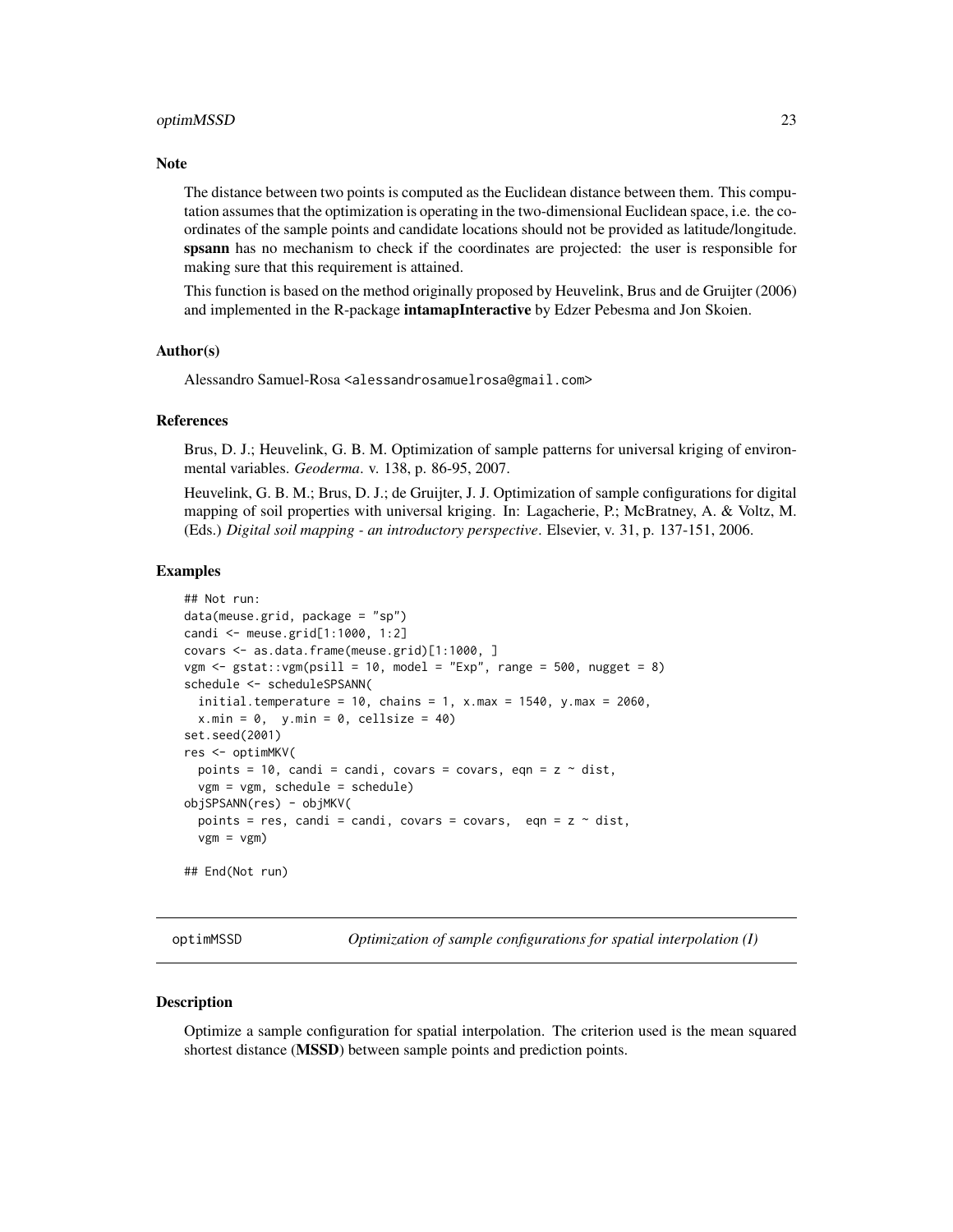```
optimMSSD(points, candi, schedule = scheduleSPSANN(), plotit = FALSE,
 track = FALSE, boundary, progress = "txt", verbose = FALSE)
```

```
objMSSD(points, candi)
```
# Arguments

| points   | Integer value, integer vector, data frame or matrix, or list.                                                                                                                                                                                                                                                                                                                                                                                       |
|----------|-----------------------------------------------------------------------------------------------------------------------------------------------------------------------------------------------------------------------------------------------------------------------------------------------------------------------------------------------------------------------------------------------------------------------------------------------------|
|          | • Integer value. The number of points. These points will be randomly sam-<br>pled from candi to form the starting sample configuration.                                                                                                                                                                                                                                                                                                             |
|          | • Integer vector. The row indexes of candi that correspond to the points that<br>form the starting sample configuration. The length of the vector defines the<br>number of points.                                                                                                                                                                                                                                                                  |
|          | • Data frame or matrix. An object with three columns in the following order:<br>[, "id"], the row indexes of candi that correspond to each point, [, "x"],<br>the projected x-coordinates, and $[$ , "y"], the projected y-coordinates.                                                                                                                                                                                                             |
|          | • List. An object with two named sub-arguments: fixed, a data frame or<br>matrix with the projected x- and y-coordinates of the existing sample con-<br>figuration – kept fixed during the optimization –, and free, an integer value<br>defining the number of points that should be added to the existing sample<br>configuration – free to move during the optimization.                                                                         |
| candi    | Data frame or matrix with the candidate locations for the jittered points. candi<br>must have two columns in the following order: $[ , "x" ]$ , the projected x-<br>coordinates, and $[$ , "y"], the projected y-coordinates.                                                                                                                                                                                                                       |
| schedule | List with 11 named sub-arguments defining the control parameters of the cooling<br>schedule. See scheduleSPSANN.                                                                                                                                                                                                                                                                                                                                    |
| plotit   | (Optional) Logical for plotting the optimization results, including a) the progress<br>of the objective function, and b) the starting (gray circles) and current sample<br>configuration (black dots), and the maximum jitter in the x- and y-coordinates.<br>The plots are updated at each 10 jitters. When adding points to an existing<br>sample configuration, fixed points are indicated using black crosses. Defaults to<br>$plotit = FALSE.$ |
| track    | (Optional) Logical value. Should the evolution of the energy state be recorded<br>and returned along with the result? If $track = FALSE$ (the default), only the<br>starting and ending energy states are returned along with the results.                                                                                                                                                                                                          |
| boundary | (Optional) SpatialPolygon defining the boundary of the spatial domain. If miss-<br>ing and plotit $=$ TRUE, boundary is estimated from candi.                                                                                                                                                                                                                                                                                                       |
| progress | (Optional) Type of progress bar that should be used, with options "txt", for a<br>text progress bar in the R console, "tk", to put up a Tk progress bar widget, and<br>NULL to omit the progress bar. A Tk progress bar widget is useful when using<br>parallel processors. Defaults to progress = "txt".                                                                                                                                           |
| verbose  | (Optional) Logical for printing messages about the progress of the optimization.<br>Defaults to verbose = FALSE.                                                                                                                                                                                                                                                                                                                                    |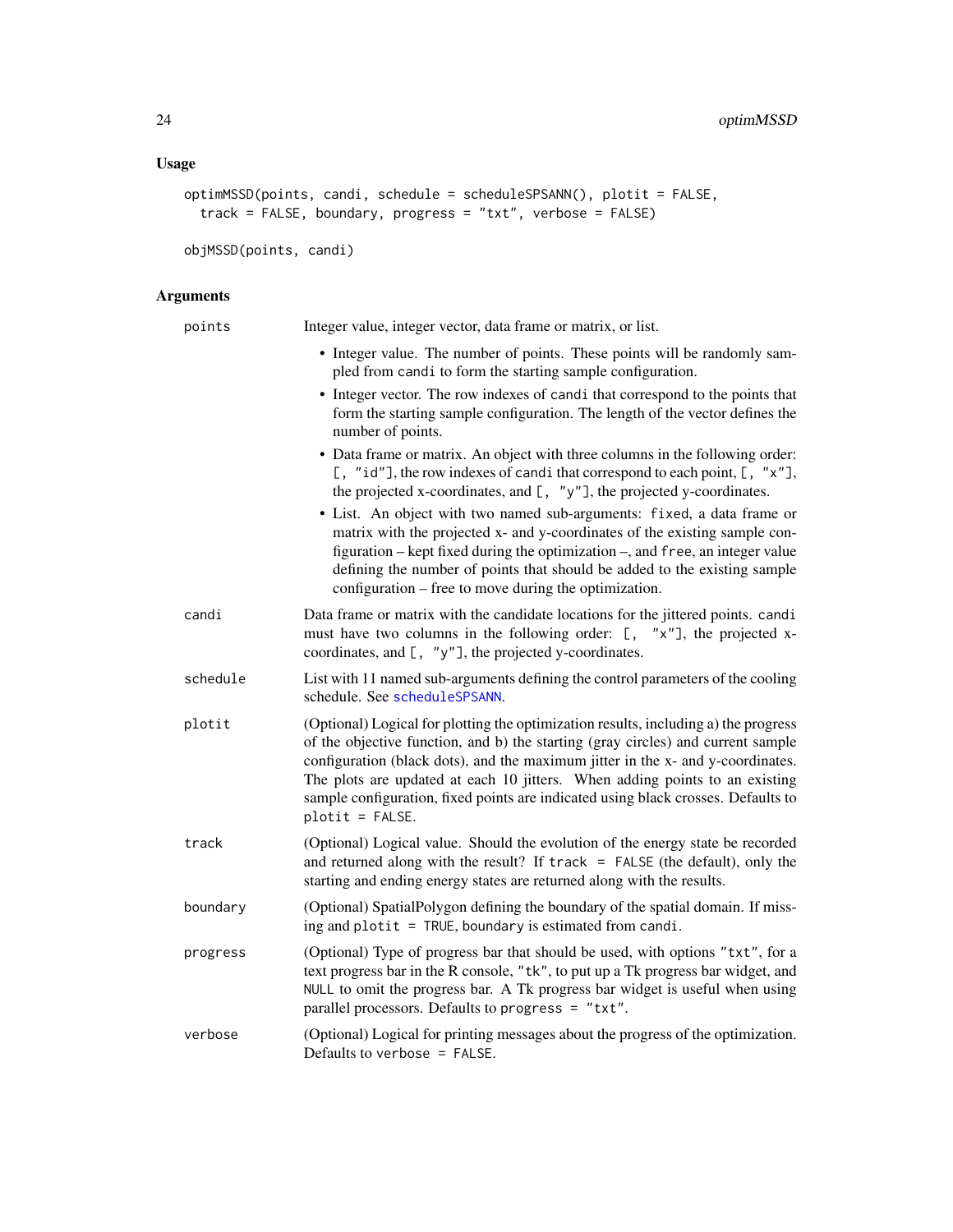#### <span id="page-24-0"></span>optimMSSD 25

#### Details

Details about the mechanism used to generate a new sample configuration out of the current sample configuration by randomly perturbing the coordinates of a sample point are available in the help page of [spJitter](#page-37-1).

Spatial coverage sampling: Spatial coverage sampling is based on the knowledge that the kriging variance depends upon the distance between sample points. As such, the better the spread of the sample points in the spatial domain, the smaller the kriging variance. This is similar to using a regular grid of sample points. However, a regular grid usually is suboptimal for irregularly shaped areas.

#### Value

optimMSSD returns an object of class OptimizedSampleConfiguration: the optimized sample configuration with details about the optimization.

objMSSD returns a numeric value: the energy state of the sample configuration – the objective function value.

#### Note

The distance between two points is computed as the Euclidean distance between them. This computation assumes that the optimization is operating in the two-dimensional Euclidean space, i.e. the coordinates of the sample points and candidate locations should not be provided as latitude/longitude. spsann has no mechanism to check if the coordinates are projected: the user is responsible for making sure that this requirement is attained.

This function was derived with modifications from the method known as *spatial coverage sampling* originally proposed by Brus, de Gruijter and van Groenigen (2006), and implemented in the Rpackage [spcosa](https://CRAN.R-project.org/package=spcosa) by Dennis Walvoort, Dick Brus and Jaap de Gruijter.

#### Author(s)

Alessandro Samuel-Rosa <alessandrosamuelrosa@gmail.com>

#### References

Brus, D. J.; de Gruijter, J. J.; van Groenigen, J.-W. Designing spatial coverage samples using the k-means clustering algorithm. In: P. Lagacherie,A. M.; Voltz, M. (Eds.) *Digital soil mapping – an introductory perspective*. Elsevier, v. 31, p. 183-192, 2006.

de Gruijter, J. J.; Brus, D.; Bierkens, M.; Knotters, M. *Sampling for natural resource monitoring*. Berlin: Springer, p. 332, 2006.

Walvoort, D. J. J.; Brus, D. J.; de Gruijter, J. J. An R package for spatial coverage sampling and random sampling from compact geographical strata by k-means. *Computers and Geosciences*. v. 36, p. 1261-1267, 2010.

# See Also

[distanceFromPoints](https://CRAN.R-project.org/package=raster), [stratify](https://CRAN.R-project.o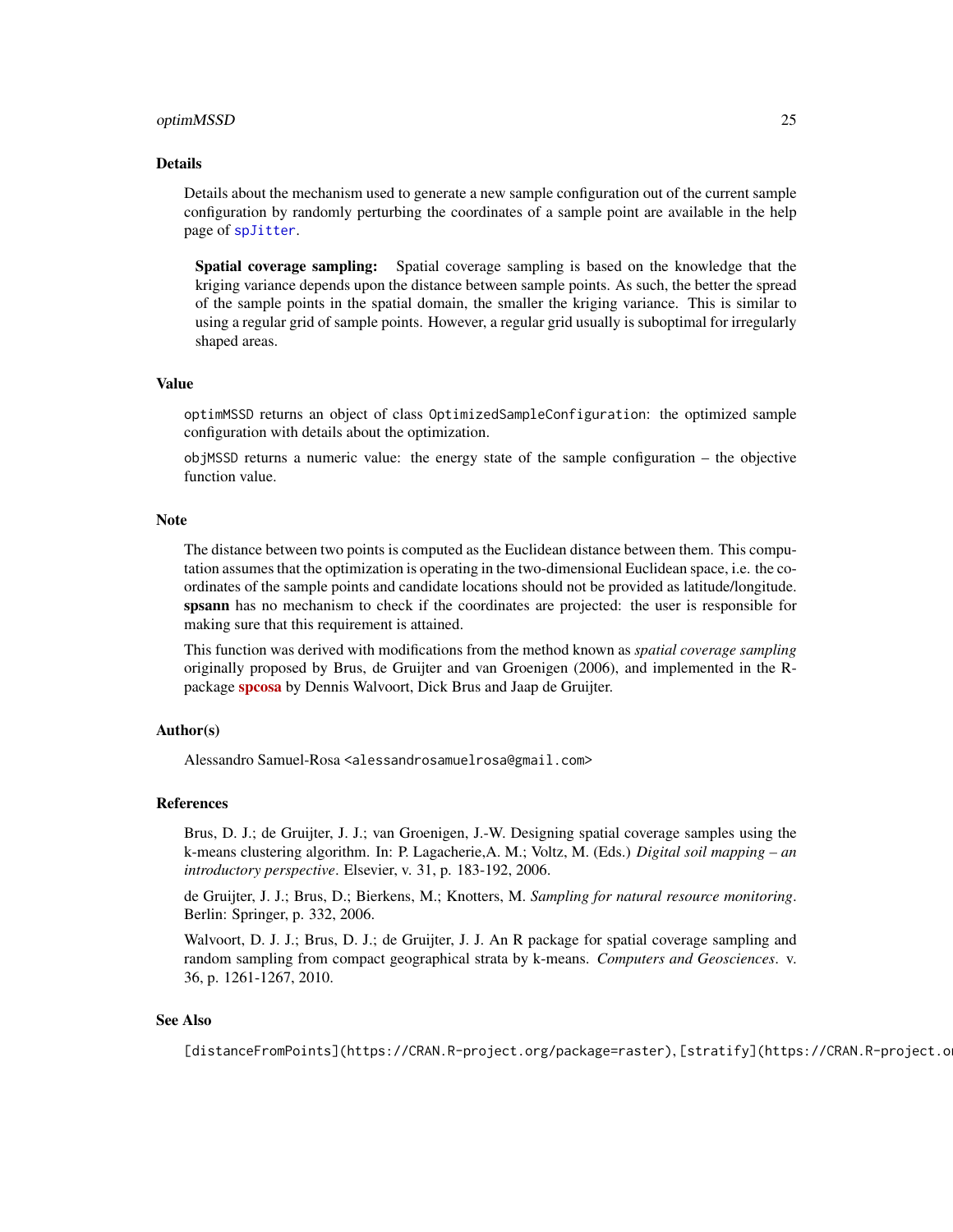# Examples

```
require(sp)
data(meuse.grid)
candi <- meuse.grid[, 1:2]
schedule <- scheduleSPSANN(chains = 1, initial.temperature = 5000000,
                           x.max = 1540, y.max = 2060, x.min = 0,y.min = 0, cellsize = 40)
set.seed(2001)
res <- optimMSSD(points = 10, candi = candi, schedule = schedule)
objSPSANN(res) - objMSSD(candi = candi, points = res)
```
<span id="page-25-1"></span>

| optimPPL |                |  | Optimization of sample configurations for variogram identification |  |  |
|----------|----------------|--|--------------------------------------------------------------------|--|--|
|          | and estimation |  |                                                                    |  |  |

# <span id="page-25-2"></span>**Description**

Optimize a sample configuration for variogram identification and estimation. A criterion is defined so that the optimized sample configuration has a given number of points or point-pairs contributing to each lag-distance class (PPL).

# Usage

```
optimPPL(points, candi, lags = 7, lags.type = "exponential",
  lags.base = 2, cutoff, criterion = "distribution", distri,
 pairs = FALSE, schedule = scheduleSPSANN(), plotit = FALSE,
  track = FALSE, boundary, progress = "txt", verbose = FALSE)
objPPL(points, candi, lags = 7, lags.type = "exponential",
  lags.base = 2, cutoff, distri, criterion = "distribution",
 pairs = FALSE, x.max, x.min, y.max, y.min)
countPPL(points, candi, lags = 7, lags.type = "exponential",
  lags.base = 2, cutoff, pairs = FALSE, x.max, x.min, y.max, y.min)
```
# Arguments

points Integer value, integer vector, data frame or matrix, or list.

- Integer value. The number of points. These points will be randomly sampled from candi to form the starting sample configuration.
- Integer vector. The row indexes of candi that correspond to the points that form the starting sample configuration. The length of the vector defines the number of points.
- Data frame or matrix. An object with three columns in the following order: [, "id"], the row indexes of candi that correspond to each point, [, "x"], the projected x-coordinates, and  $[$ , "y"], the projected y-coordinates.

<span id="page-25-0"></span>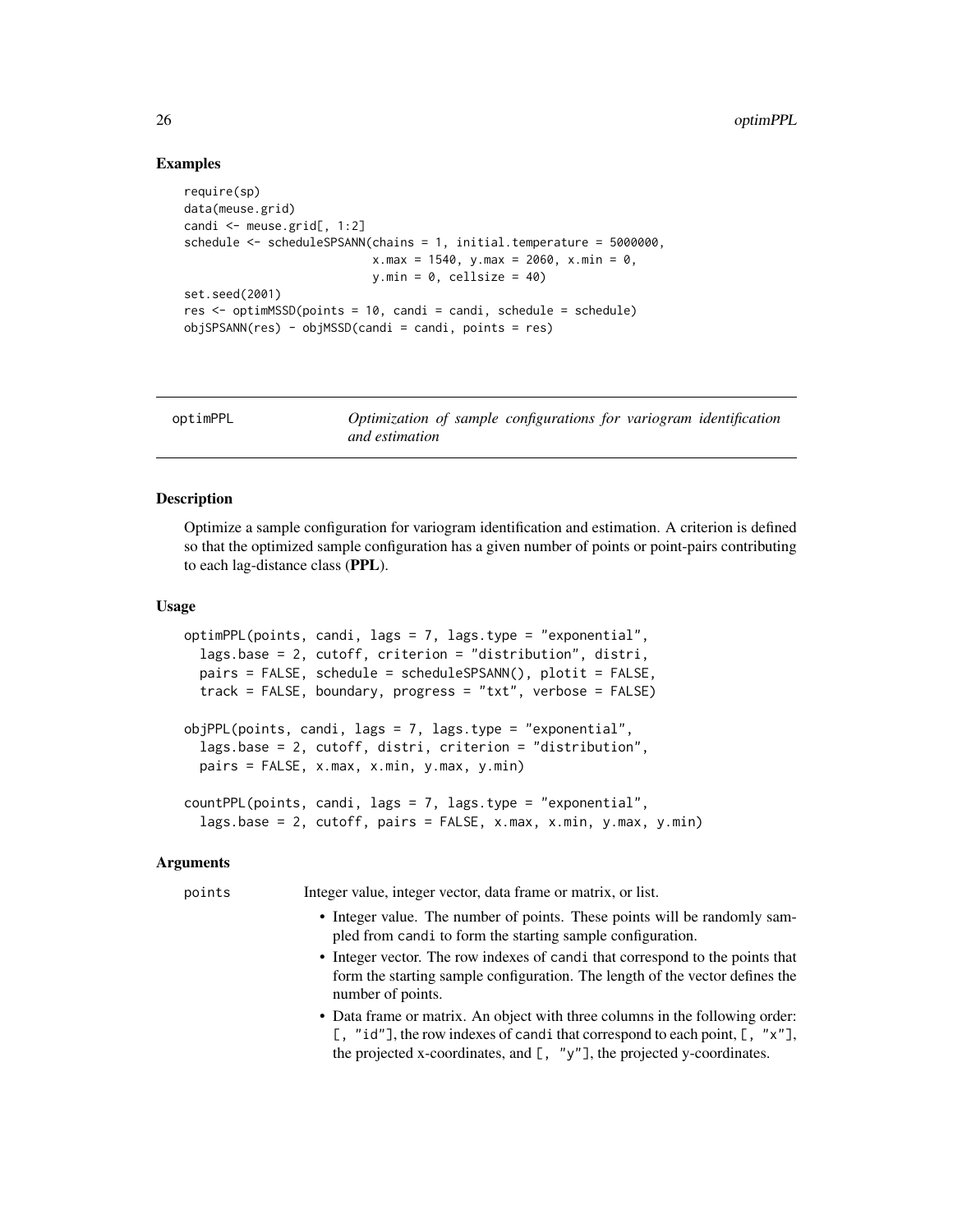<span id="page-26-0"></span>

|           | • List. An object with two named sub-arguments: fixed, a data frame or<br>matrix with the projected x- and y-coordinates of the existing sample con-<br>figuration – kept fixed during the optimization –, and free, an integer value<br>defining the number of points that should be added to the existing sample<br>configuration – free to move during the optimization.                                                                         |
|-----------|-----------------------------------------------------------------------------------------------------------------------------------------------------------------------------------------------------------------------------------------------------------------------------------------------------------------------------------------------------------------------------------------------------------------------------------------------------|
| candi     | Data frame or matrix with the candidate locations for the jittered points. candi<br>must have two columns in the following order: [, "x"], the projected x-<br>coordinates, and [, "y"], the projected y-coordinates.                                                                                                                                                                                                                               |
| lags      | Integer value, the number of lag-distance classes. Alternatively, a vector of<br>numeric values with the lower and upper bounds of each lag-distance class, the<br>lowest value being larger than zero (e.g. $0.0001$ ). Defaults to lags = 7.                                                                                                                                                                                                      |
| lags.type | Character value, the type of lag-distance classes, with options "equidistant"<br>and "exponential". Defaults to lags. type = "exponential".                                                                                                                                                                                                                                                                                                         |
| lags.base | Numeric value, base of the exponential expression used to create exponentially<br>spaced lag-distance classes. Used only when lags.type = "exponential".<br>Defaults to $lags.\text{base} = 2$ .                                                                                                                                                                                                                                                    |
| cutoff    | Numeric value, the maximum distance up to which lag-distance classes are cre-<br>ated. Used only when lags is an integer value. If missing, it is set to be equal<br>to the length of the diagonal of the rectangle with sides x.max and y.max as<br>defined in scheduleSPSANN.                                                                                                                                                                     |
| criterion | Character value, the feature used to describe the energy state of the system con-<br>figuration, with options "minimum" and "distribution". Defaults to objective = "distribution".                                                                                                                                                                                                                                                                 |
| distri    | Numeric vector, the distribution of points or point-pairs per lag-distance class<br>that should be attained at the end of the optimization. Used only when criterion = "distribution".<br>Defaults to a uniform distribution.                                                                                                                                                                                                                       |
| pairs     | Logical value. Should the sample configuration be optimized regarding the num-<br>ber of point-pairs per lag-distance class? Defaults to pairs = FALSE.                                                                                                                                                                                                                                                                                             |
| schedule  | List with 11 named sub-arguments defining the control parameters of the cooling<br>schedule. See scheduleSPSANN.                                                                                                                                                                                                                                                                                                                                    |
| plotit    | (Optional) Logical for plotting the optimization results, including a) the progress<br>of the objective function, and b) the starting (gray circles) and current sample<br>configuration (black dots), and the maximum jitter in the x- and y-coordinates.<br>The plots are updated at each 10 jitters. When adding points to an existing<br>sample configuration, fixed points are indicated using black crosses. Defaults to<br>$plotit = FALSE.$ |
| track     | (Optional) Logical value. Should the evolution of the energy state be recorded<br>and returned along with the result? If $track = FALSE$ (the default), only the<br>starting and ending energy states are returned along with the results.                                                                                                                                                                                                          |
| boundary  | (Optional) SpatialPolygon defining the boundary of the spatial domain. If miss-<br>ing and plotit = TRUE, boundary is estimated from candi.                                                                                                                                                                                                                                                                                                         |
| progress  | (Optional) Type of progress bar that should be used, with options "txt", for a<br>text progress bar in the R console, "tk", to put up a Tk progress bar widget, and<br>NULL to omit the progress bar. A Tk progress bar widget is useful when using<br>parallel processors. Defaults to progress = "txt".                                                                                                                                           |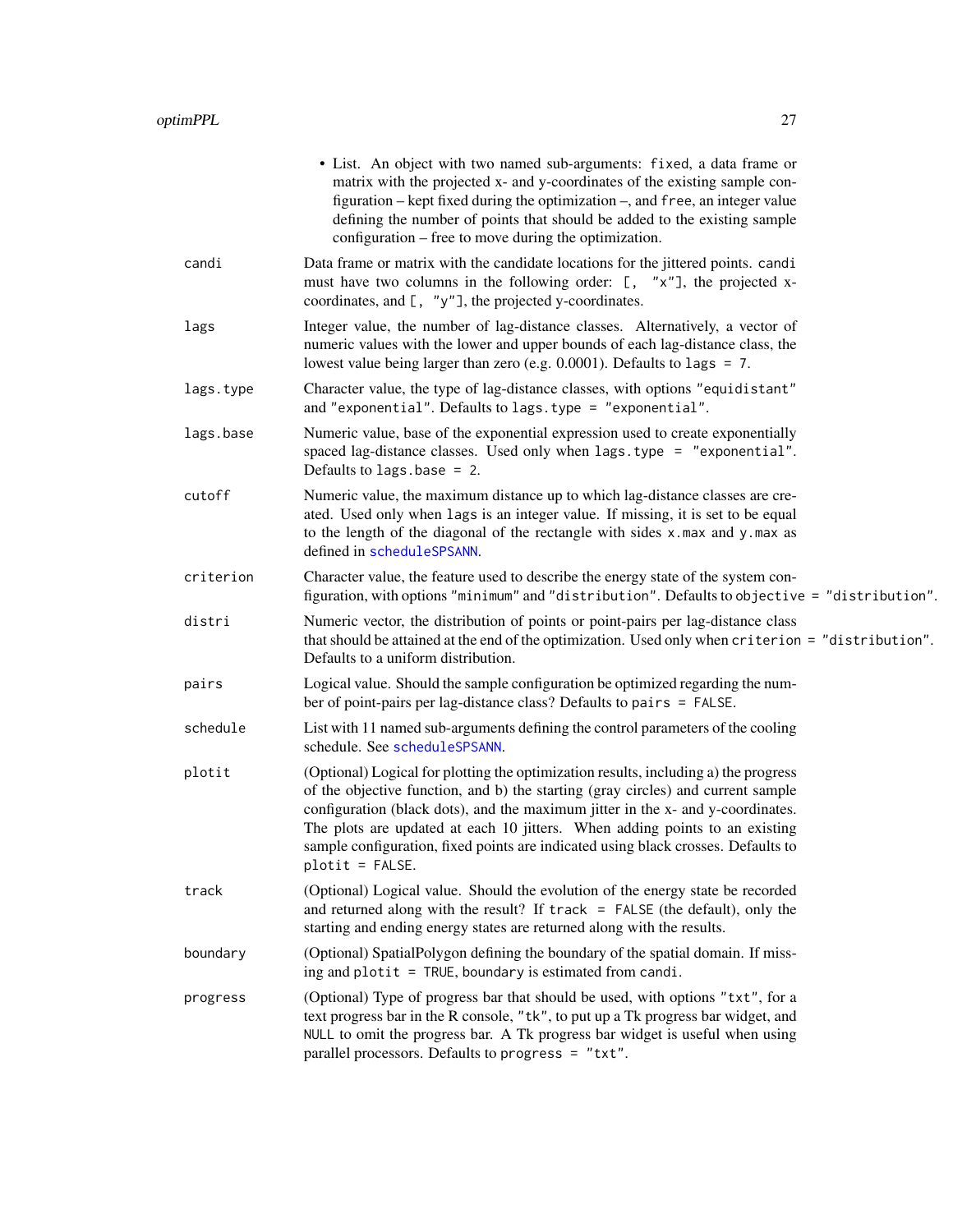<span id="page-27-0"></span>

| verbose   | (Optional) Logical for printing messages about the progress of the optimization.<br>Defaults to verbose = $FALSE.$                                                                                                                                                                                                                                                       |
|-----------|--------------------------------------------------------------------------------------------------------------------------------------------------------------------------------------------------------------------------------------------------------------------------------------------------------------------------------------------------------------------------|
| x.max     | Numeric value defining the minimum and maximum quantity of random noise<br>to be added to the projected x- and y-coordinates. The minimum quantity should<br>be equal to, at least, the minimum distance between two neighbouring candidate<br>locations. The units are the same as of the projected x- and y-coordinates. If<br>missing, they are estimated from candi. |
| x.min     | Numeric value defining the minimum and maximum quantity of random noise<br>to be added to the projected x- and y-coordinates. The minimum quantity should<br>be equal to, at least, the minimum distance between two neighbouring candidate<br>locations. The units are the same as of the projected x- and y-coordinates. If<br>missing, they are estimated from candi. |
| $y$ . max | Numeric value defining the minimum and maximum quantity of random noise<br>to be added to the projected x- and y-coordinates. The minimum quantity should<br>be equal to, at least, the minimum distance between two neighbouring candidate<br>locations. The units are the same as of the projected x- and y-coordinates. If<br>missing, they are estimated from candi. |
| y.min     | Numeric value defining the minimum and maximum quantity of random noise<br>to be added to the projected x- and y-coordinates. The minimum quantity should<br>be equal to, at least, the minimum distance between two neighbouring candidate<br>locations. The units are the same as of the projected x- and y-coordinates. If<br>missing, they are estimated from candi. |
|           |                                                                                                                                                                                                                                                                                                                                                                          |

# Details

Details about the mechanism used to generate a new sample configuration out of the current sample configuration by randomly perturbing the coordinates of a sample point are available in the help page of [spJitter](#page-37-1).

Lag-distance classes: Two types of lag-distance classes can be created by default. The first are evenly spaced lags (lags.type = "equidistant"). They are created by simply dividing the distance interval from 0.0001 to cutoff by the required number of lags. The minimum value of 0.0001 guarantees that a point does not form a pair with itself. The second type of lags is defined by exponential spacings (lags.type = "exponential"). The spacings are defined by the base b of the exponential expression  $b^n$ , where n is the required number of lags. The base is defined using the argument lags.base. See [vgmLags](#page-0-0) for other details.

Using the default uniform distribution means that the number of point-pairs per lag-distance class (pairs = TRUE) is equal to  $n \times (n-1)/(2 \times lag)$ , where n is the total number of points and  $lag$  is the number of lags. If pairs = FALSE, then it means that the number of points per lag is equal to the total number of points. This is the same as expecting that each point contributes to every lag. Distributions other than the available options can be easily implemented changing the arguments lags and distri.

There are two optimizing criteria implemented. The first is called using criterion = "distribution" and is used to minimize the sum of the absolute differences between a pre-specified distribution and the observed distribution of points or point-pairs per lag-distance class. The second criterion is called using criterion = "minimum". It corresponds to maximizing the minimum number of points or point-pairs observed over all lag-distance classes.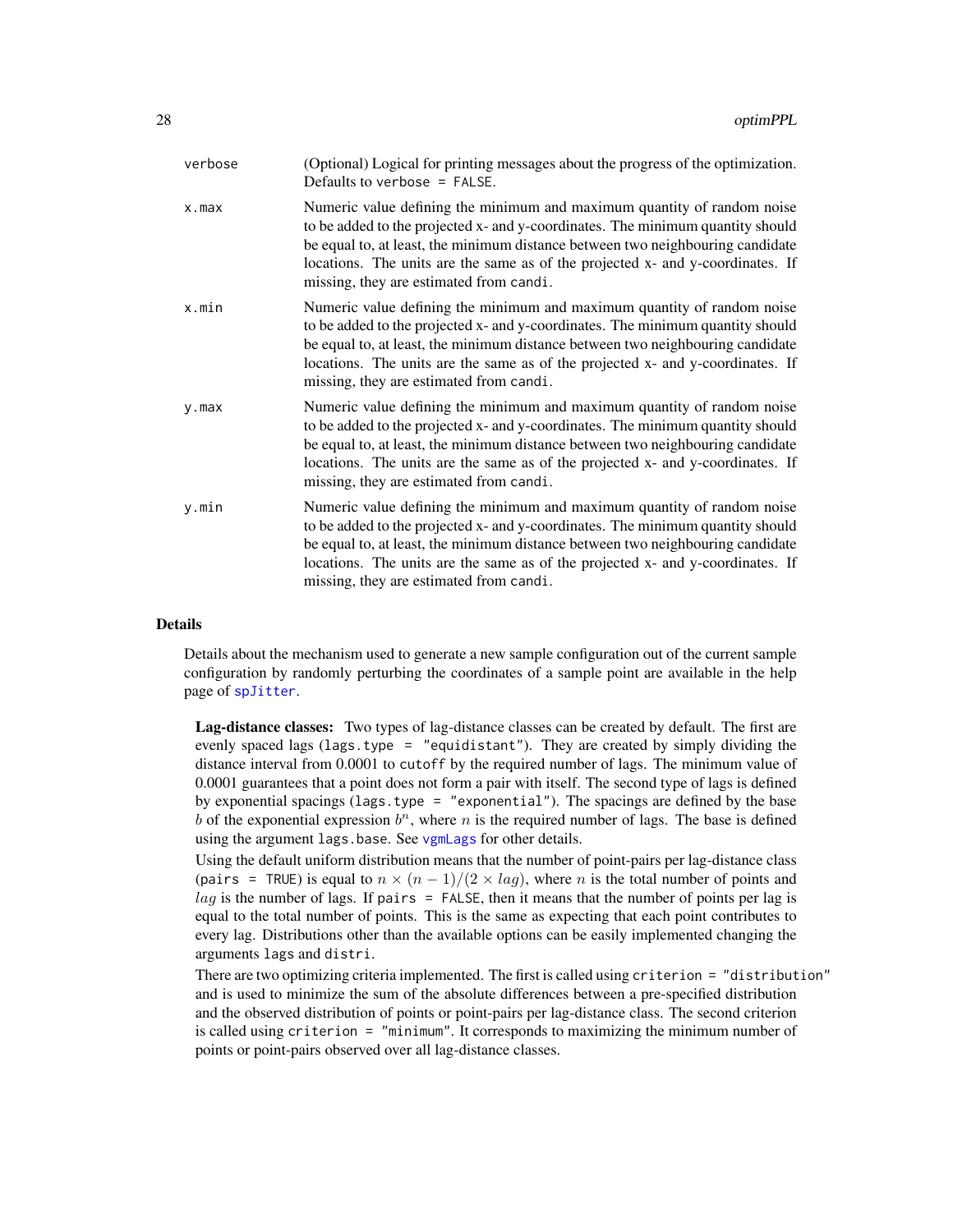#### optimPPL 29

#### Value

optimPPL returns an object of class OptimizedSampleConfiguration: the optimized sample configuration with details about the optimization.

objPPL returns a numeric value: the energy state of the sample configuration – the objective function value.

countPPL returns a data.frame with three columns: a) the lower and b) upper limits of each lagdistance class, and c) the number of points or point-pairs per lag-distance class.

## Note

The distance between two points is computed as the Euclidean distance between them. This computation assumes that the optimization is operating in the two-dimensional Euclidean space, i.e. the coordinates of the sample points and candidate locations should not be provided as latitude/longitude. spsann has no mechanism to check if the coordinates are projected: the user is responsible for making sure that this requirement is attained.

# Author(s)

Alessandro Samuel-Rosa <alessandrosamuelrosa@gmail.com>

# References

Bresler, E.; Green, R. E. *Soil parameters and sampling scheme for characterizing soil hydraulic properties of a watershed*. Honolulu: University of Hawaii at Manoa, p. 42, 1982.

Pettitt, A. N.; McBratney, A. B. Sampling designs for estimating spatial variance components. *Applied Statistics*. v. 42, p. 185, 1993.

Russo, D. Design of an optimal sampling network for estimating the variogram. *Soil Science Society of America Journal*. v. 48, p. 708-716, 1984.

Truong, P. N.; Heuvelink, G. B. M.; Gosling, J. P. Web-based tool for expert elicitation of the variogram. *Computers and Geosciences*. v. 51, p. 390-399, 2013.

Warrick, A. W.; Myers, D. E. Optimization of sampling locations for variogram calculations. *Water Resources Research*. v. 23, p. 496-500, 1987.

# Examples

```
## Not run:
# This example takes more than 5 seconds
require(sp)
data(meuse.grid)
candi <- meuse.grid[, 1:2]
schedule <- scheduleSPSANN(chains = 1, initial.temperature = 30,
                           x.max = 1540, y.max = 2060, x.min = 0,
                           y.min = 0, cellsize = 40)
set.seed(2001)
res \leq optimPPL(points = 10, candi = candi, schedule = schedule)
objSPSANN(res) - objPPL(points = res, candi = candi)
countPPL(points = res, candi = candi)
```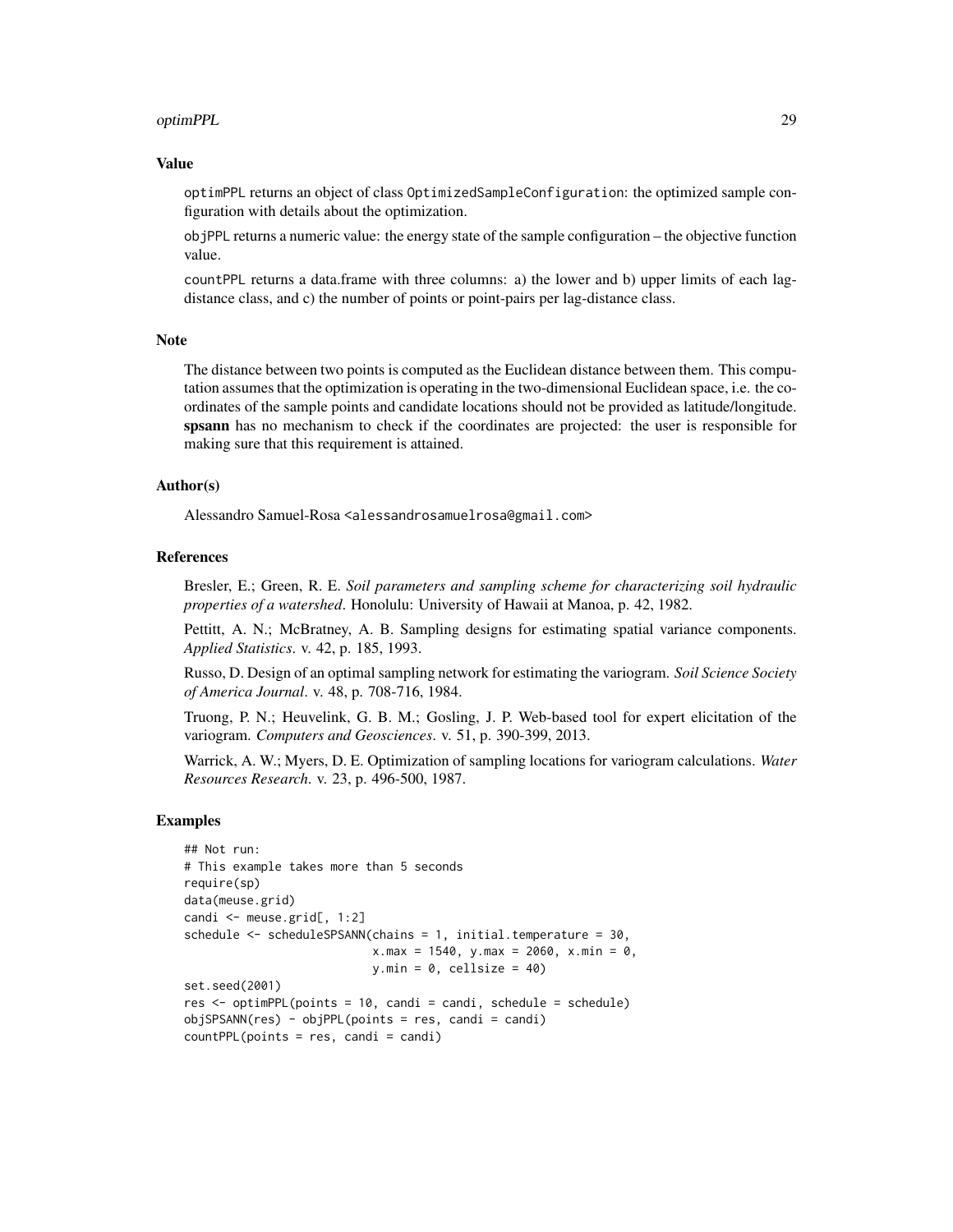<span id="page-29-0"></span>## End(Not run)

<span id="page-29-1"></span>optimSPAN *Optimization of sample configurations for variogram and spatial trend identification and estimation, and for spatial interpolation*

# <span id="page-29-2"></span>Description

Optimize a sample configuration for variogram and spatial trend identification and estimation, and for spatial interpolation. An utility function *U* is defined so that the sample points cover, extend over, spread over, SPAN the feature, variogram and geographic spaces. The utility function is obtained aggregating four objective functions: CORR, DIST, PPL, and MSSD.

#### Usage

```
optimSPAN(points, candi, covars, strata.type = "area",
  use.coords = FALSE, lags = 7, lags.type = "exponential",
  lags.base = 2, cutoff, criterion = "distribution", distri,
  pairs = FALSE, schedule = scheduleSPSANN(), plotit = FALSE,
  track = FALSE, boundary, progress = "txt", verbose = FALSE,
  weights, nadir = list(sim = NULL, seeds = NULL, user = NULL, abs =
 NULL, utopia = list(user = NULL, abs = NULL))
objSPAN(points, candi, covars, strata.type = "area",
  use.coords = FALSE, lags = 7, lags.type = "exponential",
  lags.base = 2, cutoff, criterion = "distribution", distri,
 pairs = FALSE, x.max, x.min, y.max, y.min, weights, nadir = list(sim
  = NULL, seeds = NULL, user = NULL, abs = NULL), utopia = list(user =
```
#### Arguments

 $NULL, abs = NULL)$ 

points Integer value, integer vector, data frame or matrix, or list.

- Integer value. The number of points. These points will be randomly sampled from candi to form the starting sample configuration.
- Integer vector. The row indexes of candi that correspond to the points that form the starting sample configuration. The length of the vector defines the number of points.
- Data frame or matrix. An object with three columns in the following order: [, "id"], the row indexes of candi that correspond to each point,  $[$ , " $x$ "], the projected x-coordinates, and  $[$ ,  $"y"$ ], the projected y-coordinates.
- List. An object with two named sub-arguments: fixed, a data frame or matrix with the projected x- and y-coordinates of the existing sample configuration – kept fixed during the optimization –, and free, an integer value defining the number of points that should be added to the existing sample configuration – free to move during the optimization.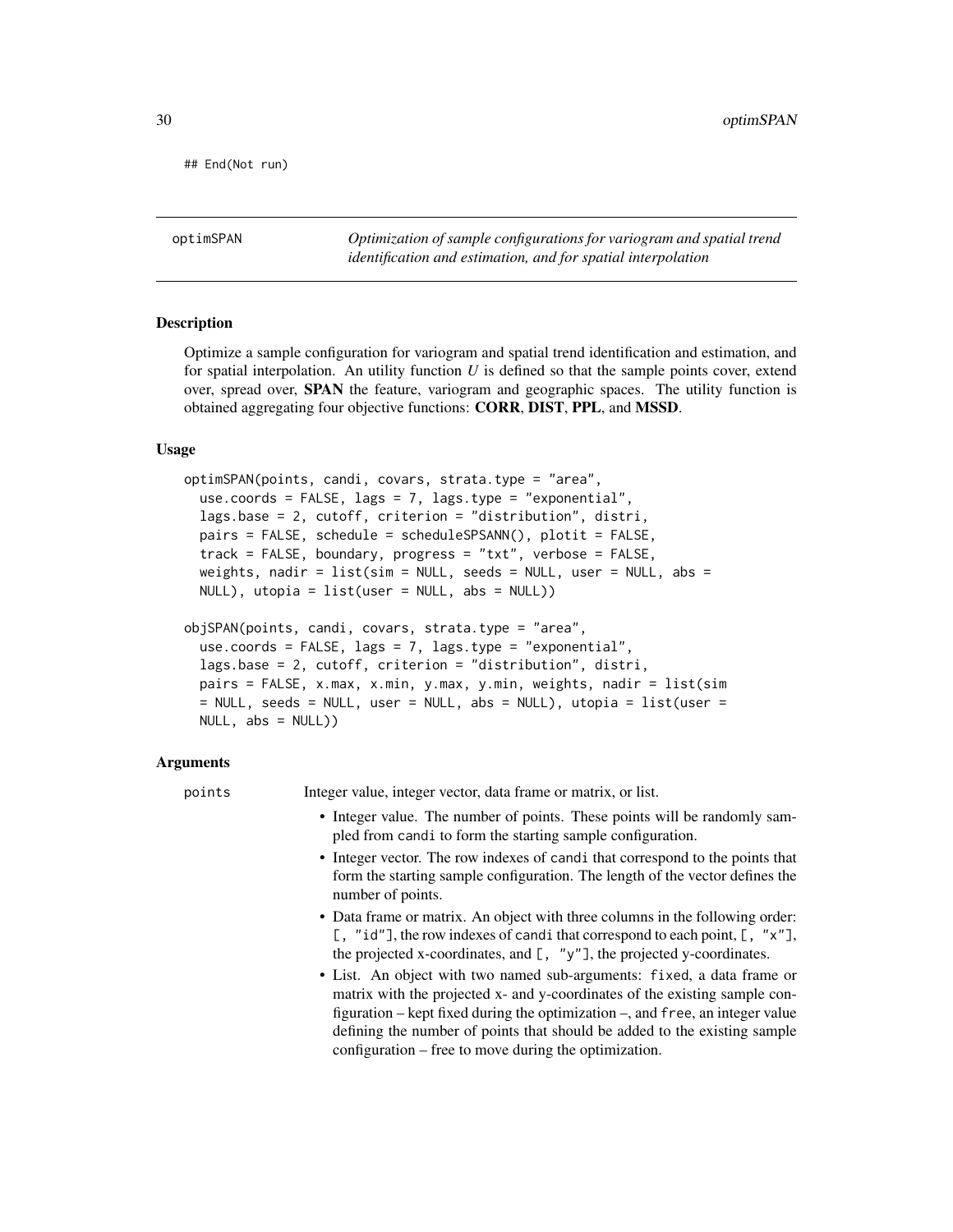<span id="page-30-0"></span>

| candi       | Data frame or matrix with the candidate locations for the jittered points. candi<br>must have two columns in the following order: [, "x"], the projected x-<br>coordinates, and $[$ , "y"], the projected y-coordinates.                                                                                                                                                                                                                            |
|-------------|-----------------------------------------------------------------------------------------------------------------------------------------------------------------------------------------------------------------------------------------------------------------------------------------------------------------------------------------------------------------------------------------------------------------------------------------------------|
| covars      | Data frame or matrix with the covariates in the columns.                                                                                                                                                                                                                                                                                                                                                                                            |
| strata.type | (Optional) Character value setting the type of stratification that should be used to<br>create the marginal sampling strata (or factor levels) for the numeric covariates.<br>Available options are "area", for equal-area, and "range", for equal-range.<br>Defaults to strata.type = "area".                                                                                                                                                      |
| use.coords  | (Optional) Logical value. Should the spatial x- and y-coordinates be used as<br>covariates? Defaults to use.coords = FALSE.                                                                                                                                                                                                                                                                                                                         |
| lags        | Integer value, the number of lag-distance classes. Alternatively, a vector of<br>numeric values with the lower and upper bounds of each lag-distance class, the<br>lowest value being larger than zero (e.g. $0.0001$ ). Defaults to lags = 7.                                                                                                                                                                                                      |
| lags.type   | Character value, the type of lag-distance classes, with options "equidistant"<br>and "exponential". Defaults to lags. type = "exponential".                                                                                                                                                                                                                                                                                                         |
| lags.base   | Numeric value, base of the exponential expression used to create exponentially<br>spaced lag-distance classes. Used only when lags.type = "exponential".<br>Defaults to $lags.\text{base} = 2$ .                                                                                                                                                                                                                                                    |
| cutoff      | Numeric value, the maximum distance up to which lag-distance classes are cre-<br>ated. Used only when lags is an integer value. If missing, it is set to be equal<br>to the length of the diagonal of the rectangle with sides x.max and y.max as<br>defined in scheduleSPSANN.                                                                                                                                                                     |
| criterion   | Character value, the feature used to describe the energy state of the system con-<br>figuration, with options "minimum" and "distribution". Defaults to objective = "distribution".                                                                                                                                                                                                                                                                 |
| distri      | Numeric vector, the distribution of points or point-pairs per lag-distance class<br>that should be attained at the end of the optimization. Used only when criterion = "distribution".<br>Defaults to a uniform distribution.                                                                                                                                                                                                                       |
| pairs       | Logical value. Should the sample configuration be optimized regarding the num-<br>ber of point-pairs per lag-distance class? Defaults to pairs = FALSE.                                                                                                                                                                                                                                                                                             |
| schedule    | List with 11 named sub-arguments defining the control parameters of the cooling<br>schedule. See scheduleSPSANN.                                                                                                                                                                                                                                                                                                                                    |
| plotit      | (Optional) Logical for plotting the optimization results, including a) the progress<br>of the objective function, and b) the starting (gray circles) and current sample<br>configuration (black dots), and the maximum jitter in the x- and y-coordinates.<br>The plots are updated at each 10 jitters. When adding points to an existing<br>sample configuration, fixed points are indicated using black crosses. Defaults to<br>$plotit = FALSE.$ |
| track       | (Optional) Logical value. Should the evolution of the energy state be recorded<br>and returned along with the result? If $track = FALSE$ (the default), only the<br>starting and ending energy states are returned along with the results.                                                                                                                                                                                                          |
| boundary    | (Optional) SpatialPolygon defining the boundary of the spatial domain. If miss-<br>ing and plotit = TRUE, boundary is estimated from candi.                                                                                                                                                                                                                                                                                                         |
| progress    | (Optional) Type of progress bar that should be used, with options "txt", for a<br>text progress bar in the R console, "tk", to put up a Tk progress bar widget, and                                                                                                                                                                                                                                                                                 |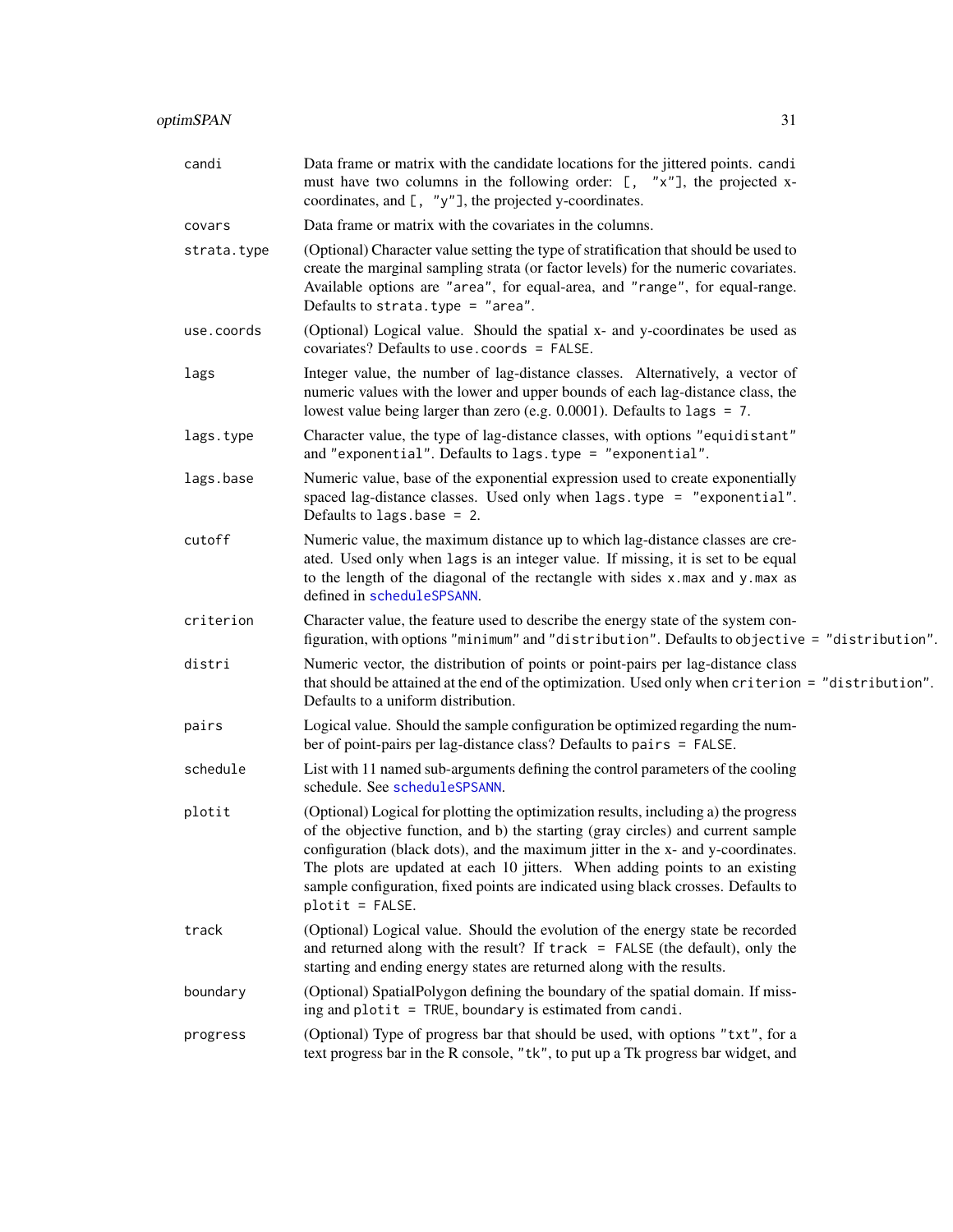<span id="page-31-0"></span>

|                            | NULL to omit the progress bar. A Tk progress bar widget is useful when using<br>parallel processors. Defaults to progress = "txt".                                                                                                                                                                                                                                                                                                     |
|----------------------------|----------------------------------------------------------------------------------------------------------------------------------------------------------------------------------------------------------------------------------------------------------------------------------------------------------------------------------------------------------------------------------------------------------------------------------------|
| verbose                    | (Optional) Logical for printing messages about the progress of the optimization.<br>Defaults to verbose $=$ FALSE.                                                                                                                                                                                                                                                                                                                     |
| weights                    | List with named sub-arguments. The weights assigned to each one of the objec-<br>tive functions that form the multi-objective combinatorial optimization problem.<br>They must be named after the respective objective function to which they apply.<br>The weights must be equal to or larger than $0$ and sum to $1$ .                                                                                                               |
| nadir                      | List with named sub-arguments. Three options are available: $1$ ) $\sin$ – the num-<br>ber of simulations that should be used to estimate the nadir point, and seeds –<br>vector defining the random seeds for each simulation; 2) user $-$ a list of user-<br>defined nadir values named after the respective objective functions to which they<br>apply; 3) abs – logical for calculating the nadir point internally (experimental). |
| utopia                     | List with named sub-arguments. Two options are available: 1) user $-$ a list of<br>user-defined values named after the respective objective functions to which they<br>apply; 2) abs – logical for calculating the utopia point internally (experimental).                                                                                                                                                                             |
| x.max, x.min, y.max, y.min | Numeric value defining the minimum and maximum quantity of random noise<br>to be added to the projected x- and y-coordinates. The minimum quantity should<br>be equal to, at least, the minimum distance between two neighbouring candidate<br>locations. The units are the same as of the projected x- and y-coordinates. If<br>missing, they are estimated from candi.                                                               |
|                            |                                                                                                                                                                                                                                                                                                                                                                                                                                        |

# Details

The help page of [minmaxPareto](#page-4-1) contains details on how spsann solves the multi-objective combinatorial optimization problem of finding a globally optimum sample configuration that meets multiple, possibly conflicting, sampling objectives.

Details about the mechanism used to generate a new sample configuration out of the current sample configuration by randomly perturbing the coordinates of a sample point are available in the help page of [spJitter](#page-37-1).

Visit the help pages of [optimCORR](#page-14-1), [optimDIST](#page-17-1), [optimPPL](#page-25-1), and [optimMSSD](#page-22-1) to see the details of the objective functions that compose SPAN.

#### Value

optimSPAN returns an object of class OptimizedSampleConfiguration: the optimized sample configuration with details about the optimization.

objSPAN returns a numeric value: the energy state of the sample configuration – the objective function value.

# Note

The distance between two points is computed as the Euclidean distance between them. This computation assumes that the optimization is operating in the two-dimensional Euclidean space, i.e. the coordinates of the sample points and candidate locations should not be provided as latitude/longitude. spsann has no mechanism to check if the coordinates are projected: the user is responsible for making sure that this requirement is attained.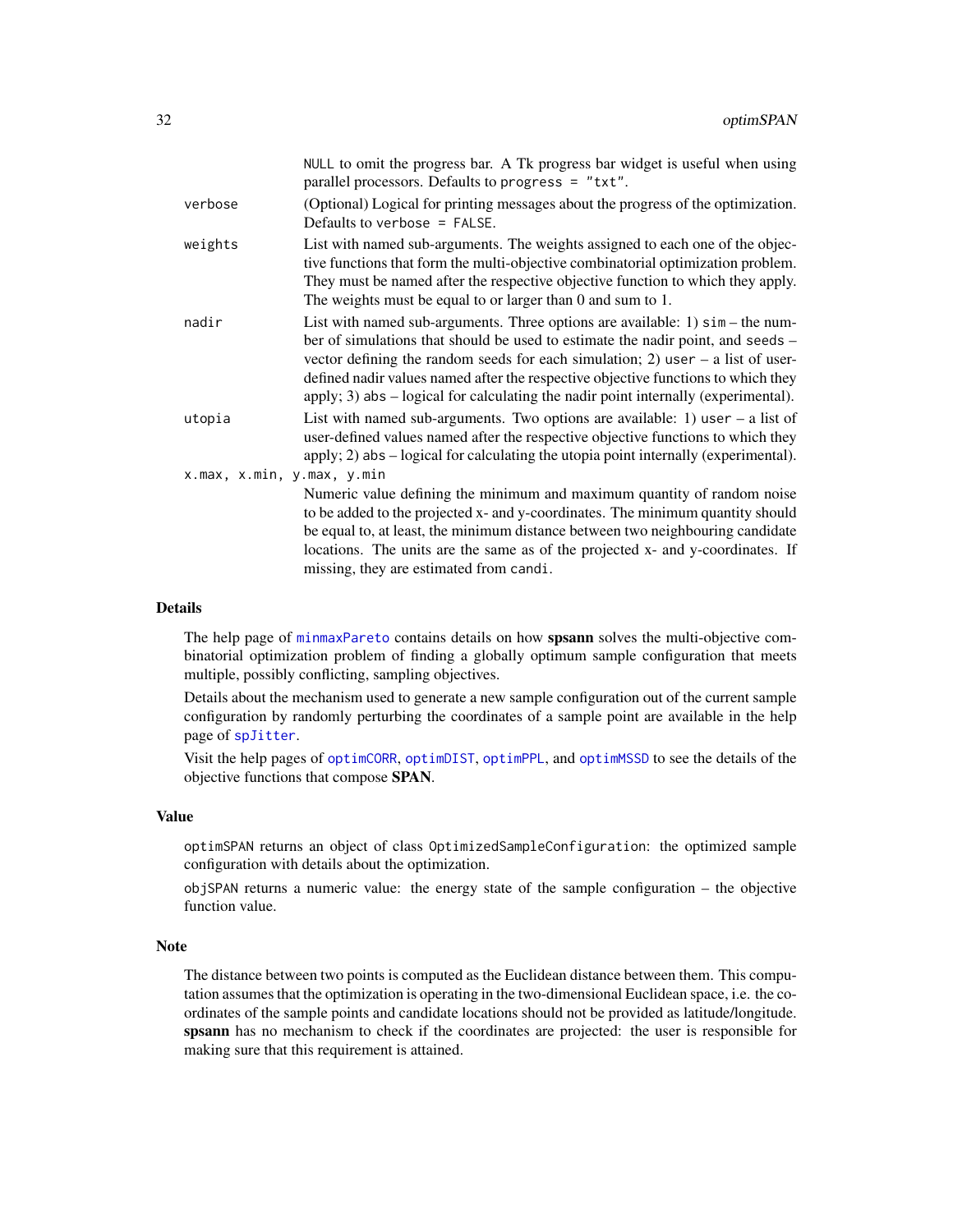# <span id="page-32-0"></span>optimUSER 33

# Author(s)

Alessandro Samuel-Rosa <alessandrosamuelrosa@gmail.com>

# See Also

[optimCORR](#page-14-1), [optimDIST](#page-17-1), [optimPPL](#page-25-1), [optimMSSD](#page-22-1)

#### Examples

```
## Not run:
# This example takes more than 5 seconds to run!
require(sp)
data(meuse.grid)
candi <- meuse.grid[, 1:2]
nadir <- list(sim = 10, seeds = 1:10)
utopia <- list(user = list(DIST = 0, CORR = 0, PPL = 0, MSSD = 0))
covars <- meuse.grid[, 5]
schedule <- scheduleSPSANN(chains = 1, initial.temperature = 1,
                           x.max = 1540, y.max = 2060, x.min = 0,
                           y.min = 0, cellsize = 40)
weights <- list(CORR = 1/6, DIST = 1/6, PPL = 1/3, MSSD = 1/3)
set.seed(2001)
res <- optimSPAN(
  points = 10, candi = candi, covars = covars, nadir = nadir, weights = weights,
    use.coords = TRUE, utopia = utopia, schedule = schedule)
objSPSANN(res) -
  objSPAN(points = res, candi = candi, covars = covars, nadir = nadir,use.coords = TRUE, utopia = utopia, weights = weights)
```
## End(Not run)

<span id="page-32-1"></span>

| optimUSER |  |
|-----------|--|
|-----------|--|

Optimization of sample configurations using a user-defined objective *function*

## Description

Optimize a sample configuration using a user-defined objective function.

#### Usage

```
optimUSER(points, candi, fun, ..., schedule = scheduleSPSANN(),
 plotit = FALSE, track = FALSE, boundary, progress = "txt",
  verbose = FALSE)
```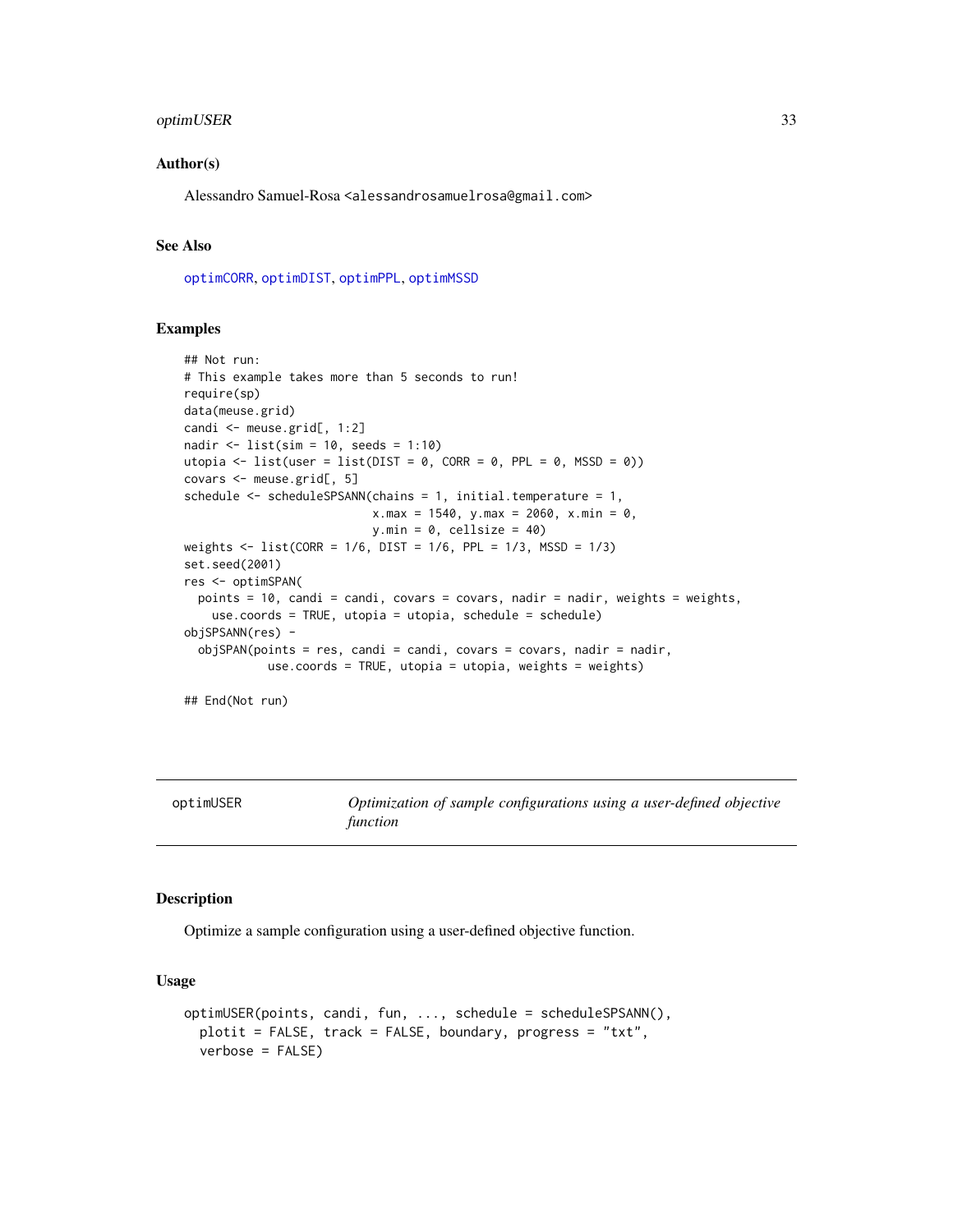# <span id="page-33-0"></span>Arguments

| points   | Integer value, integer vector, data frame or matrix, or list.                                                                                                                                                                                                                                                                                                                                                                                     |
|----------|---------------------------------------------------------------------------------------------------------------------------------------------------------------------------------------------------------------------------------------------------------------------------------------------------------------------------------------------------------------------------------------------------------------------------------------------------|
|          | • Integer value. The number of points. These points will be randomly sam-<br>pled from candi to form the starting sample configuration.                                                                                                                                                                                                                                                                                                           |
|          | • Integer vector. The row indexes of candi that correspond to the points that<br>form the starting sample configuration. The length of the vector defines the<br>number of points.                                                                                                                                                                                                                                                                |
|          | • Data frame or matrix. An object with three columns in the following order:<br>[, "id"], the row indexes of candi that correspond to each point, [, "x"],<br>the projected x-coordinates, and $[$ , "y"], the projected y-coordinates.                                                                                                                                                                                                           |
|          | • List. An object with two named sub-arguments: fixed, a data frame or<br>matrix with the projected x- and y-coordinates of the existing sample con-<br>figuration – kept fixed during the optimization –, and free, an integer value<br>defining the number of points that should be added to the existing sample<br>configuration – free to move during the optimization.                                                                       |
| candi    | Data frame or matrix with the candidate locations for the jittered points. candi<br>must have two columns in the following order: [, "x"], the projected x-<br>coordinates, and $[$ , "y"], the projected y-coordinates.                                                                                                                                                                                                                          |
| fun      | A function defining the objective function that should be used to evaluate the en-<br>ergy state of the system configuration at each random perturbation of a candidate<br>sample point. See 'Details' for more information.                                                                                                                                                                                                                      |
| .        | Other arguments passed to the objective function. See 'Details' for more infor-<br>mation.                                                                                                                                                                                                                                                                                                                                                        |
| schedule | List with 11 named sub-arguments defining the control parameters of the cooling<br>schedule. See scheduleSPSANN.                                                                                                                                                                                                                                                                                                                                  |
| plotit   | (Optional) Logical for plotting the optimization results, including a) the progress<br>of the objective function, and b) the starting (gray circles) and current sample<br>configuration (black dots), and the maximum jitter in the x- and y-coordinates.<br>The plots are updated at each 10 jitters. When adding points to an existing<br>sample configuration, fixed points are indicated using black crosses. Defaults to<br>plotit = FALSE. |
| track    | (Optional) Logical value. Should the evolution of the energy state be recorded<br>and returned along with the result? If $track = FALSE$ (the default), only the<br>starting and ending energy states are returned along with the results.                                                                                                                                                                                                        |
| boundary | (Optional) SpatialPolygon defining the boundary of the spatial domain. If miss-<br>ing and plotit = TRUE, boundary is estimated from candi.                                                                                                                                                                                                                                                                                                       |
| progress | (Optional) Type of progress bar that should be used, with options "txt", for a<br>text progress bar in the R console, "tk", to put up a Tk progress bar widget, and<br>NULL to omit the progress bar. A Tk progress bar widget is useful when using<br>parallel processors. Defaults to progress = "txt".                                                                                                                                         |
| verbose  | (Optional) Logical for printing messages about the progress of the optimization.<br>Defaults to verbose = FALSE.                                                                                                                                                                                                                                                                                                                                  |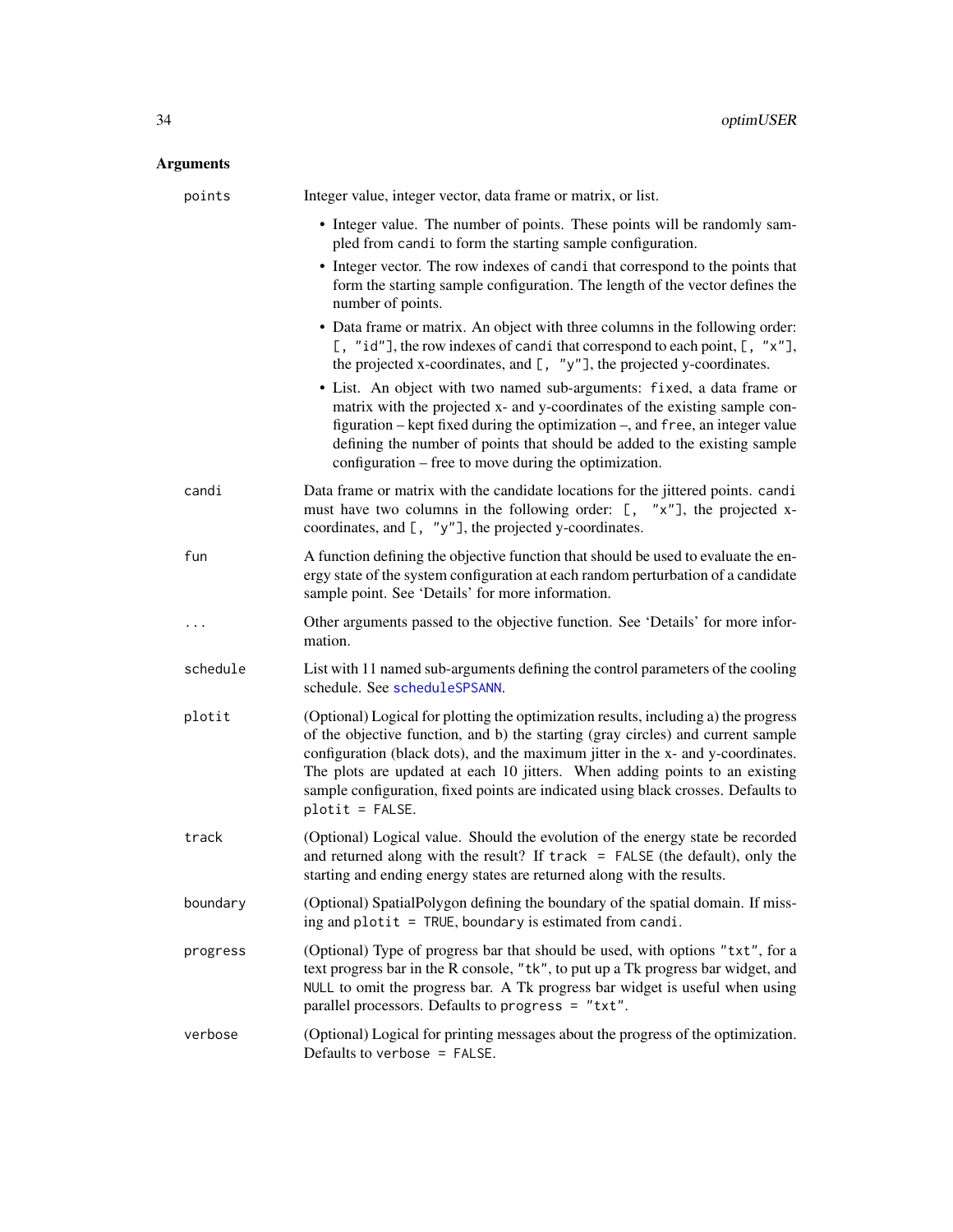## <span id="page-34-0"></span>optimUSER 35

## Details

The user-defined objective function fun must be an object of class [function](#page-0-0) and include the argument points. The argument points is defined in optimUSER as a matrix with three columns: [, 1] the identification of each sample point given by the respective row indexes of candi, [, 2] the x-coordinates, and [, 3] the y-coordinates. The identification is useful to retrieve information from any data matrix used by the objective function defined by the user.

# Value

optimUSER returns an object of class OptimizedSampleConfiguration: the optimized sample configuration with details about the optimization.

# Author(s)

Alessandro Samuel-Rosa <alessandrosamuelrosa@gmail.com>

# Examples

set.seed(2001)

```
## Not run:
# This example takes more than 5 seconds
require(sp)
require(SpatialTools)
data(meuse.grid)
candi <- meuse.grid[, 1:2]
schedule \leq scheduleSPSANN(chains = 1, initial.temperature = 30,
                           x.max = 1540, y.max = 2060, x.min = 0,
                           y.min = 0, cellsize = 40)
# Define the objective function - number of points per lag distance class
objUSER <-
  function (points, lags, n_lags, n_pts) {
    dm <- SpatialTools::dist1(points[, 2:3])
    ppl <- vector()
    for (i in 1:n_lags) {
      n \leq which(dm > lags[i] & dm \leq lags[i + 1], arr.ind = TRUE)
      ppl[i] <- length(unique(c(n)))
    }
    distri <- rep(n_pts, n_lags)
    res <- sum(distri - ppl)
  }
lags <- seq(1, 1000, length.out = 10)
# Run the optimization using the user-defined objective function
set.seed(2001)
timeUSER <- Sys.time()
resUSER <- optimUSER(points = 10, fun = objUSER, lags = lags, n_lags = 9,
                     n_{\text{pts}} = 10, candi = candi, schedule = schedule)
timeUSER <- Sys.time() - timeUSER
# Run the optimization using the respective function implemented in spsann
```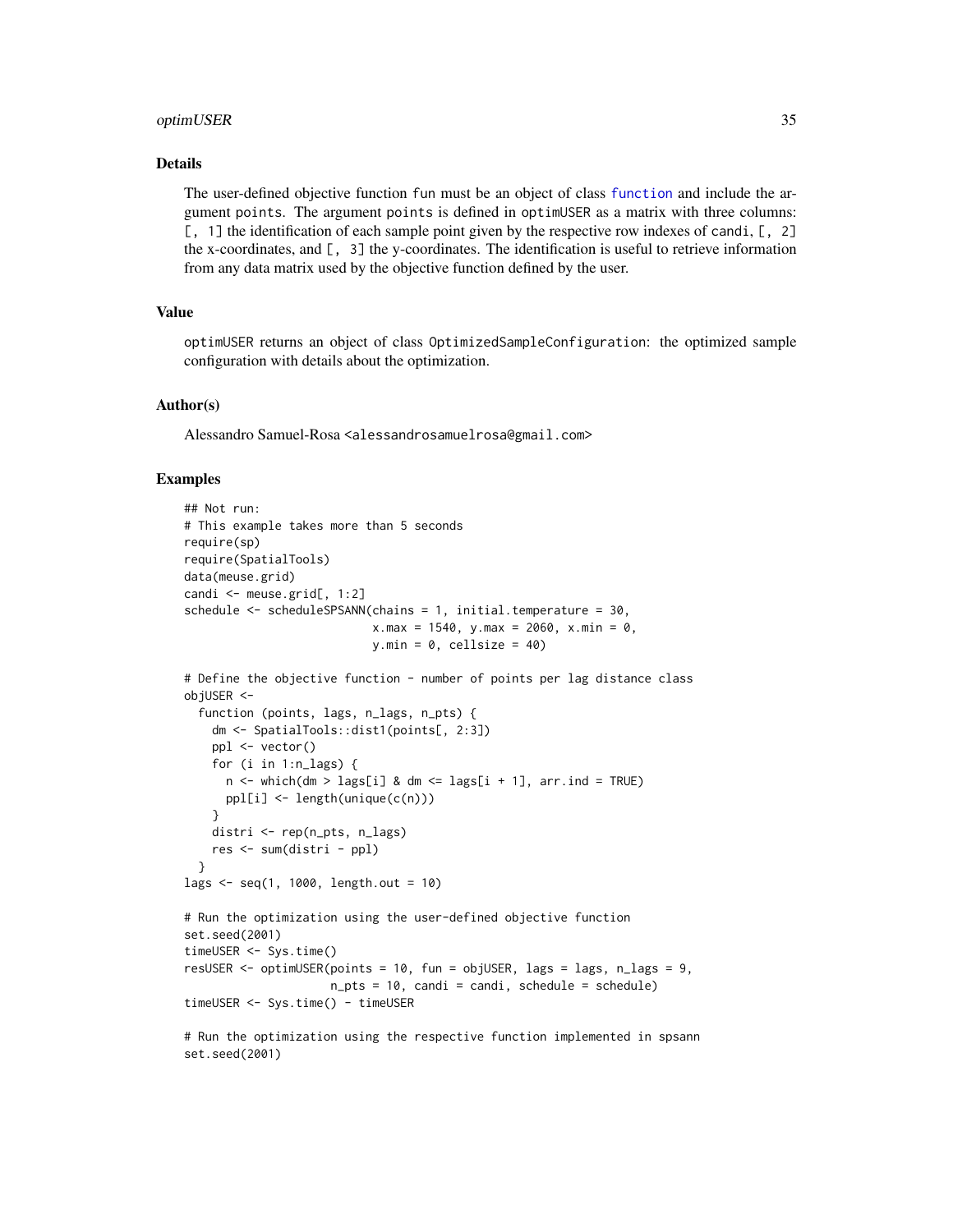```
timePPL <- Sys.time()
resPPL <- optimPPL(points = 10, candi = candi, lags = lags,
                   schedule = schedule)
timePPL <- Sys.time() - timePPL
# Compare results
timeUSER
timePPL
lapply(list(resUSER, resPPL), countPPL, candi = candi, lags = lags)
objSPSANN(resUSER) - objSPSANN(resPPL)
## End(Not run)
```
plot.OptimizedSampleConfiguration

*Plot an optimized sample configuration*

#### <span id="page-35-1"></span>Description

Plot the evolution of the energy state and the optimized sample configuration

## Usage

```
## S3 method for class 'OptimizedSampleConfiguration'
plot(x, which = 1:2, boundary,...)
```
# Arguments

| $\mathsf{x}$ | Object of class OptimizedSampleConfiguration returned by one of the optim-<br>functions.                                                         |
|--------------|--------------------------------------------------------------------------------------------------------------------------------------------------|
| which        | Which plot should be produced: evolution of the energy state (1), optimized<br>sample configuration (2), or both (1:2)? Defaults to which = 1:2. |
| boundary     | Object of class Spatial defining the boundary of the sampling region.                                                                            |
| $\cdots$     | Other options passed to plot.                                                                                                                    |

#### Examples

```
require(sp)
data(meuse.grid)
candi <- meuse.grid[, 1:2]
covars <- meuse.grid[, 5]
schedule <- scheduleSPSANN(initial.temperature = 5, chains = 1,
                           x.max = 1540, y.max = 2060, x.min = 0,
                           y.min = 0, cellsize = 40)
set.seed(2001)
res <- optimCORR(points = 10, candi = candi, covars = covars,
                 use.coords = TRUE, schedule = schedule)
plot(res)
```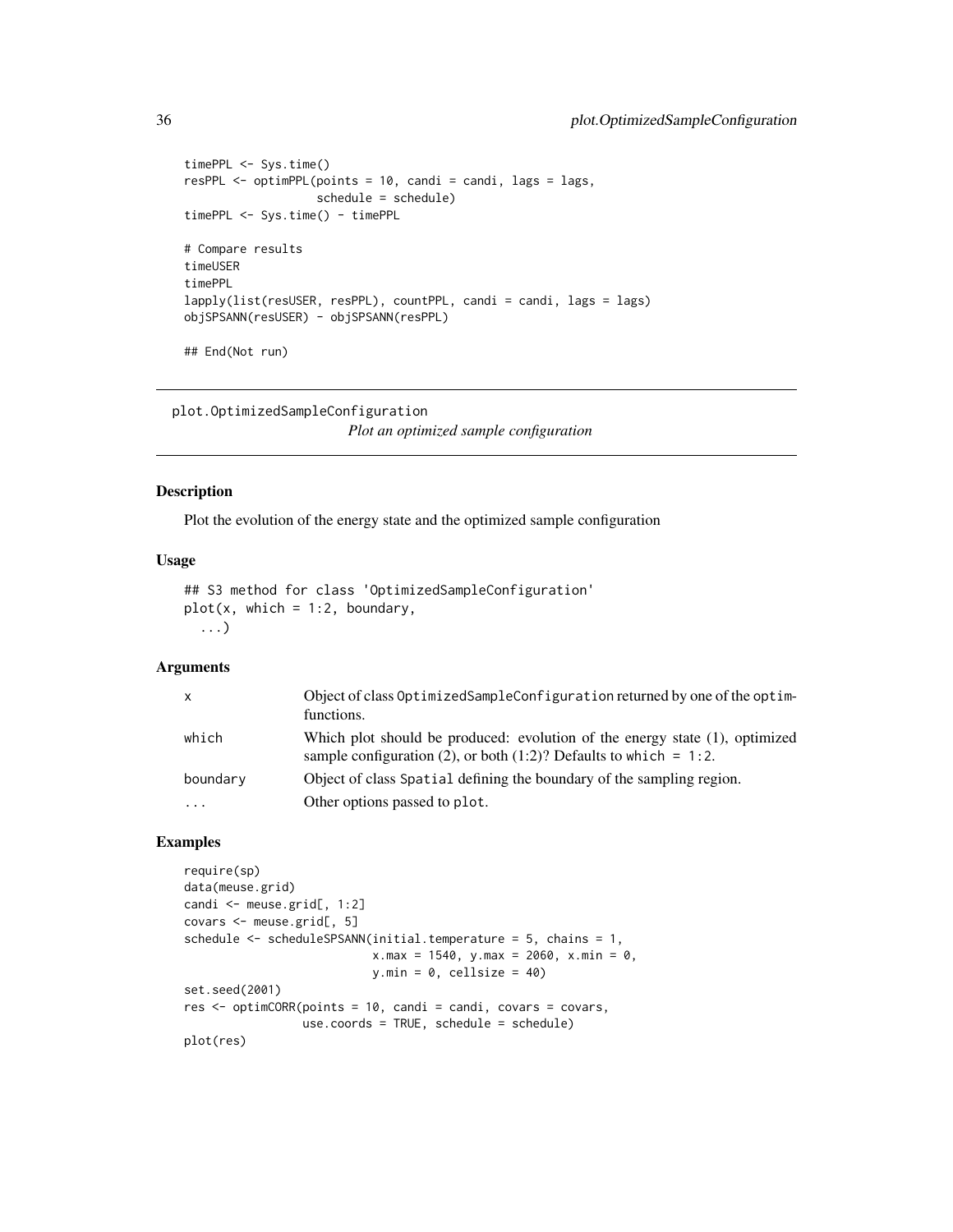<span id="page-36-1"></span><span id="page-36-0"></span>

#### **Description**

Set the control parameters for the annealing schedule of **spsann** functions.

# Usage

```
scheduleSPSANN(initial.acceptance = 0.95, initial.temperature = 0.001,
 temperature.decrease = 0.95, chains = 500, chain.length = 1,
 stopping = 10, x.max, x.min = 0, y.max, y.min = 0, cellsize)
```
# Arguments

| initial.acceptance |  |
|--------------------|--|
|                    |  |

| Numeric value between 0 and 1 defining the initial acceptance probability, i.e.   |
|-----------------------------------------------------------------------------------|
| the proportion of proposed system configurations that should be accepted in the   |
| first chain. The optimization is stopped and a warning is issued if this value is |
| not attained. Defaults to <code>initial.acceptance = 0.95.</code>                 |

initial.temperature

Numeric value larger than 0 defining the initial temperature of the system. A low initial.temperature, combined with a low initial.acceptance result in the algorithm to behave as a greedy algorithm, i.e. only better system configurations are accepted. Defaults to initial.temperature = 0.001.

#### temperature.decrease

Numeric value between 0 and 1 used as a multiplying factor to decrease the temperature at the end of each Markov chain. Defaults to temperature.decrease = 0.95.

- chains Integer value defining the maximum number of chains, i.e. the number of cycles of jitters at which the temperature and the size of the neighbourhood should be kept constant. Defaults to chains = 500.
- chain.length Integer value defining the length of each Markov chain relative to the number of sample points. Defaults to chain. length  $= 1$ , i.e. one time the number of sample points.
- stopping Integer value defining the maximum allowable number of Markov chains without improvement of the objective function value. Defaults to stopping = 10.

x.max, x.min, y.max, y.min

Numeric value defining the minimum and maximum quantity of random noise to be added to the projected x- and y-coordinates. The units are the same as of the projected x- and y-coordinates. If missing, they are estimated from candi, x.min and y.min being set to zero, and x.max and y.max being set to half the maximum distance in the x- and y-coordinates, respectively.

cellsize Vector with two numeric values defining the horizontal  $(x)$  and vertical  $(y)$  spacing between the candidate locations in candi. A single value can be used if the spacing in the x- and y-coordinates is the same. If cellsize  $= 0$  then spsann understands that a finite set of candidate locations is being used (See Details).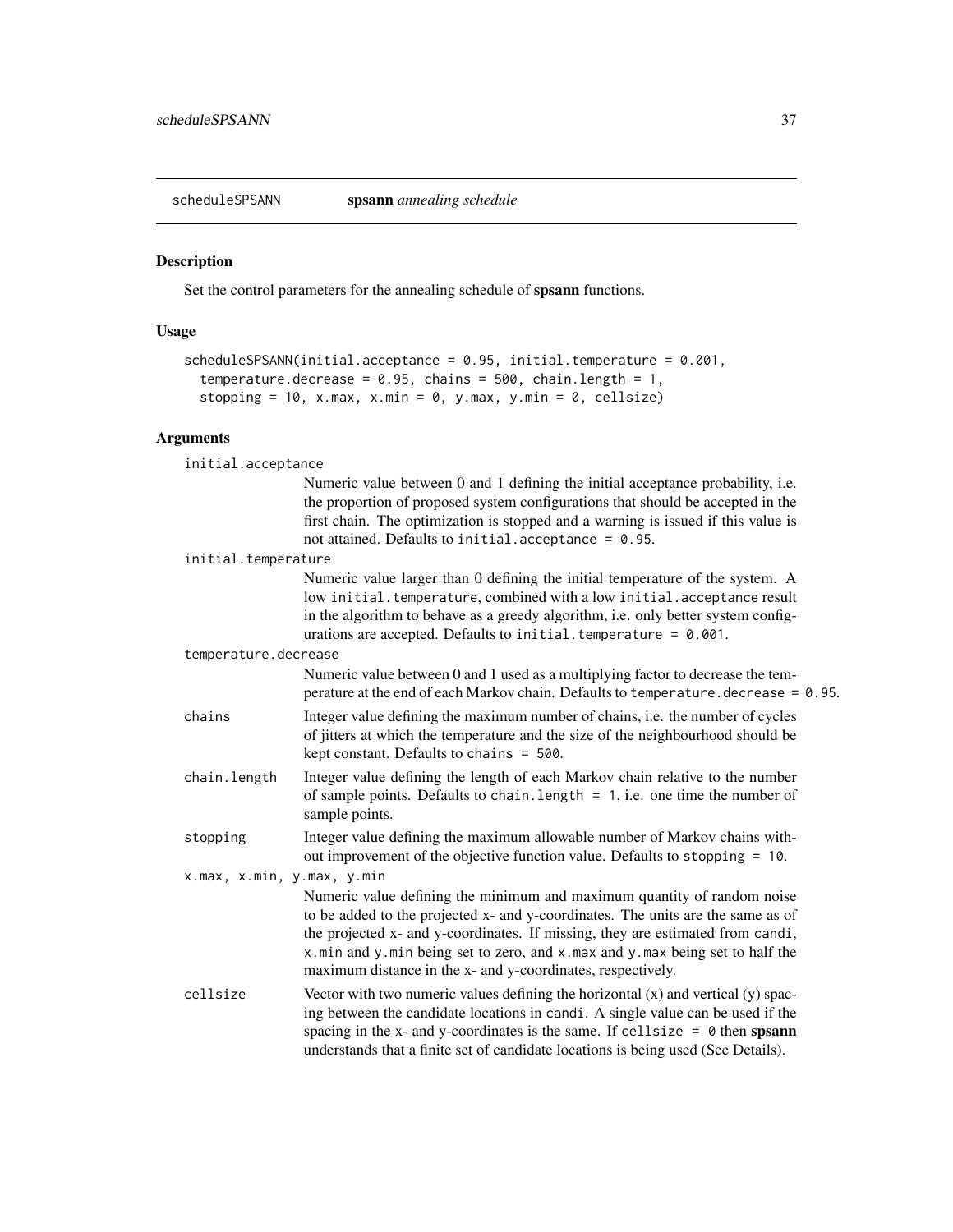<span id="page-37-0"></span>38 splitter and the space of the space of the space of the space of the space of the space of the space of the

#### Value

A list with a set of control parameters of the annealing schedule.

# Author(s)

Alessandro Samuel-Rosa <alessandrosamuelrosa@gmail.com>

# References

Aarts, E. H. L.; Korst, J. H. M. Boltzmann machines for travelling salesman problems. *European Journal of Operational Research*, v. 39, p. 79-95, 1989.

Černý, V. Thermodynamical approach to the travelling salesman problem: an efficient simulation algorithm. *Journal of Optimization Theory and Applications*, v. 45, p. 41-51, 1985.

Brus, D. J.; Heuvelink, G. B. M. Optimization of sample patterns for universal kriging of environmental variables. *Geoderma*, v. 138, p. 86-95, 2007.

Kirkpatrick, S.; Gelatt, C. D.; Vecchi, M. P. Optimization by simulated annealing. *Science*, v. 220, p. 671-680, 1983.

Metropolis, N.; Rosenbluth, A. W.; Rosenbluth, M. N.; Teller, A. H.; Teller, E. Equation of state calculations by fast computing machines. *The Journal of Chemical Physics*, v. 21, p. 1087-1092, 1953.

van Groenigen, J.-W.; Stein, A. Constrained optimization of spatial sampling using continuous simulated annealing. *Journal of Environmental Quality*. v. 27, p. 1078-1086, 1998.

Webster, R.; Lark, R. M. *Field sampling for environmental science and management*. London: Routledge, p. 200, 2013.

# See Also

[optimACDC](#page-7-1), [optimCORR](#page-14-1), [optimDIST](#page-17-1), [optimMKV](#page-20-1), [optimMSSD](#page-22-1), [optimPPL](#page-25-1), [optimSPAN](#page-29-1), [optimUSER](#page-32-1).

# Examples

```
schedule <- scheduleSPSANN()
```
<span id="page-37-1"></span>spJitter *Random perturbation of spatial points*

# Description

Randomly perturb ('jitter') the coordinates of spatial points.

# Usage

```
spJitter(points, candi, x.max, x.min, y.max, y.min, which.point, cellsize)
```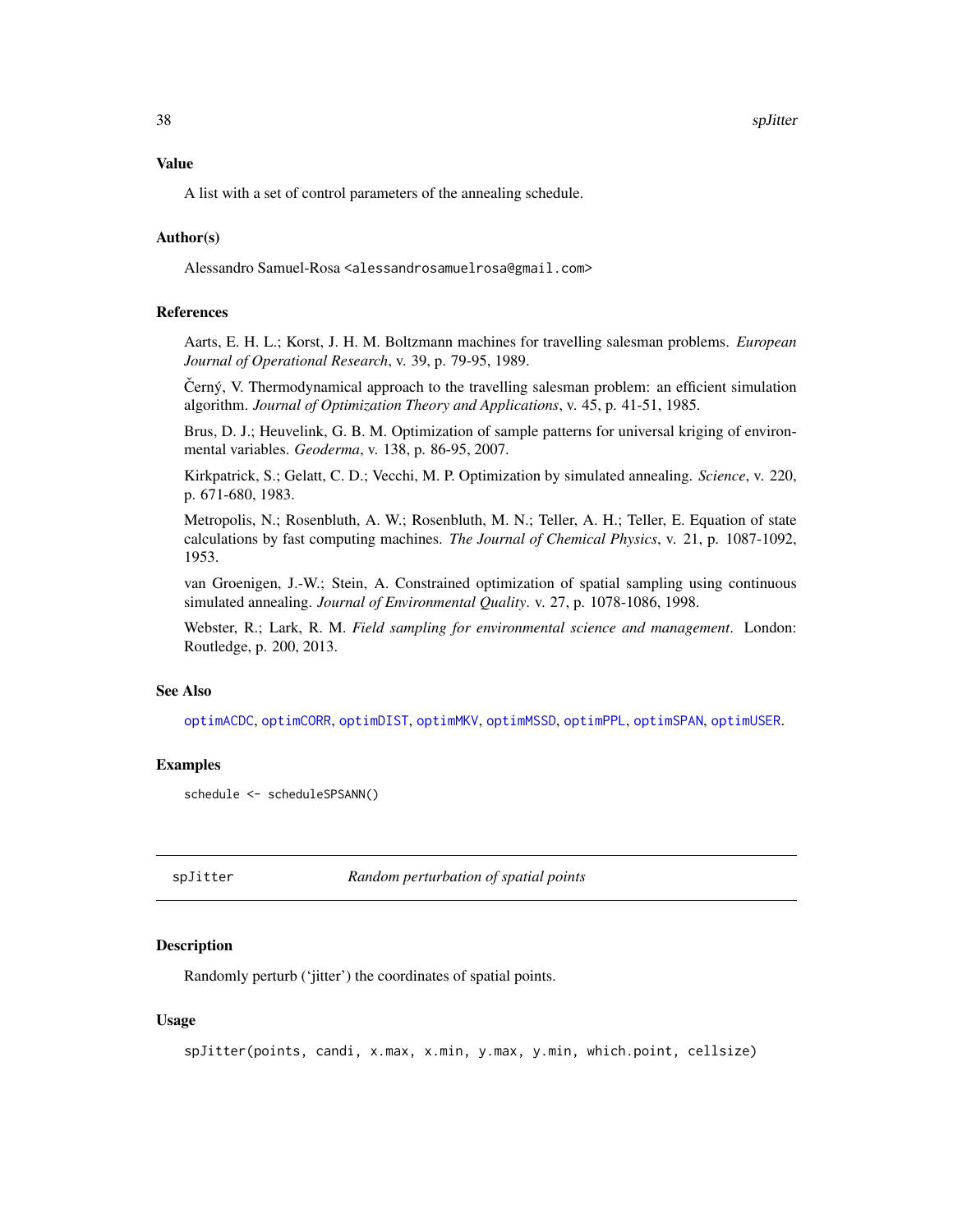#### spJitter 39

# **Arguments**

| points                     | Data frame or matrix with three columns in the following order: [, "id"] the<br>row indexes of candi that correspond to each point, [, "x"] the projected x-<br>coordinates, and [, "y"] the projected y-coordinates. Note that points must<br>be a subset of candi.                                                                                                     |
|----------------------------|--------------------------------------------------------------------------------------------------------------------------------------------------------------------------------------------------------------------------------------------------------------------------------------------------------------------------------------------------------------------------|
| candi                      | Data frame or matrix with the candidate locations for the jittered points. candi<br>must have two columns in the following order: [, "x"] the projected x-coordinates,<br>and $[$ , "y"] the projected y-coordinates.                                                                                                                                                    |
| x.max, x.min, y.max, y.min |                                                                                                                                                                                                                                                                                                                                                                          |
|                            | Numeric value defining the minimum and maximum quantity of random noise<br>to be added to the projected x- and y-coordinates. The minimum quantity should<br>be equal to, at least, the minimum distance between two neighbouring candidate<br>locations. The units are the same as of the projected x- and y-coordinates. If<br>missing, they are estimated from candi. |
| which.point                | Integer values defining which point should be perturbed.                                                                                                                                                                                                                                                                                                                 |
| cellsize                   | Vector with two numeric values defining the horizontal $(x)$ and vertical $(y)$ spac-<br>ing between the candidate locations in candi. A single value can be used if the<br>spacing in the x- and y-coordinates is the same. If cellsize $= 0$ then spsann<br>understands that a finite set of candidate locations is being used (See Details).                          |

# Details

**Jittering methods:** There are multiple mechanism to generate a new sample configuration out of the current sample configuration. The main step consists of randomly perturbing the coordinates of a sample point, a process known as 'jittering'. These mechanisms can be classified based on how the set of candidate locations is defined. For example, one could use an *infinite* set of candidate locations, that is, any location in the sampling region can be selected as the new location of a jittered point. All that is needed is a polygon indicating the boundary of the sampling region. This method is the most computationally demanding because every time a point is jittered, it is necessary to check if the point falls in sampling region.

Another approach consists of using a *finite* set of candidate locations for the jittered points. A finite set of candidate locations is created by discretising the sampling region, that is, creating a fine grid of points that serve as candidate locations for the jittered point. This is the least computationally demanding jittering method because, by definition, the jittered point will always fall in the sampling region.

Using a finite set of candidate locations has two important inconveniences. First, not all locations in the sampling region can be selected as the new location for a jittered point. Second, when a point is jittered, it may be that the new location already is occupied by another point. If this happens, another location has to be iteratively sought for, say, as many times as the number of points in the sample. In general, the more points there are in the sample, the more likely it is that the new location already is occupied by another point. If a solution is not found in a reasonable time, the point selected to be jittered is kept in its original location. Such a procedure clearly is suboptimal.

spsann uses a more elegant method which is based on using a finite set of candidate locations coupled with a form of *two-stage random sampling* as implemented in [spsample](https://CRAN.R-project.org/package Because the candidate locations are placed on a finite regular grid, they can be seen as the centre nodes of a finite set of grid cells (or pixels of a raster image). In the first stage, one of the "grid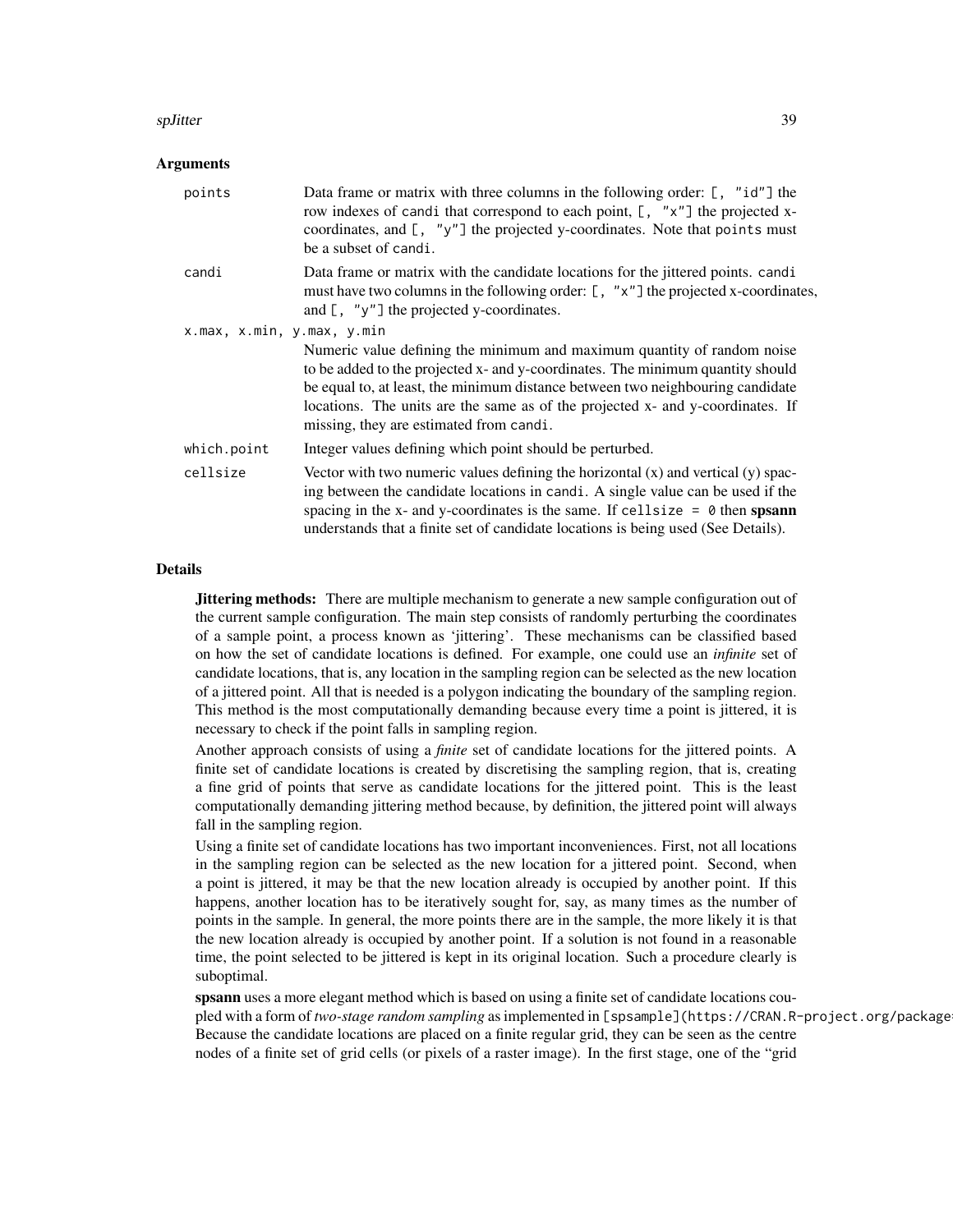cells" is selected with replacement, i.e. independently of already being occupied by another sample point. The new location for the point chosen to be jittered is selected within that "grid cell" by simple random sampling. This method guarantees that virtually any location in the sampling region can be selected. It also discards the need to check if the new location already is occupied by another point, speeding up the computations when compared to the first two approaches.

#### Value

A matrix with the jittered projected coordinates of the points.

## **Note**

The distance between two points is computed as the Euclidean distance between them. This computation assumes that the optimization is operating in the two-dimensional Euclidean space, i.e. the coordinates of the sample points and candidate locations should not be provided as latitude/longitude. spsann has no mechanism to check if the coordinates are projected: the user is responsible for making sure that this requirement is attained.

# Author(s)

Alessandro Samuel-Rosa <alessandrosamuelrosa@gmail.com>

#### References

Edzer Pebesma, Jon Skoien with contributions from Olivier Baume, A. Chorti, D.T. Hristopulos, S.J. Melles and G. Spiliopoulos (2013). *intamapInteractive: procedures for automated interpolation - methods only to be used interactively, not included in* intamap *package.* R package version 1.1-10.

van Groenigen, J.-W. *Constrained optimization of spatial sampling: a geostatistical approach.* Wageningen: Wageningen University, p. 148, 1999.

Walvoort, D. J. J.; Brus, D. J.; de Gruijter, J. J. An R package for spatial coverage sampling and random sampling from compact geographical strata by k-means. *Computers & Geosciences*. v. 36, p. 1261-1267, 2010.

# See Also

ssaOptim, [zerodist](#page-0-0), [jitter](#page-0-0), [jitter2d](https://CRAN.R-project.org/package=geoR).

# Examples

```
require(sp)
data(meuse.grid)
meuse.grid <- as.matrix(meuse.grid[, 1:2])
meuse.grid <- matrix(cbind(1:dim(meuse.grid)[1], meuse.grid), ncol = 3)
pts1 <- sample(c(1:dim(meuse.grid)[1]), 155)
pts2 <- meuse.grid[pts1, ]
pts3 <- spJitter(points = pts2, candi = meuse.grid, x.min = 40,
                 x.max = 100, y.min = 40, y.max = 100,which.point = 10, cellsize = 40)
plot(meuse.grid[, 2:3], asp = 1, pch = 15, col = "gray")
```
<span id="page-39-0"></span>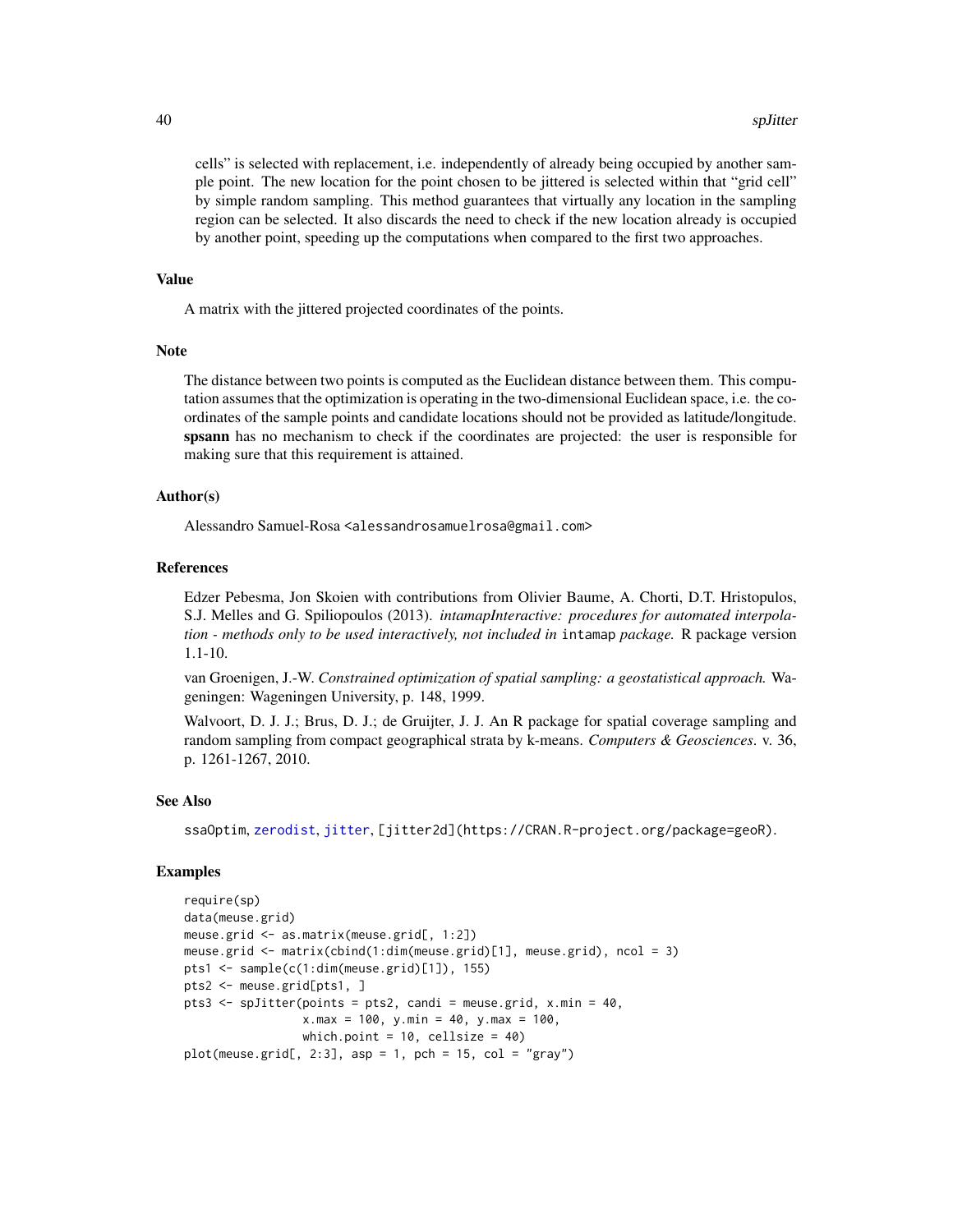#### spJitter 41

```
points(pts2[, 2:3], col = "red", cex = 0.5)points(pts3[, 2:3], pch = 19, col = "blue", cex = 0.5)
#' Cluster of points
pts1 <- c(1:55)pts2 <- meuse.grid[pts1, ]
pts3 <- spJitter(points = pts2, candi = meuse.grid, x.min = 40,
               x.max = 80, y.min = 40, y.max = 80,
               which.point = 1, cellsize = 40)
plot(mouse.grid[, 2:3], asp = 1, pch = 15, col = "gray")points(pts2[, 2:3], col = "red", cex = 0.5)points(pts3[, 2:3], pch = 19, col = "blue", cex = 0.5)
```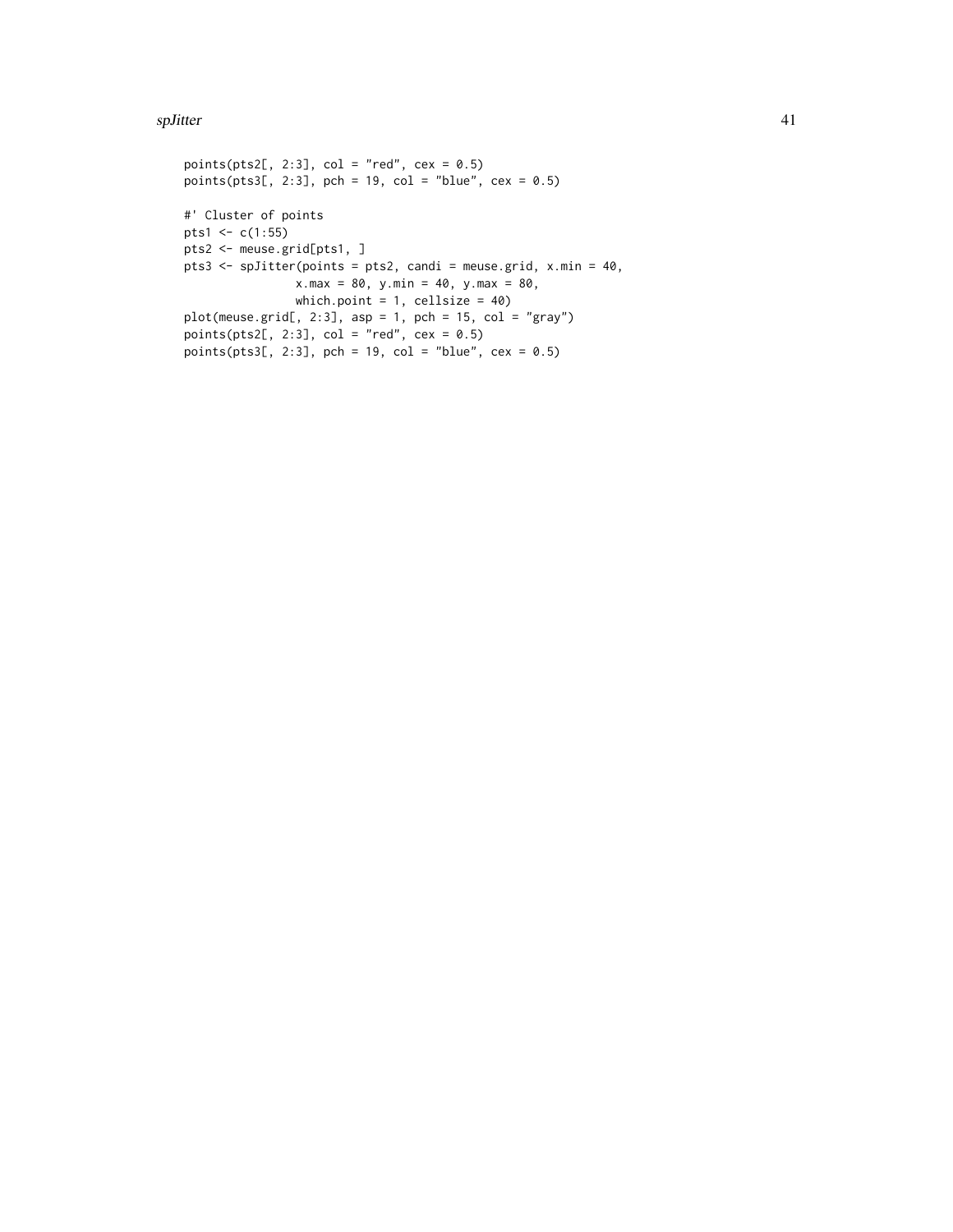# <span id="page-41-0"></span>**Index**

∗Topic iteration optimACDC , [8](#page-7-0) optimCLHS , [11](#page-10-0) optimCORR , [15](#page-14-0) optimDIST , [18](#page-17-0) optimMKV , [21](#page-20-0) optimMSSD , [23](#page-22-0) optimPPL , [26](#page-25-0) optimSPAN , [30](#page-29-0) optimUSER , [33](#page-32-0) ∗Topic optimize optimACDC , [8](#page-7-0) optimCLHS , [11](#page-10-0) optimCORR , [15](#page-14-0) optimDIST , [18](#page-17-0) optimMKV , [21](#page-20-0) optimMSSD , [23](#page-22-0) optimPPL , [26](#page-25-0) optimSPAN , [30](#page-29-0) optimUSER , [33](#page-32-0) ∗Topic spatial optimACDC , [8](#page-7-0) optimCLHS , [11](#page-10-0) optimCORR , [15](#page-14-0) optimDIST , [18](#page-17-0) optimMKV , [21](#page-20-0) optimMSSD , [23](#page-22-0) optimPPL , [26](#page-25-0) optimSPAN , [30](#page-29-0) optimUSER , [33](#page-32-0) ACDC *(*optimACDC *)* , [8](#page-7-0) CLHS *(*optimCLHS *)* , [11](#page-10-0) CORR *(*optimCORR *)* , [15](#page-14-0) countPPL , *[4](#page-3-0)* countPPL *(*optimPPL *)* , [26](#page-25-0) cramer , *[11](#page-10-0)* , *[17](#page-16-0)* DIST *(*optimDIST *)* , [18](#page-17-0)

function , *[35](#page-34-0)* jitter , *[40](#page-39-0)* krige , *[22](#page-21-0)* minmaxPareto , *[4](#page-3-0)* , [5](#page-4-0) , *[10](#page-9-0)* , *[32](#page-31-0)* MKV *(*optimMKV *)* , [21](#page-20-0) MSSD *(*optimMSSD *)* , [23](#page-22-0) objACDC *(*optimACDC *)* , [8](#page-7-0) objCLHS *(*optimCLHS *)* , [11](#page-10-0) objCORR *(*optimCORR *)* , [15](#page-14-0) objDIST *(*optimDIST *)* , [18](#page-17-0) objMKV *(*optimMKV *)* , [21](#page-20-0) objMSSD , *[3](#page-2-0)* objMSSD *(*optimMSSD *)* , [23](#page-22-0) objPPL *(*optimPPL *)* , [26](#page-25-0) objSPAN *(*optimSPAN *)* , [30](#page-29-0) objSPSANN , *[3](#page-2-0)* , [8](#page-7-0) optimACDC , *[3](#page-2-0)* , *[7](#page-6-0)* , [8](#page-7-0) , *[15](#page-14-0)* , *[17](#page-16-0)* , *[20](#page-19-0)* , *[38](#page-37-0)* optimCLHS , *[3](#page-2-0)* , [11](#page-10-0) optimCORR , *[3](#page-2-0)* , *[10](#page-9-0)* , [15](#page-14-0) , *[32](#page-31-0) , [33](#page-32-0)* , *[38](#page-37-0)* optimDIST , *[3](#page-2-0)* , *[10](#page-9-0)* , [18](#page-17-0) , *[32](#page-31-0) , [33](#page-32-0)* , *[38](#page-37-0)* optimMKV , *[3](#page-2-0)* , [21](#page-20-0) , *[38](#page-37-0)* optimMSSD , *[3](#page-2-0)* , [23](#page-22-0) , *[32](#page-31-0) , [33](#page-32-0)* , *[38](#page-37-0)* optimPPL , *[3](#page-2-0)* , [26](#page-25-0) , *[32](#page-31-0) , [33](#page-32-0)* , *[38](#page-37-0)* optimSPAN , *[3](#page-2-0)* , [30](#page-29-0) , *[38](#page-37-0)* optimUSER , *[3](#page-2-0)* , [33](#page-32-0) , *[38](#page-37-0)* plot , *[4](#page-3-0)* plot *(*plot.OptimizedSampleConfiguration *)* , [36](#page-35-0) plot.OptimizedSampleConfiguration , [36](#page-35-0) PPL *(*optimPPL *)* , [26](#page-25-0) quantile , *[13](#page-12-0)* , *[19](#page-18-0)* scheduleSPSANN , *[4](#page-3-0)* , *[9](#page-8-0)* , *[12](#page-11-0)* , *[16](#page-15-0)* , *[19](#page-18-0)* , *[22](#page-21-0)* , *[24](#page-23-0)* , *[27](#page-26-0)* , *[31](#page-30-0)* , *[34](#page-33-0)* , [37](#page-36-0)